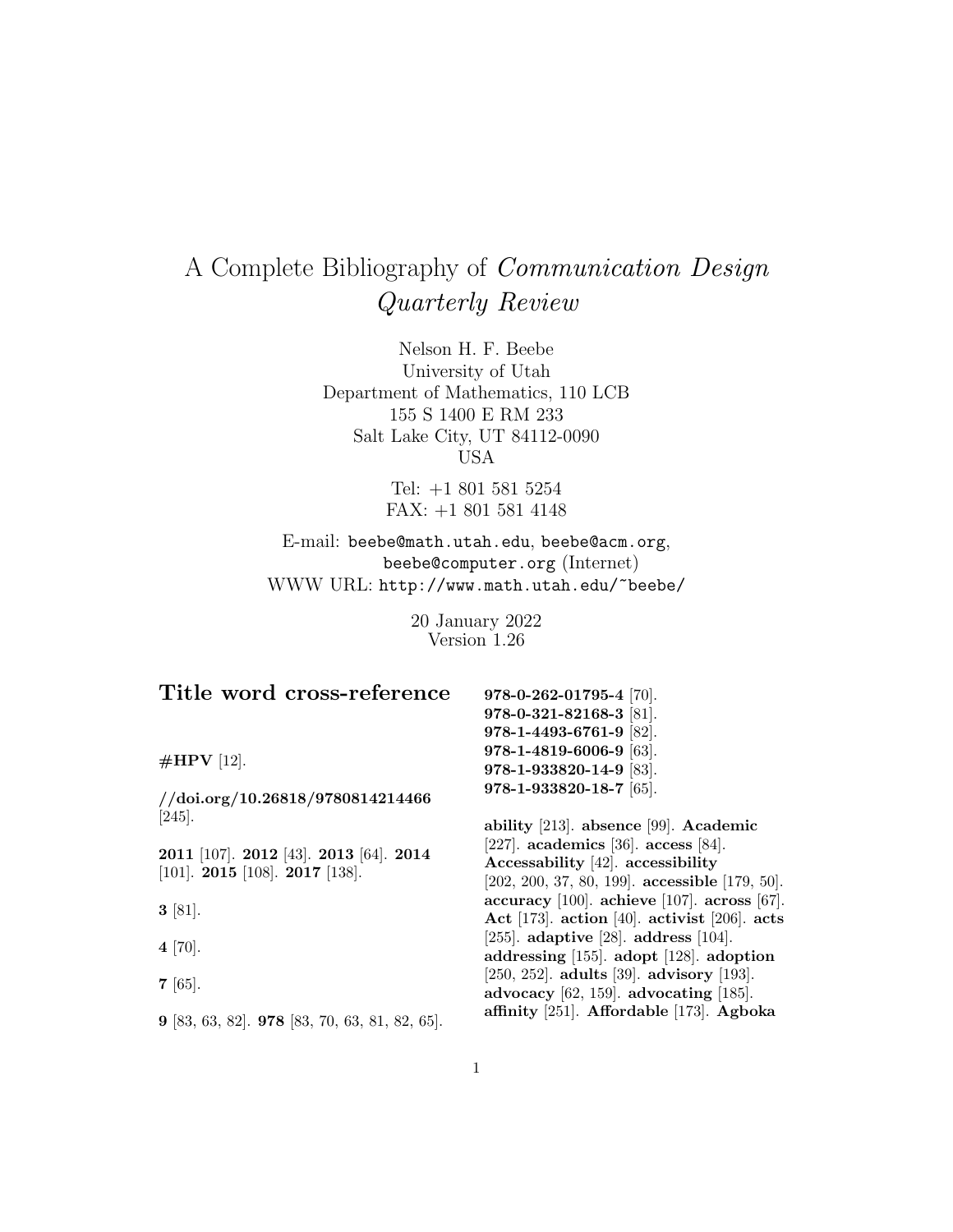[256]. **age** [204, 257]. **Agencies** [172]. **Agency** [71]. **aids** [168]. **Alabama** [172]. **algorithm** [248]. **Algorithms** [222]. **Alliance** [214]. **allies** [254]. **Along** [236, 250]. **Amazon** [63]. **ambient** [4]. **American** [105]. **Amityville** [42]. **analog** [10]. **analog-like** [10]. **analysis** [251, 186, 137, 253]. **analytics** [56]. **Analyzing** [142, 99, 62]. **Anatomy** [101]. **Angela** [234]. **Angeli** [247]. **Ann** [115]. **anthropocene** [240]. **Anywhere** [81]. **API** [216]. **apparent** [98]. **appeal** [95]. **appearance** [213]. **application** [90]. **applications** [158, 67]. **applied** [79, 54]. **approach**

[167, 92, 144, 145, 137, 128, 61, 56, 77, 163]. **approaches** [150, 6, 245]. **Arbor** [115]. **architects** [49, 192]. **architecture** [16, 143, 51, 68, 218]. **archives** [255]. **area** [37]. **art** [231]. **artifact** [172]. **Arts** [164]. **as/is** [245]. **Aspects** [116, 84, 103]. **assemblage** [17]. **assembling** [54]. **Assessing** [100]. **assessment** [230, 154]. **attention** [95]. **attributes** [10]. **ATTW** [13]. **audience** [111]. **audiences** [84, 77]. **awareness** [116]. **awesome** [90]. **Awful** [255].

**B** [163, 257, 233]. **badges** [92]. **barriers** [53]. **based** [214, 181, 16, 127, 124, 77]. **Bayesian** [230]. **Baywood** [42]. **be** [183]. **become** [192]. **behavior** [124]. **beliefs** [161]. **Bernadette** [233]. **better** [92, 47]. **between** [119, 89, 213]. **beyond** [191]. **Big** [132, 6, 29, 8]. **Bloomsbury** [227]. **blowing** [175]. **Blueprints** [120]. **board** [193]. **Boca** [163]. **Bodies** [228]. **Boehnert** [227]. **Boiarsky** [139]. **Book** [70, 71, 228, 72, 227, 43, 42, 49, 197, 187, 50, 188, 198, 232, 148, 219, 149, 232]. **borders** [208]. **Boulder** [139]. **boundaries** [62]. **Brenda** [257]. **Bridgeford** [232]. **bridging** [152]. **brief** [52]. **Brooklyn** [83, 50]. **build** [30, 49]. **builder** [87]. **Building**

[81, 47, 92, 30, 90]. **Buley** [65]. **Business** [107]. **businesses** [181].

**C** [246, 114, 257, 139]. **CA** [120, 129]. **Cambridge** [64, 164]. **campaign** [239]. **can** [174, 30, 49, 136, 106, 176]. **cape** [182]. **captioned** [148]. **card** [251]. **Care** [173, 77, 155]. **Cargo** [24]. **Case** [139, 202, 179, 125]. **CDQ** [224]. **Cemetery** [236]. **Centered** [163, 57, 185, 21, 159]. **century** [234, 234]. **chair** [14, 26]. **challenge** [21]. **change** [205, 191, 22, 137, 208]. **changes** [115]. **Changing** [73, 110, 4, 76]. **channel** [100]. **Chaos** [121]. **characteristic** [47]. **Characterizing** [10]. **Charting** [93]. **Chicago** [228, 114, 108, 214]. **Chickens** [34]. **Chinese** [210]. **Choong** [59]. **Chris** [257]. **Christa** [228]. **cinematic** [105]. **claims** [180]. **classes** [146]. **classroom** [254]. **Clay** [63]. **Clearinghouse** [223]. **climate** [205, 22, 137]. **closed** [148]. **closed-captioned** [148]. **CO** [139, 57, 104]. **co-creative** [57]. **co-designing** [104]. **code** [193]. **collaboration** [168, 54]. **collaborative** [40, 88, 125, 142]. **collateral** [184]. **collective** [152]. **collectivity** [240]. **Collins** [223]. **Colorado** [139, 223, 256]. **Colton** [241]. **comments** [248]. **commerce** [173]. **Communicating** [206, 171, 54, 247, 246, 137, 143, 19, 15, 138]. **Communication** [232, 42, 64, 234, 89, 139, 3, 126, 25, 109, 45, 189, 152, 230, 195, 100, 242, 239, 174, 175, 254, 39, 69, 141, 12, 4, 215, 200, 165, 87, 145, 137, 99, 88, 46, 235, 108, 194, 28, 125, 105, 6, 61, 20, 93, 226, 37, 21, 238, 209, 7, 1, 9, 8, 236, 2, 102, 122, 155, 183, 85, 103, 199, 55, 91, 237, 129, 238]. **communications** [57]. **communicative** [40]. **communicators** [196, 190, 256]. **communities** [68]. **Community** [139, 214, 215, 117, 134]. **community-based** [214]. **companies** [96]. **comparative** [253, 56]. **Comparing** [143]. **competition**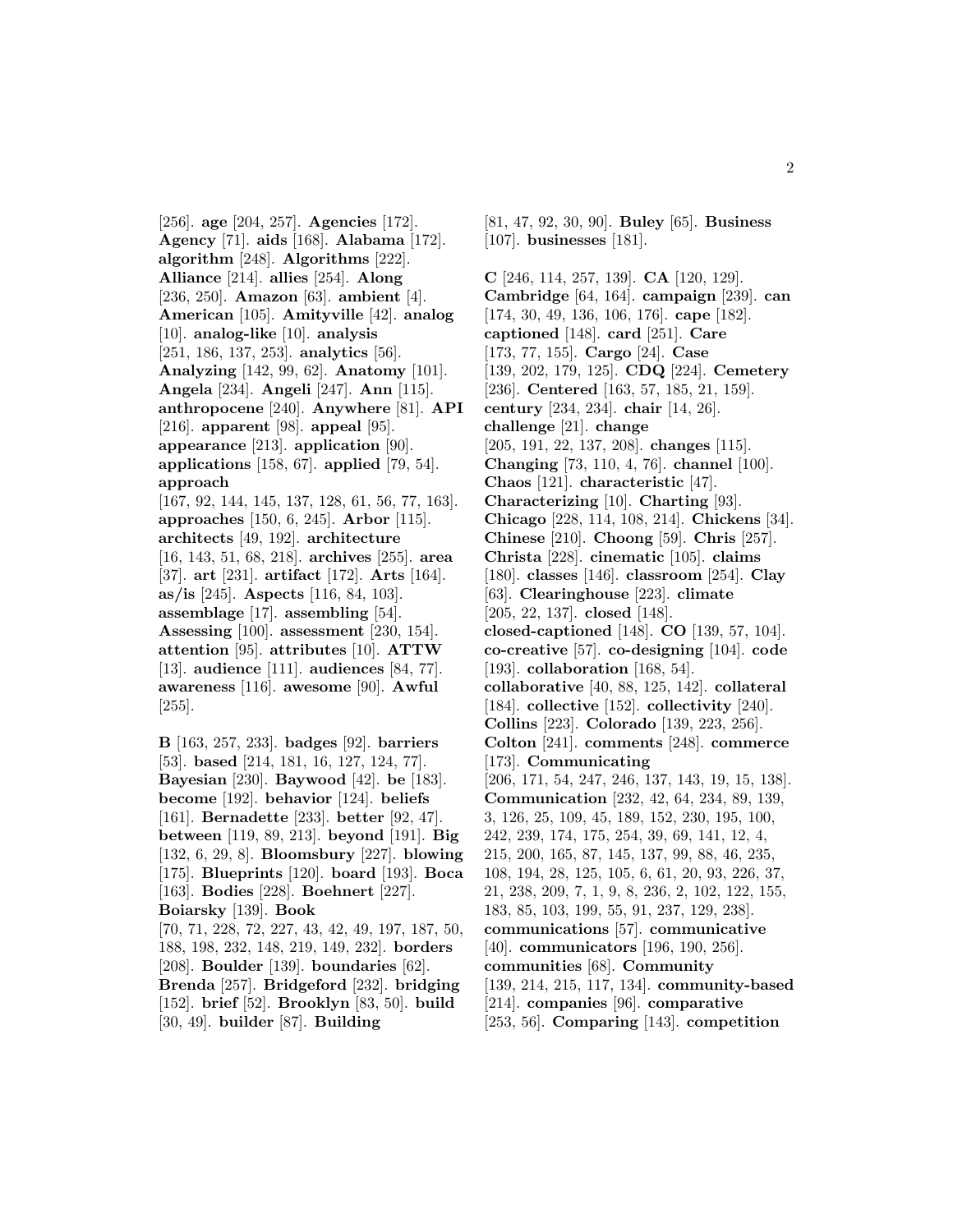[105]. **Complex** [15, 171, 177, 57, 206, 137, 88, 143, 142]. **complexity** [18, 22, 54, 19, 17]. **composing** [40]. **composition** [133]. **compromises** [46, 20]. **computing** [4]. **congressional** [239]. **Connect** [180]. **connected** [50]. **connectivity** [4]. **consent** [217]. **considerations** [116, 84, 102]. **considering** [243, 128, 122, 161]. **Conspiracy** [255]. **constituent** [133]. **constructing** [210]. **construction** [18]. **consumerism** [96]. **Content** [238, 60, 251, 144, 202, 16, 119, 250, 173, 84, 140, 238]. **content-based** [16]. **Contested** [169]. **context** [116, 177, 214, 57, 123, 102, 131, 140, 155]. **contexts** [214, 186, 174, 161, 33]. **Contextual** [184]. **contextualization** [77]. **contracts** [21]. **contributed** [154]. **conversation** [186, 80]. **conveyance** [140]. **Copyright** [70]. **core** [32]. **Cormick** [246]. **corporate** [85]. **course** [146, 193, 200, 55]. **courses** [135, 253]. **coursework** [194]. **cow** [236]. **Craig** [246]. **Crane** [163]. **CRC** [163, 59]. **create** [152]. **CreateSpace** [63]. **Creating** [83, 120, 58, 84, 34]. **creation** [202]. **creative** [57]. **crises** [152]. **crisis** [100, 204]. **critical** [62]. **cropping** [184]. **Cross** [175, 105, 33, 58, 59]. **Cross-cultural** [175, 105, 33, 58, 59]. **cross-disciplinary** [33]. **cross-organizational** [33]. **Crossing** [208]. **crossroads** [46]. **crowd** [110]. **crowd-sourced** [110]. **CSIRO** [246]. **Cultivating** [193, 200, 159]. **cults** [24]. **Cultural** [102, 175, 105, 155, 161, 33, 58, 59]. **Culture** [77, 148, 38, 58, 102]. **culture-sensitive** [58]. **curricula** [195, 76]. **curriculum** [191].

**customization** [213]. **Cynthia** [245]. **D** [233, 50, 223]. **Data** [66, 141, 166, 4, 132, 136, 6, 106, 29, 184, 8, 48]. **data-driven** [136]. **David** [233]. **DC** [72].

**deaf** [179]. **decolonial** [243]. **decoloniality** [243]. **Decolonizing** [243]. **Deep** [242].

**Defining** [1]. **deliberation** [205, 206]. **demands** [191]. **denialism** [205]. **Design** [25, 83, 163, 81, 153, 7, 126, 24, 109, 158, 100, 162, 146, 242, 57, 239, 220, 185, 174, 217, 39, 110, 201, 135, 5, 215, 179, 30, 165, 58, 46, 235, 194, 95, 160, 105, 6, 61, 93, 151, 231, 53, 111, 1, 9, 56, 89, 50, 8, 124, 2, 59, 102, 122, 155, 156, 3, 103, 65, 159, 47, 91, 121, 227]. **design-led** [57]. **designed** [181]. **designer** [182]. **designers** [4, 200, 79]. **Designing** [146, 69, 202, 168, 99, 127, 106, 161, 214, 104, 50]. **designs** [143]. **desk** [112]. **develop** [69]. **developers** [216]. **developing** [77]. **development** [235, 11, 106, 183]. **diabetes** [167]. **diagnosing** [63]. **diagramming** [251]. **Diagrams** [120]. **Diego** [43]. **difference** [213]. **different** [143]. **Digital** [121, 158, 70, 214, 239, 104, 92, 40, 133, 38, 10]. **digital-like** [10]. **Disability** [42, 62, 199]. **disambiguation** [172]. **disaster** [49]. **disciplinary** [33]. **discipline** [223]. **discourse** [214]. **discourses** [210]. **discovering** [205]. **discussion** [205]. **disinformation** [257]. **divide** [104]. **DIY** [167, 154]. **DJs** [215]. **do** [192]. **documentation** [220, 216]. **doi.org** [245]. **doula** [99]. **doulas** [99]. **Drawing** [145]. **driven** [136]. **duplication** [172]. **during** [100]. **Dynamic** [18].

**e-commerce** [173]. **e-health** [95]. **Earth** [210]. **ease** [11]. **Eble** [234]. **eBooks** [85]. **ecocene** [227]. **ecology** [227]. **Ed** [130]. **edge** [114]. **Edited** [257, 42]. **edition** [82]. **editor** [219, 203, 165, 171, 211, 156, 199]. **Editorial** [212, 189, 128, 25, 177, 141, 150, 13, 224, 140]. **Eds** [257, 238, 256, 245]. **education** [200]. **effect** [47]. **efforts** [254]. **electronic** [180]. **emergence** [60]. **Emergency** [172, 185, 247]. **emergent** [154]. **Emerging** [113, 175, 93, 183]. **Empathetic** [111].

**empirical** [157]. **employing** [62]. **enabled** [118]. **end** [27]. **energy** [206]. **engagement**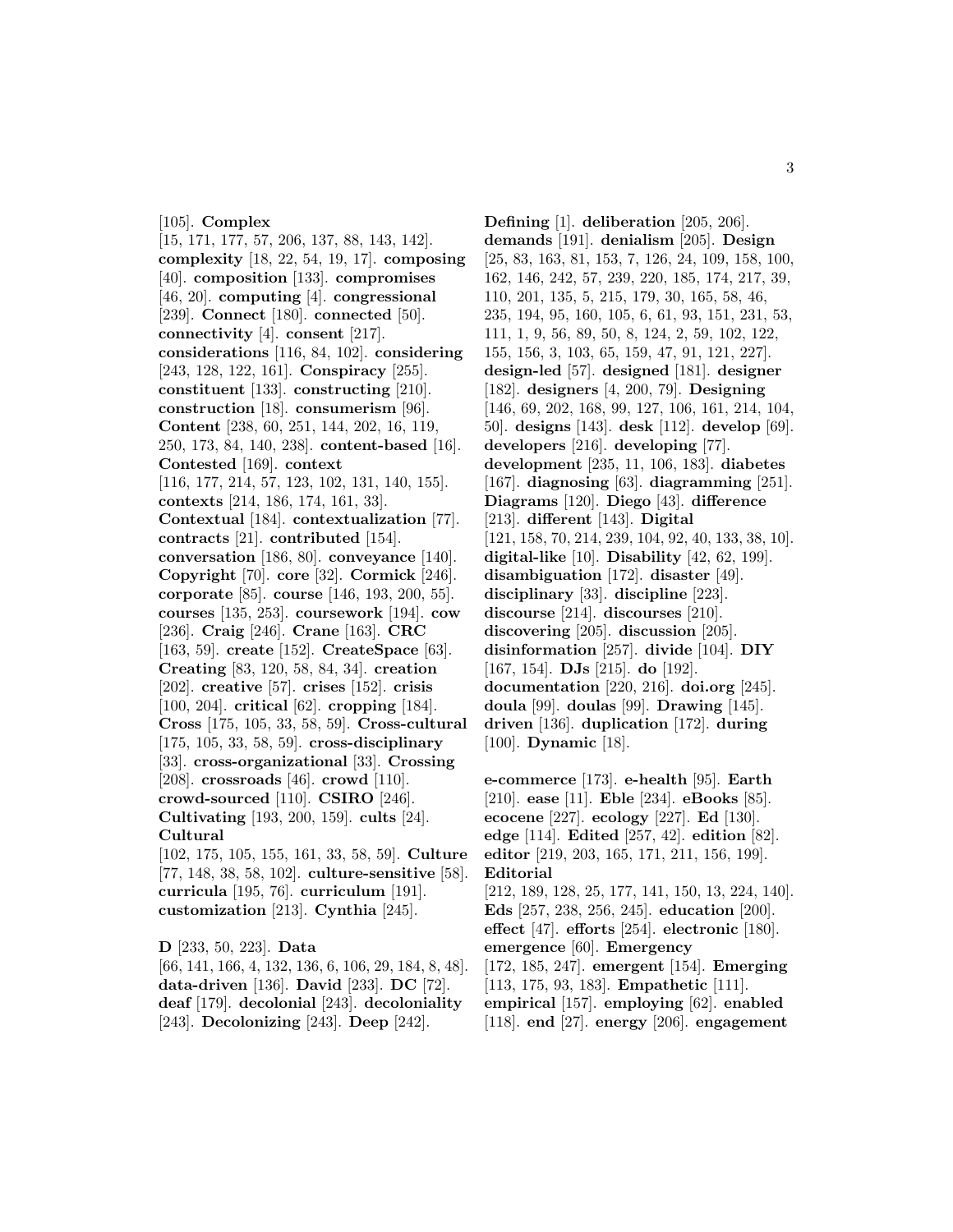[193]. **Engaging** [162, 17]. **Engineering** [233, 139]. **engines** [222]. **enhance** [135, 56, 176]. **enough** [181]. **enrich** [174]. **ensure** [235]. **ensuring** [43]. **environmental** [242, 204, 20, 240, 209, 208]. **environments** [92, 48]. **equipment** [166]. **Equipping** [256, 256]. **ethic** [154]. **Evaluating** [85]. **evaluations** [95]. **Everyday** [83, 178]. **everyone** [50]. **everything** [115]. **Everywhere** [81]. **evidence** [127, 255]. **evidence-based** [127]. **Evolving** [190]. **examine** [74]. **Examining** [123, 112, 176]. **examples** [48]. **exchange** [89]. **exchanges** [100]. **execution** [91]. **exemplar** [145]. **expanding** [151]. **expectations** [32]. **experience** [152, 158, 251, 254, 150, 49, 151, 250, 218, 51, 102, 156, 183, 161, 65, 43]. **Experiences** [83, 120, 30, 50]. **Expertise** [101, 196]. **Exploratory** [164]. **Exploring** [185, 37, 186]. **extent** [74].

**F** [234]. **Facebook** [118, 119]. **facilitators** [194]. **facing** [235]. **Farman** [130]. **feedback** [92]. **feminism** [98]. **feminized** [134]. **Ferrara** [83]. **field** [93, 231, 245]. **fields** [233, 34, 233]. **film** [105]. **filtering** [88, 68]. **firefighter** [166]. **First** [234, 95, 91]. **fitness** [170]. **five** [146]. **fix** [55]. **fixing** [63]. **FL** [163]. **Flesh** [101]. **flow** [63]. **flu** [154]. **flux** [228]. **form** [145, 131]. **forms** [67]. **Fort** [223]. **Forum** [110]. **forums** [205]. **Fountain** [101]. **four** [220]. **fracturing** [207]. **Framework** [160]. **Frameworks** [234, 243]. **Framing** [118]. **functions** [67]. **Fundamentals** [163]. **future** [189, 27, 5, 226, 171, 157, 8].

**G** [256]. **gadfly** [201]. **gain** [178]. **Gallaudet** [72]. **Gallon** [129]. **Game** [83, 220, 183]. **gaps** [201]. **generation** [9]. **genres** [249]. **geometric** [145]. **geovisualizations** [86]. **Gertz** [244]. **gesture** [119]. **get** [55]. **Getto** [238].

**Ghemawat** [107]. **Ginny** [80]. **gizmos** [166]. **Glascott** [257]. **glass** [94]. **Global** [107, 225, 161, 50]. **globally** [69]. **Godwin** [256]. **going** [191]. **good** [181]. **Governance** [121]. **Government** [139]. **GPF** [145]. **Graham** [245]. **graphics** [34]. **grassroots** [208]. **gray** [249]. **Gross** [101]. **group** [208]. **groups** [118]. **Guest** [203, 165, 141, 150, 171, 199]. **Guide** [120, 233, 63, 226, 65]. **guidelines** [43]. **Guiseppe** [238]. **gynecology** [98].

**H** [138, 58]. **Haas** [234]. **hacking** [240]. **harm** [214]. **Hartson** [43]. **Harvard** [107]. **hashtag** [67]. **HDR** [106]. **health** [152, 158, 175, 39, 153, 95, 20, 93, 96, 169, 98, 173, 84, 77, 155, 180, 170, 245]. **healthcare** [151, 127]. **hearing** [168]. **Hector** [70]. **hedonism** [249]. **help** [110, 112, 47]. **Helping** [144]. **heuristic** [61, 226, 155]. **heuristics** [150]. **higher** [200]. **hijacking** [175]. **Hills** [129]. **hip** [215]. **holisticism** [170]. **Holmes** [241]. **home** [252]. **hop** [215]. **Horton** [50]. **hospitalist** [97]. **hospitals** [97]. **https** [245]. **Hubert** [64]. **human** [186, 168, 21, 106]. **human-information** [21]. **human-machine** [168]. **human-technology** [186]. **humane** [6]. **humanities** [158, 51, 164]. **Hybrid** [240, 251, 61]. **hydraulic** [207].

**Icon** [39]. **ideas** [102]. **Identifying** [32, 76, 149]. **identity** [172]. **ideographic** [239]. **ideological** [103]. **IEEE** [233]. **illness** [118]. **image** [19]. **imagining** [215]. **impacts** [27]. **Impatient** [167]. **Implementing** [235, 81]. **importance** [93, 182]. **impressions** [95]. **improve** [39]. **Inc.** [58, 233]. **inclusive** [179]. **Incomplete** [237]. **increasingly** [33]. **independent** [220]. **India** [104]. **indigenous** [104]. **induction** [230]. **industrial** [89]. **industry** [36]. **influenced** [208]. **inform** [147]. **informating** [166]. **Information** [115, 171,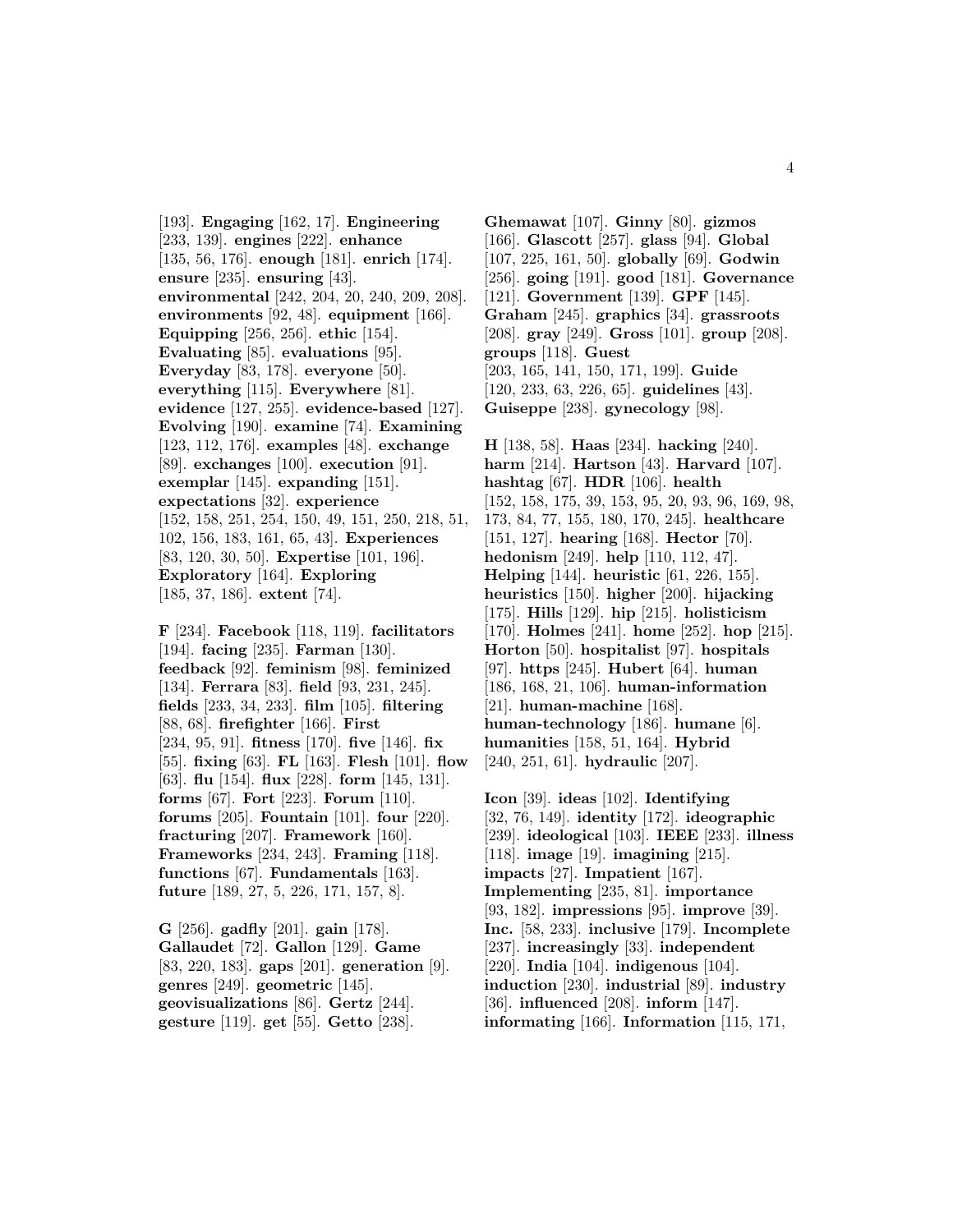192, 24, 100, 63, 104, 39, 110, 16, 5, 108, 143, 105, 79, 123, 21, 56, 89, 124, 34, 142, 15]. **informing** [97]. **InfoVis** [143]. **infrastructure** [161]. **injustice** [229]. **innovative** [149]. **insights** [178]. **integrated** [45]. **integrating** [195, 102]. **interaction** [135, 21, 56]. **interactions** [186]. **interactive** [10, 86, 182]. **interdependent** [202]. **interface** [201, 11]. **Interfaces** [83]. **international** [69, 106, 84, 77, 155]. **Intersection** [42]. **intersectional** [202]. **Intertwingled** [115]. **intervene** [169]. **intervention** [98]. **interventions** [152]. **Introduction** [15, 102, 203, 165, 93, 123, 171, 211, 156, 199]. **invisible** [31]. **ISBN** [83, 70, 81, 82]. **issue** [93, 102]. **issues** [88]. **item** [88]. **item-to-item** [88].

**J** [257, 120, 255, 130, 241, 245]. **Jack** [238]. **Janice** [80]. **Jared** [241]. **Jason** [237]. **Jenell** [245]. **Jenny** [255]. **Jewish** [236]. **Joanna** [227]. **job** [190]. **John** [83, 233, 245]. **Johnson** [245]. **Journey** [52]. **Journeys** [120]. **judgments** [181]. **Juli** [257]. **justice** [256, 33]. **Justin** [257].

**Kadlec** [81]. **Kalbach** [120]. **Kaufmann** [43, 50]. **Kenny** [101]. **Key** [234, 95, 234]. **Kmiec** [233]. **Knoblauch** [64]. **Knowledge** [64, 61, 30, 117]. **knowledges** [40].

**L** [121, 49, 247, 245, 65]. **Lab** [101]. **labor** [134]. **laboratory** [252]. **Labriola** [238]. **Laguna** [129]. **landowner** [207]. **landscape** [110]. **Language** [129, 72]. **learning** [162, 28, 105, 48, 248]. **led** [57, 254]. **legal** [21]. **LEMAs** [172]. **Letting** [57]. **level** [162, 22, 86, 182, 147, 225]. **Lewis** [257]. **library** [47]. **lies** [94]. **life** [182, 178]. **lifecycle** [250]. **Light** [94]. **like** [10]. **lip** [201]. **Lisa** [42, 245]. **Lisbon** [41]. **listening** [225]. **literacies** [146, 133]. **literacy** [193, 173, 257]. **Littlefield** [244]. **living**

[111, 252]. **Liza** [218]. **LMS** [135]. **Local** [172, 58, 86, 161]. **localization** [182]. **Localizing** [137]. **locally** [69]. **Locative** [130, 231]. **Lockhart** [257]. **Longo** [233]. **lore** [141]. **Luen** [59]. **Lynch** [245].

**M** [234]. **M.I.S.E.R** [100]. **MA** [164, 50]. **machine** [35, 168, 248]. **Making** [147]. **Management** [172, 185, 149, 194, 19, 108]. **managers** [134]. **Managing** [134, 121]. **Mapping** [177, 242, 52, 225, 161, 120]. **Maps** [204, 154]. **margins** [104]. **marketing** [250]. **marketplace** [16]. **Material** [138]. **Matthew** [82]. **me** [170]. **measuring** [119]. **Media** [121, 83, 120, 65, 116, 109, 27, 67, 148, 210, 113, 49, 125, 226, 231, 103, 50]. **mediascape** [125]. **medical** [228, 62, 84, 77, 155, 247]. **medicine** [93, 127, 245]. **Meloncon** [42, 245]. **memory** [108]. **messaging** [217]. **method** [251]. **methodological** [20]. **methodologies** [31, 151, 256]. **methodology** [98, 183]. **methods** [230, 228, 57, 128, 184, 178, 223]. **MI** [115]. **Michael** [218]. **Michelle** [234]. **microinteractions** [79]. **middleware** [158]. **mindful** [235]. **mindfulness** [152]. **Mining** [82]. **mis** [243]. **Miscommunication** [139]. **misconduct** [254]. **misinformation** [257]. **mixed** [128]. **mixed-methods** [128]. **Mobile** [130, 44, 161]. **Mobility** [138]. **model** [126, 97, 16, 235]. **modeling** [248]. **models** [18]. **modern** [116]. **modest** [37]. **Montfort** [164]. **Morgan** [43, 50]. **Morse** [72]. **Morville** [115]. **Movement** [70]. **MRIs** [34]. **Mueller** [223]. **multi** [137]. **multi-sectoral** [137]. **multidisciplinary** [92]. **multilingual** [202]. **Multimodal** [186, 146]. **multimodality** [136]. **multiparty** [186]. **my** [166].

**N** [244, 164, 223]. **name** [51]. **Narrative** [130, 92]. **nature** [122]. **Navigating** [33]. **need** [31, 128]. **needs** [104, 127].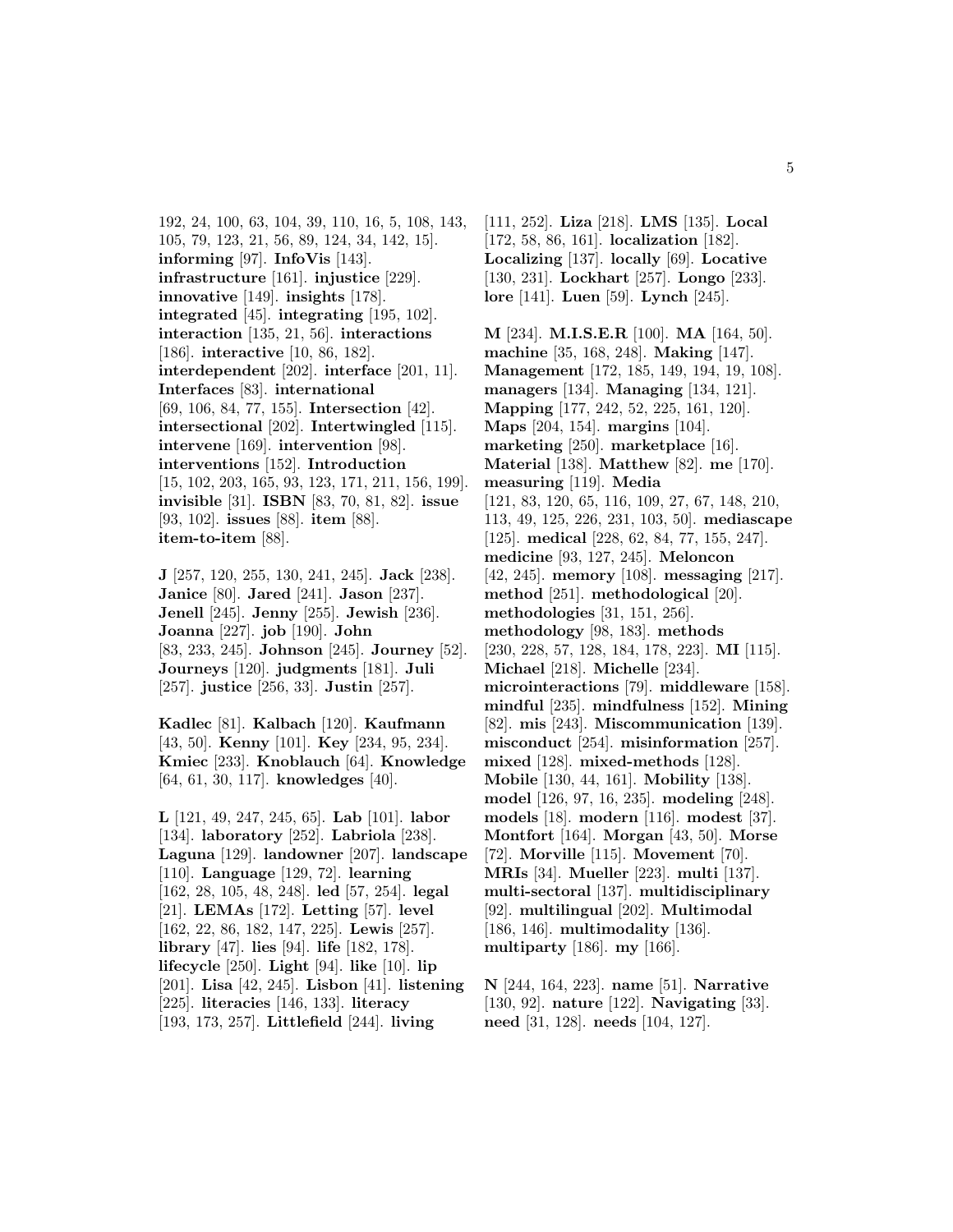**negotiating** [228, 181, 196]. **negotiation** [160]. **net** [127]. **Network** [223]. **Networked** [40]. **networks** [109, 88, 114]. **next** [9]. **Nihilism** [244]. **Noble** [222]. **Nolen** [244]. **nonprofits** [144]. **nonrational** [209]. **normalcy** [62]. **Notes** [14, 26]. **nuanced** [205]. **NY** [83, 49, 101, 58, 50, 130]. **NYU** [222].

**Obamacare** [173]. **observation** [216]. **occupation** [191]. **Official** [229]. **oh** [166]. **Ohio** [255, 245]. **older** [39]. **one** [207, 192, 65]. **Online** [109, 162, 146, 205, 69, 135, 133, 118, 136, 253, 127, 173, 68, 248]. **Open** [36, 25, 183]. **openness** [161]. **opioid** [214]. **opportunities** [79]. **oppression** [221, 169, 222]. **O'Reilly** [120, 82]. **organizational** [33]. **organizations** [63, 139]. **organizing** [54]. **our** [27, 74, 128]. **outbreak** [175]. **Outcomes** [252]. **overview** [52]. **own** [154]. **Oxford** [58].

**P** [107, 115]. **page** [145]. **paradigm** [127]. **Pardha** [43]. **Parlor** [257, 218]. **Parrish** [257]. **part** [144]. **participants** [162]. **participation** [49]. **Participatory** [53, 178, 98, 154]. **past** [157]. **path** [236]. **pathways** [190]. **Patient** [151, 100, 150]. **patients** [167, 97, 180]. **Patrick** [59]. **patterns** [12]. **Pedagogical** [195]. **pedagogies** [256, 256]. **pedagogy** [257, 147]. **Pei** [59]. **Pei-Luen** [59]. **people** [6]. **personal** [166]. **Personalized** [87]. **personas** [69, 75]. **perspective** [207]. **perspectives** [189, 220]. **Persuasive** [138, 87]. **Pflugfelder** [138]. **Pharmaceutical** [96]. **pigs** [203]. **pilot** [113]. **pitfalls** [132]. **place** [176]. **planning** [145]. **plans** [171]. **Plato** [203]. **play** [61]. **Playful** [83]. **playlists** [215]. **Plocher** [59]. **policy** [54, 208]. **Political** [239, 208]. **politics** [227]. **poorly** [181]. **popular** [148]. **populations** [104]. **Porn** [68]. **pornography** [68]. **possibilities** [205, 53].

**poster** [38]. **Postigo** [70]. **potential** [37]. **Potts** [49]. **power** [178]. **PowerPoint** [64]. **pp.** [42]. **Practical** [163]. **practice** [162, 174, 196, 147]. **practice-level** [162, 147]. **Practices** [130, 146, 136, 125, 176]. **Practicum** [232]. **pre** [239]. **pre-digital** [239]. **Prefab** [11]. **Preparing** [194, 189, 76]. **presence** [99]. **present** [157]. **presentation** [87]. **preservation** [72]. **preserver** [182]. **Press** [70, 107, 114, 64, 58, 108, 218, 256, 241, 245, 237, 228, 72, 232, 163, 257, 129, 164, 255, 139, 59, 222]. **preventing** [254]. **prevention** [254, 253]. **primer** [194]. **Principles** [174, 32, 153, 95]. **prioritization** [100]. **Problem** [88, 136, 11]. **Proceedings** [171, 15]. **Process** [43, 105]. **processing** [48]. **productive** [86]. **products** [69, 59]. **Produsers** [27]. **Professional** [232, 226, 199]. **professionalization** [134]. **professionals** [36, 189]. **program** [99, 28]. **Programming** [164]. **programs** [226, 55]. **project** [194]. **projects** [235, 98]. **promises** [132]. **promote** [146]. **Promoting** [179, 99]. **proposal** [37]. **proposing** [16]. **proposition** [126]. **prosperity** [107]. **prosumer** [16]. **protective** [166]. **protocol** [100]. **prototype** [77]. **prototype-based** [77]. **prototypes** [176]. **Prototyping** [231]. **providers** [127]. **public** [152, 158, 57, 99, 235, 231, 208]. **public-facing** [235]. **publishing** [246]. **Pushing** [62]. **PwrdBy** [214]. **Pyla** [43].

**quality** [43]. **Quantifiable** [170]. **Queering** [217]. **Quesenbery** [50]. **questions** [25, 36, 27, 20, 29].

**R** [129, 256]. **racial** [169]. **racism** [222]. **rationale** [145]. **Raton** [163]. **Rau** [59]. **Re** [122, 74, 128, 156]. **Re-considering** [122, 128]. **re-examine** [74]. **re-thinking** [156]. **reactions** [176]. **ReaderCentric** [16]. **Reading** [148, 133, 201]. **real** [48].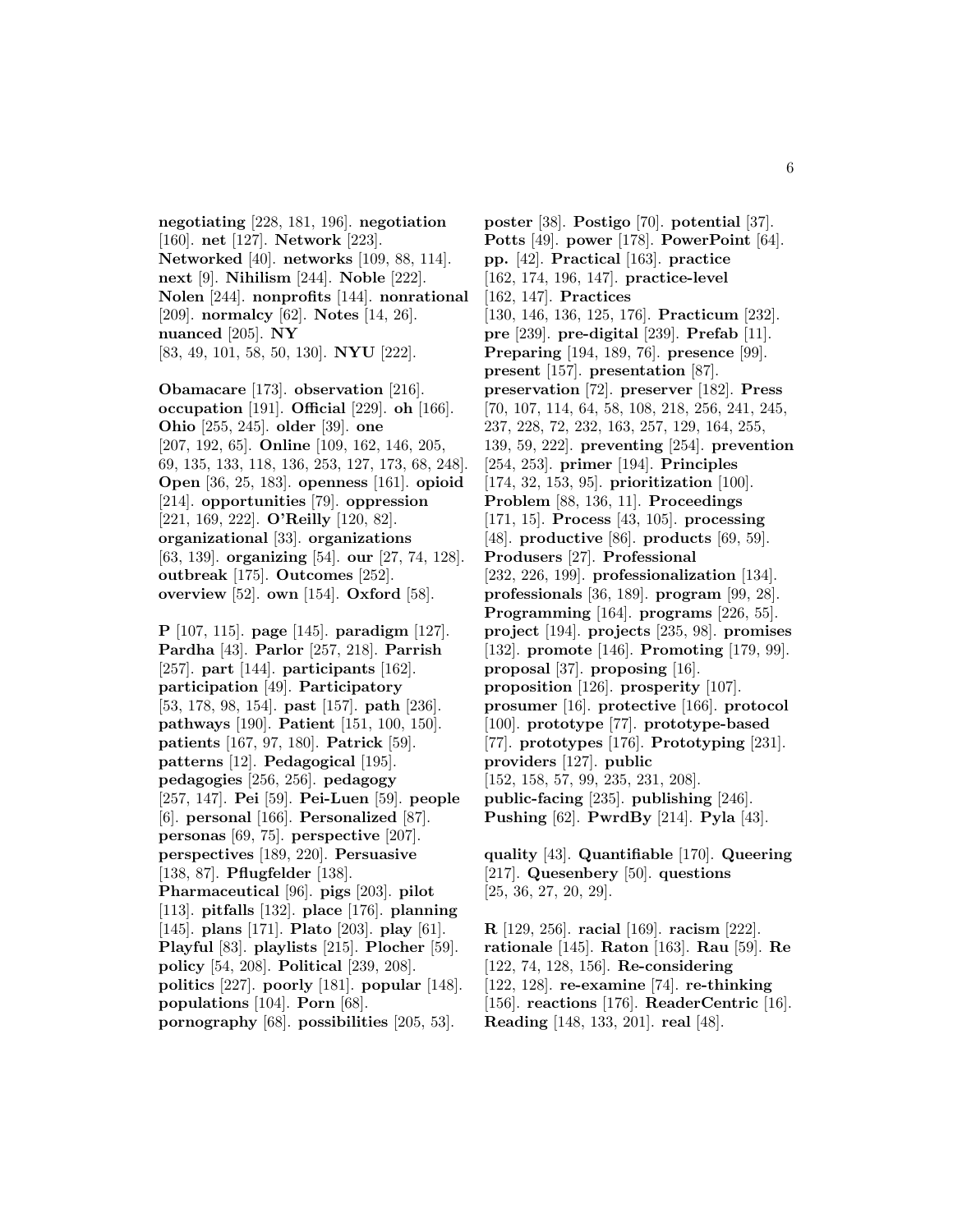**real-time** [48]. **reality** [111]. **really** [75]. **rearticulates** [51]. **Rebecca** [256]. **recommended** [60]. **records** [180]. **Recovery** [214]. **redesign** [193]. **Redish** [80]. **Reducing** [214]. **Reflecting** [156]. **Reflexes** [176]. **regulated** [174]. **reimagine** [200]. **reimagining** [98, 199]. **reinforce** [222]. **reintegrating** [133]. **relationship** [119]. **relevance** [85]. **Religious** [72]. **Remediation** [48]. **report** [251, 254, 250, 106]. **research** [25, 36, 27, 141, 30, 31, 128, 136, 28, 79, 78, 37, 184, 157, 50, 65]. **Researching** [19, 147]. **Resistance** [71]. **resources** [60, 127]. **Responding** [152, 71]. **response** [49, 229]. **responsibilities** [210]. **responsible** [149]. **Responsive** [191, 81, 185]. **results** [36]. **rethinking** [194]. **revealing** [175]. **revenge** [203]. **Review** [121, 83, 237, 63, 232, 246, 163, 43, 107, 114, 42, 257, 81, 138, 244, 120, 49, 64, 101, 58, 108, 233, 234, 129, 238, 115, 218, 164, 50, 255, 139, 59, 130, 256, 241, 82, 247, 245, 65, 222, 223, 70, 71, 228, 72, 227, 148, 219, 149, 197, 187, 188, 198]. **reVITALize** [98]. **reward** [92]. **Rewriting** [253]. **Rex** [43]. **Rhetoric** [207, 138, 72, 8, 255, 159, 101, 218, 241, 245]. **Rhetorical** [249, 67, 175, 253, 108, 247, 42]. **rhetorics** [93]. **RHM** [150]. **Rice** [255]. **Riders** [81]. **Rights** [70]. **rise** [22, 86, 182, 225]. **Risk** [209, 230, 207, 113, 240, 154, 139]. **risks** [175, 210, 169, 225]. **Rock** [204]. **Role** [237, 70]. **roles** [206]. **Rosenfeld** [121, 83, 50, 65]. **Routledge** [138, 101, 247, 49, 238, 130]. **Rowman** [244]. **rules** [21]. **rural** [104]. **Russell** [82]. **Ruszkiewicz** [238]. **Ryan** [245]. **S** [108, 50, 241, 245, 222, 177]. **S.S** [245].

**safety** [127]. **Salvo** [218]. **San** [43]. **Saving** [119]. **SCCI** [171]. **scholars** [113]. **scholarship** [243]. **Science** [139, 246, 235, 54, 246]. **scientific**

[228, 137, 226, 34]. **Scott** [245]. **screen** [180]. **screenshot** [184]. **script** [96]. **sea** [119, 22, 86, 182, 225]. **search** [222]. **Sebastopol** [120]. **Second** [82, 91]. **section** [123]. **sectoral** [137]. **see** [12]. **seeking** [204]. **selection** [124]. **selfies** [209]. **Semantic** [115]. **sense** [223]. **sensitive** [58]. **Sensors** [166]. **SEO** [195]. **seriously** [78]. **services** [247, 59]. **sets** [190]. **settings** [133]. **sexual** [217, 254, 253]. **Shades** [205]. **sharing** [178]. **Sheryl** [238]. **should** [74]. **SIGDOC** [13, 229, 224]. **sign** [72]. **Signs** [72]. **silence** [204]. **Sino** [105]. **Site** [172]. **Sites** [81, 169]. **situated** [6]. **situation** [44]. **skill** [190]. **skills** [73, 134]. **small** [181]. **smart** [168, 252]. **Social** [226, 82, 116, 109, 27, 67, 210, 92, 113, 112, 256, 33, 103, 134, 49]. **socially** [119]. **Society** [64]. **solutions** [104, 149]. **solving** [88]. **Sons** [233]. **sorting** [251, 248]. **sorting-affinity** [251]. **sounds** [148]. **source** [124]. **sourced** [110]. **spaces** [61]. **speak** [57]. **speaks** [94]. **Special** [93, 123, 102]. **Spinuzzi** [63, 114]. **Standing** [204]. **stasis** [54]. **State** [237, 232, 234, 255, 241, 245, 210]. **statement** [229]. **States** [253]. **Steve** [241]. **Still** [163]. **Story** [225, 130]. **strategies** [195, 135, 145]. **Strategy** [238, 91, 60, 144]. **stream** [12]. **street** [225]. **structure** [125]. **struggles** [162, 147]. **Student** [254, 27, 40]. **students** [194, 76]. **Studies** [139, 186, 62, 231, 159, 42]. **Studios** [115, 220]. **study** [113, 202, 108, 125, 216, 252]. **studying** [63]. **Subverting** [70]. **success** [76]. **Sun** [58]. **supplement** [135]. **Support** [237, 118, 112, 33]. **surveillance** [154]. **survey** [36]. **survival** [65]. **Swarts** [237]. **SWOT** [137]. **Symposium** [15, 171]. **system** [100, 18]. **systems** [10, 56]. **Szuc** [50].

**T** [72, 232, 257, 101, 238]. **tactic** [175].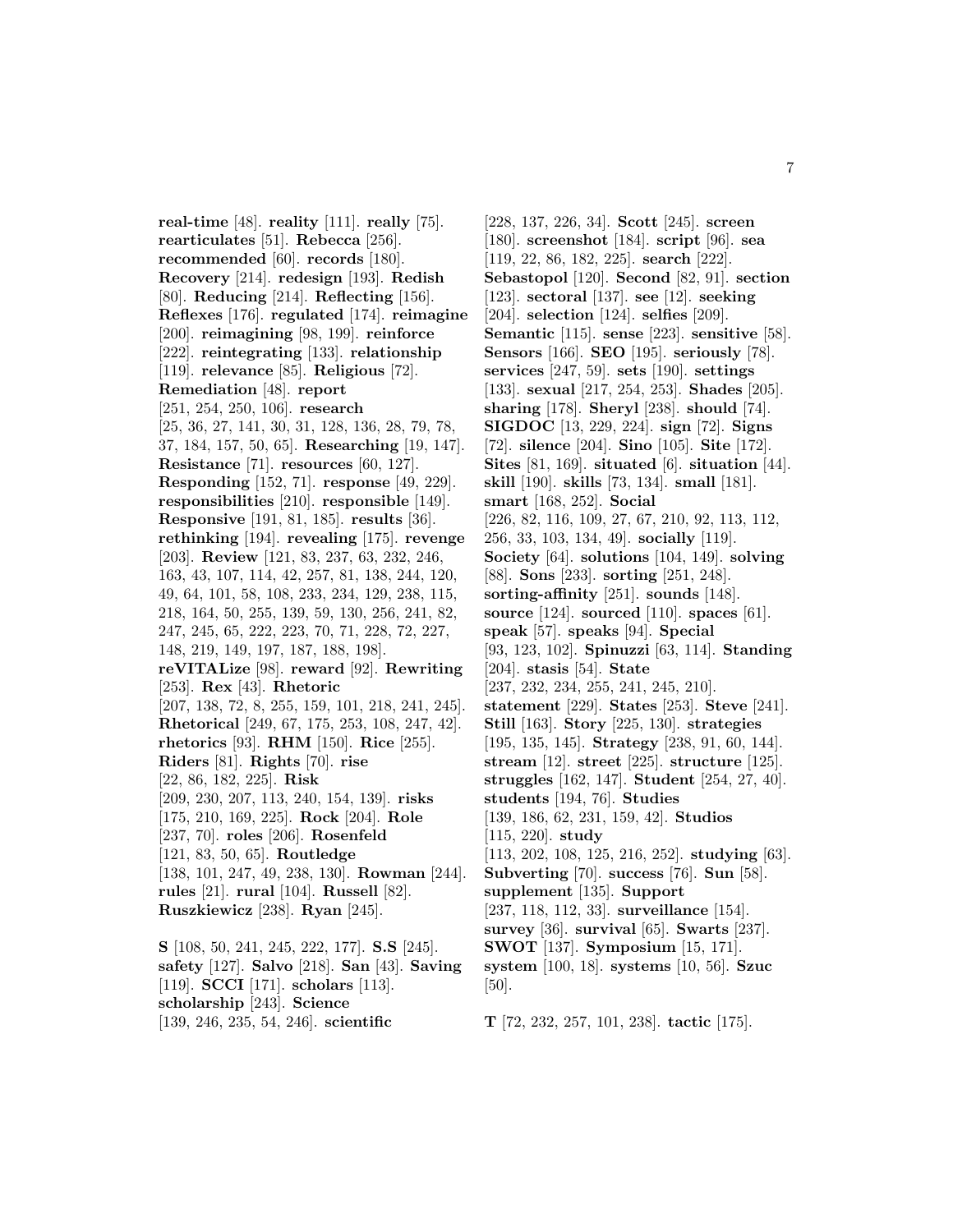**tagging** [68]. **Taking** [78]. **talking** [12]. **Tara** [257]. **tasks** [142]. **TC** [76]. **teach** [251]. **Teaching** [232, 234, 74, 179, 91, 232]. **team** [65]. **teams** [54]. **Technical** [41, 237, 232, 42, 101, 125, 233, 234, 250, 129, 238, 126, 45, 189, 195, 239, 174, 254, 202, 141, 200, 112, 108, 28, 196, 226, 123, 37, 190, 236, 256, 183, 103, 199, 55, 91]. **technologies** [167, 150, 165, 168, 169, 130]. **Technology** [70, 71, 138, 46, 139, 214, 186, 58, 250, 241, 161, 252, 244]. **technology-based** [214]. **tell** [136, 106]. **Telling** [5]. **Testing** [86, 213, 221, 179]. **Teston** [228]. **Theoretical** [234, 150]. **Theories** [256, 245]. **Theorizing** [201]. **Theory** [196, 255, 54]. **things** [78]. **thinking** [156]. **three** [144]. **three-part** [144]. **thyroid** [38]. **Tim** [81]. **time** [48]. **times** [73]. **today** [189]. **Tom** [59]. **tool** [112]. **tools** [214, 206, 21]. **topic** [248]. **topics** [76]. **Topsight** [63]. **TPC** [243]. **Tracing** [38]. **trackers** [170]. **Trained** [101]. **training** [252]. **transactional** [235]. **transdisciplinary** [54]. **transformation** [125]. **Transforming** [21]. **translation** [35]. **Transportation** [138]. **trauma** [100]. **trope** [170]. **Twenty** [234]. **Twenty-First** [234]. **Twitter** [12, 112]. **two** [68, 48]. **U** [222]. **ubiquitous** [4]. **Uncertain** [237].

**uncertainty** [22, 228]. **undergraduate** [162]. **Understanding** [92, 79, 111]. **United** [253]. **University** [237, 228, 72, 232, 114, 64, 58, 108, 255, 139, 256, 241, 245, 234]. **Unlikely** [254]. **unpredictable** [247]. **Updates** [224]. **Usability** [221, 126, 167, 162, 186, 185, 179, 151, 80, 86, 23, 155, 156, 176, 180, 159, 55, 17]. **usable** [75]. **use** [116, 177, 214, 57, 113, 243, 216, 226, 123, 131, 161]. **used** [112]. **User** [126, 237, 71, 163, 152, 158, 162, 214, 57, 185, 181, 43, 88, 127, 21, 111, 50, 68, 102, 156, 183, 161, 154, 65, 159, 47]. **User-Centered** [163, 57, 185, 21, 159]. **user-contributed**

[154]. **user-participants** [162]. **users** [27, 69, 179, 106, 86, 178, 58]. **Using** [230, 251, 69, 200, 169]. **Utah** [237, 232, 234, 241]. **UX** [43, 50, 160, 184, 157, 147, 178, 90]. **UXD** [176].

**Value** [120, 126, 181, 4, 122]. **value-proposition** [126]. **via** [248]. **video** [178]. **view** [45]. **viewers** [182]. **violence** [253]. **virtues** [241]. **virtuous** [200]. **visible** [147]. **Vision** [101]. **Visual** [20, 8, 95, 78, 56, 34]. **visuality** [204]. **visualization** [66, 132, 240, 89, 48]. **Visualizing** [22, 223]. **visuals** [77]. **voices** [149]. **volunteer** [99].

**W** [50]. **WAC** [223]. **Waltham** [50]. **Walton** [256]. **Warnick** [257]. **Washington** [72]. **waters** [86]. **wearable** [167, 165, 168, 169]. **wearables** [153]. **web** [185, 181, 31, 50, 81, 82]. **websites** [185, 181, 62]. **WeChat** [103]. **Welchman** [121]. **well** [103]. **whistle** [175]. **whistle-blowing** [175]. **Whittemore** [108]. **who** [179]. **Wicked** [237]. **Wild** [237]. **Wiley** [233]. **within** [236]. **Women** [149]. **wonders** [72]. **work** [60, 4, 128, 61, 256, 247]. **workflow** [90]. **working** [69]. **workplace** [114, 247]. **world** [76, 107, 50]. **writers** [41]. **Writing** [35, 233, 146, 174, 16, 135, 133, 136, 96]. **wrong** [55].

**XML** [129].

**Yak** [117]. **Yee** [59]. **Yee-Yin** [59]. **Yik** [117]. **Yin** [59]. **York** [121, 42, 138, 49, 101, 58, 130, 222]. **you're** [12].

**Zealand** [253].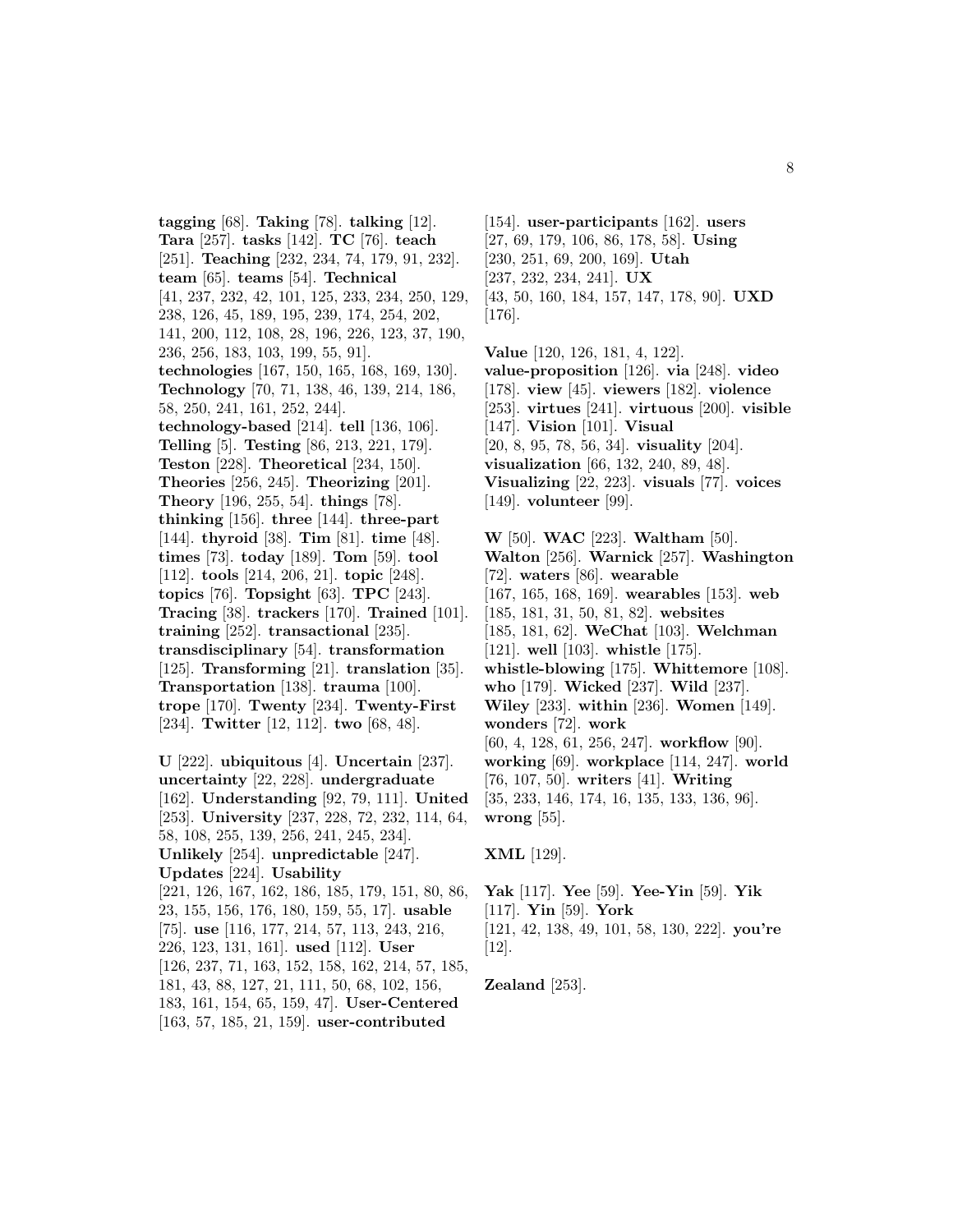# **References**

# **Potts:2012:DDC**

[1] Liza Potts and Michael Albers. Defining the design of communication. Communication Design Quarterly Review, 1 (1):3–7, September 2012. CODEN ???? ISSN 2166-1200 (print), 2166-1642 (electronic).

# **Spinuzzi:2012:WCD**

[2] Clay Spinuzzi. What is communication design? Communication Design Quarterly Review, 1(1):8–11, September 2012. CODEN ???? ISSN 2166-1200 (print), 2166-1642 (electronic).

#### **Swarts:2012:CD**

[3] Jason Swarts. Communication design. Communication Design Quarterly Review, 1(1):12–15, September 2012. CO-DEN ???? ISSN 2166-1200 (print), 2166-1642 (electronic).

# **Hart-Davidson:2012:VCA**

[4] William Hart-Davidson and Jeff Grabill. The value of computing, ambient data, ubiquitous connectivity for changing the work of communication designers. Communication Design Quarterly Review, 1 (1):16–22, September 2012. CODEN ???? ISSN 2166-1200 (print), 2166-1642 (electronic).

#### **Hayhoe:2012:TFI**

[5] George F. Hayhoe. Telling the future of information design. Communication Design Quarterly Review, 1(1): 23–26, September 2012. CODEN ???? ISSN 2166-1200 (print), 2166-1642 (electronic).

# **McNely:2012:BDS**

[6] Brian McNely. Big data, situated people: humane approaches to communication design. Communication Design Quarterly Review, 1(1):27–30, September 2012. CODEN ???? ISSN 2166-1200 (print), 2166-1642 (electronic).

# **Pierce:2012:DC**

[7] Robert Pierce. Design of communication. Communication Design Quarterly Review, 1(1):31–36, September 2012. CODEN ???? ISSN 2166-1200 (print), 2166-1642 (electronic).

# **Salvo:2012:VRB**

[8] Michael J. Salvo. Visual rhetoric and big data: design of future communication. Communication Design Quarterly Review, 1(1):37–40, September 2012. CO-DEN ???? ISSN 2166-1200 (print), 2166-1642 (electronic).

# **Potts:2013:NGD**

[9] Liza Potts and Michael Albers. The next generation on design of communication. Communication Design Quarterly Review, 1(2):3–4, January 2013. CO-DEN ???? ISSN 2166-1200 (print), 2166-1642 (electronic).

# **Koh:2013:CAL**

[10] Jeffrey Tzu Kwan Valino Koh, Kening Zhu, Kasun Karunanayaka, Doros Polydorou, Roshan Lalintha Peiris, and Ryohei Nakatsu. Characterizing the analog-like and digital-like attributes of interactive systems. Communication Design Quarterly Review, 1(2): 8–36, January 2013. CODEN ???? ISSN 2166-1200 (print), 2166-1642 (electronic).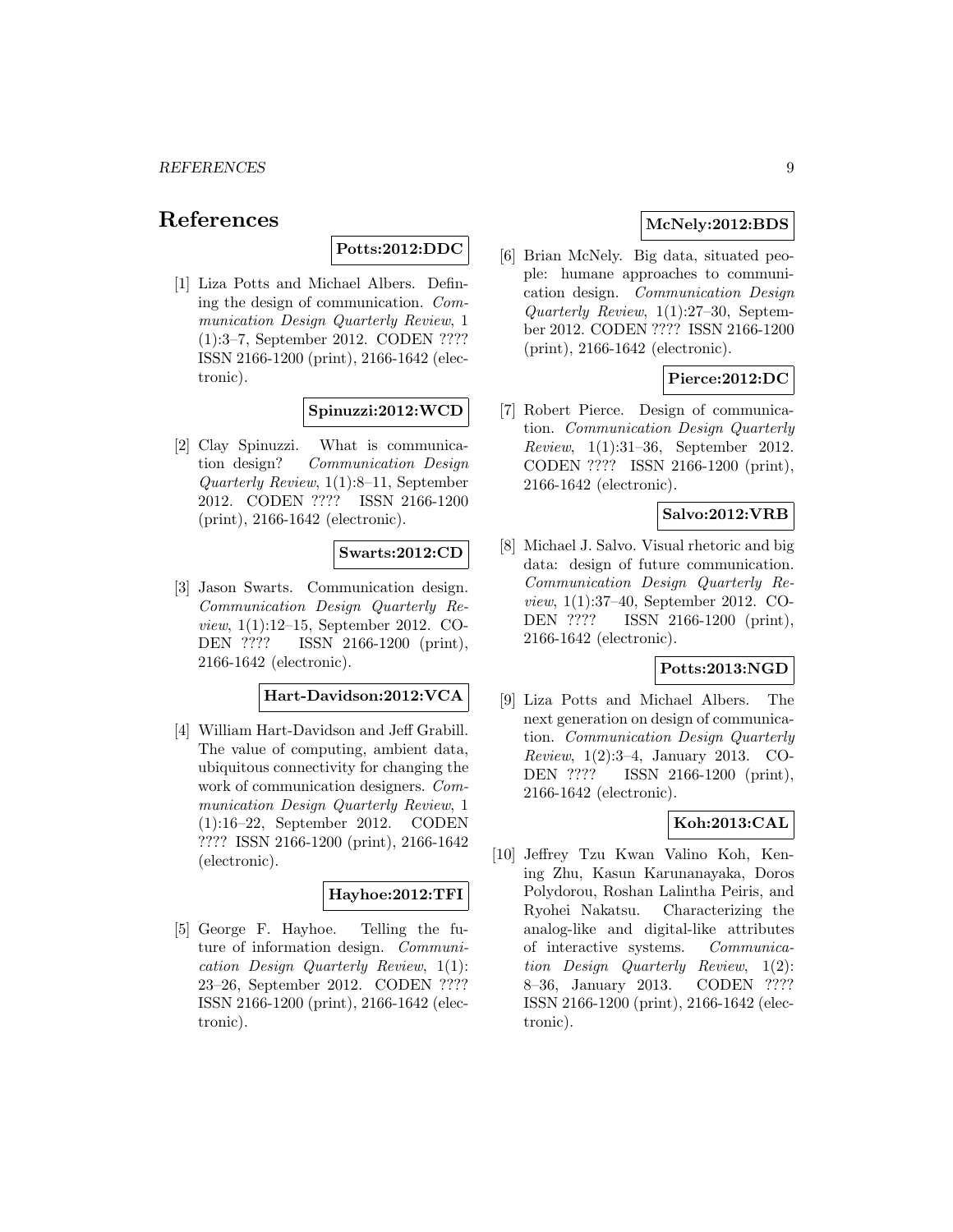#### **Lindsley:2013:PID**

[11] Tom Lindsley. Prefab interface development and the problem of ease. Communication Design Quarterly Review, 1 (2):37–49, January 2013. CODEN ???? ISSN 2166-1200 (print), 2166-1642 (electronic).

# **Harrison:2013:SYT**

[12] Angela Harrison. I see you're talking #HPV: communication patterns in the #HPV stream on Twitter. Communication Design Quarterly Review, 1(2): 50–51, January 2013. CODEN ???? ISSN 2166-1200 (print), 2166-1642 (electronic).

### **Potts:2013:SAE**

[13] Liza Potts. SIGDOC at ATTW: editorial. Communication Design Quarterly Review, 1(3):3–4, April 2013. CODEN ???? ISSN 2166-1200 (print), 2166-1642 (electronic).

# **Pierce:2013:NC**

[14] Rob Pierce. Notes from the chair. Communication Design Quarterly Review, 1(3):5–8, April 2013. CODEN ???? ISSN 2166-1200 (print), 2166-1642 (electronic).

#### **Albers:2013:IPS**

[15] Michael J. Albers. Introduction: Proceedings of Symposium on Communicating Complex Information. Communication Design Quarterly Review, 1 (3):9–11, April 2013. CODEN ???? ISSN 2166-1200 (print), 2166-1642 (electronic).

# **Hailey:2013:RWP**

[16] David E. Hailey, Jr. ReaderCentric writing for the prosumer marketplace: proposing a new, content-based information architecture model. Communication Design Quarterly Review, 1 (3):12–17, April 2013. CODEN ???? ISSN 2166-1200 (print), 2166-1642 (electronic).

# **Zobel:2013:ECU**

[17] Gregory Zobel. Engaging complexity in usability through assemblage. Communication Design Quarterly Review, 1 (3):18–22, April 2013. CODEN ???? ISSN 2166-1200 (print), 2166-1642 (electronic).

# **Blythe:2013:DSM**

[18] Stuart Blythe. Dynamic system models and the construction of complexity. Communication Design Quarterly Review, 1(3):23–27, April 2013. CODEN ???? ISSN 2166-1200 (print), 2166-1642 (electronic).

#### **Shirey:2013:RCC**

[19] Jenny Shirey, Ann Charng, and Quynh Nguyen. Researching and communicating the complexity of IT image management. Communication Design Quarterly Review, 1(3):28–33, April 2013. CODEN ???? ISSN 2166-1200 (print), 2166-1642 (electronic).

#### **Meloncon:2013:VCE**

[20] Lisa Meloncon. Visual communication in environmental health: methodological questions and compromises. Communication Design Quarterly Review, 1 (3):34–37, April 2013. CODEN ???? ISSN 2166-1200 (print), 2166-1642 (electronic).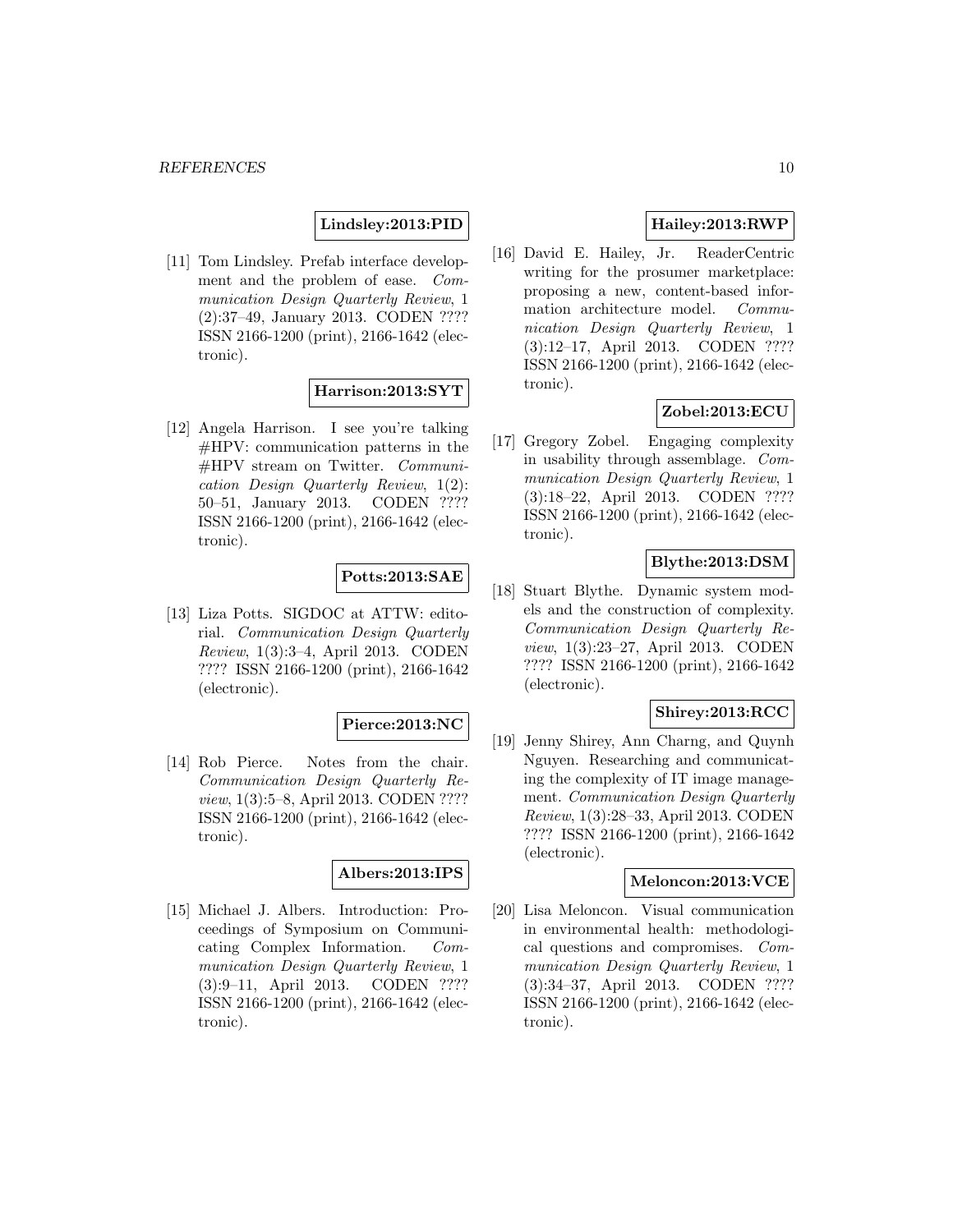#### **Passera:2013:TCL**

[21] Stefania Passera and Helena Haapio. Transforming contracts from legal rules to user-centered communication tools: a human-information interaction challenge. Communication Design Quarterly Review, 1(3):38–45, April 2013. CODEN ???? ISSN 2166-1200 (print), 2166-1642 (electronic).

# **Kain:2013:VCU**

[22] Donna Kain and Michelle Covi. Visualizing complexity and uncertainty about climate change and sea level rise. Communication Design Quarterly Review, 1 (3):46–53, April 2013. CODEN ???? ISSN 2166-1200 (print), 2166-1642 (electronic).

# **Richardson:2013:AU**

[23] Kevin H. Richardson. It's not about usability. Communication Design Quarterly Review, 1(3):54–56, April 2013. CODEN ???? ISSN 2166-1200 (print), 2166-1642 (electronic).

#### **Albers:2013:CCI**

[24] Michael J. Albers. Cargo cults in information design. Communication Design Quarterly Review, 1(3):57–61, April 2013. CODEN ???? ISSN 2166-1200 (print), 2166-1642 (electronic).

# **Albers:2013:DCO**

[25] Michael J. Albers. Design of communication open research questions: editorial. Communication Design Quarterly Review, 1(4):3–5, August 2013. CODEN ???? ISSN 2166-1200 (print), 2166-1642 (electronic).

# **Potts:2013:NC**

[26] Liza Potts. Notes from the chair. Communication Design Quarterly Review, 1 (4):6–10, August 2013. CODEN ???? ISSN 2166-1200 (print), 2166-1642 (electronic).

# **Arduser:2013:PEU**

[27] Lora Arduser. Produsers and end users: how social media impacts our students' future research questions. Communication Design Quarterly Review, 1(4): 11–14, August 2013. CODEN ???? ISSN 2166-1200 (print), 2166-1642 (electronic).

#### **Longo:2013:PRT**

[28] Bernadette Longo, Nancy Coppola, Norbert Elliot, Andrew Klobucar, and Carol Johnson. A program of research for technical communication: adaptive learning. Communication Design Quarterly Review, 1(4):15–17, August 2013. CODEN ???? ISSN 2166-1200 (print), 2166-1642 (electronic).

#### **Pflugfelder:2013:BDB**

[29] Ehren Helmut Pflugfelder. Big data, big questions. *Communication Design* Quarterly Review, 1(4):18–21, August 2013. CODEN ???? ISSN 2166-1200 (print), 2166-1642 (electronic).

#### **Jones:2013:RDB**

[30] Dave Jones. From research to design: building knowledge so that we can build experiences. Communication Design Quarterly Review, 1(4):22–25, August 2013. CODEN ???? ISSN 2166- 1200 (print), 2166-1642 (electronic).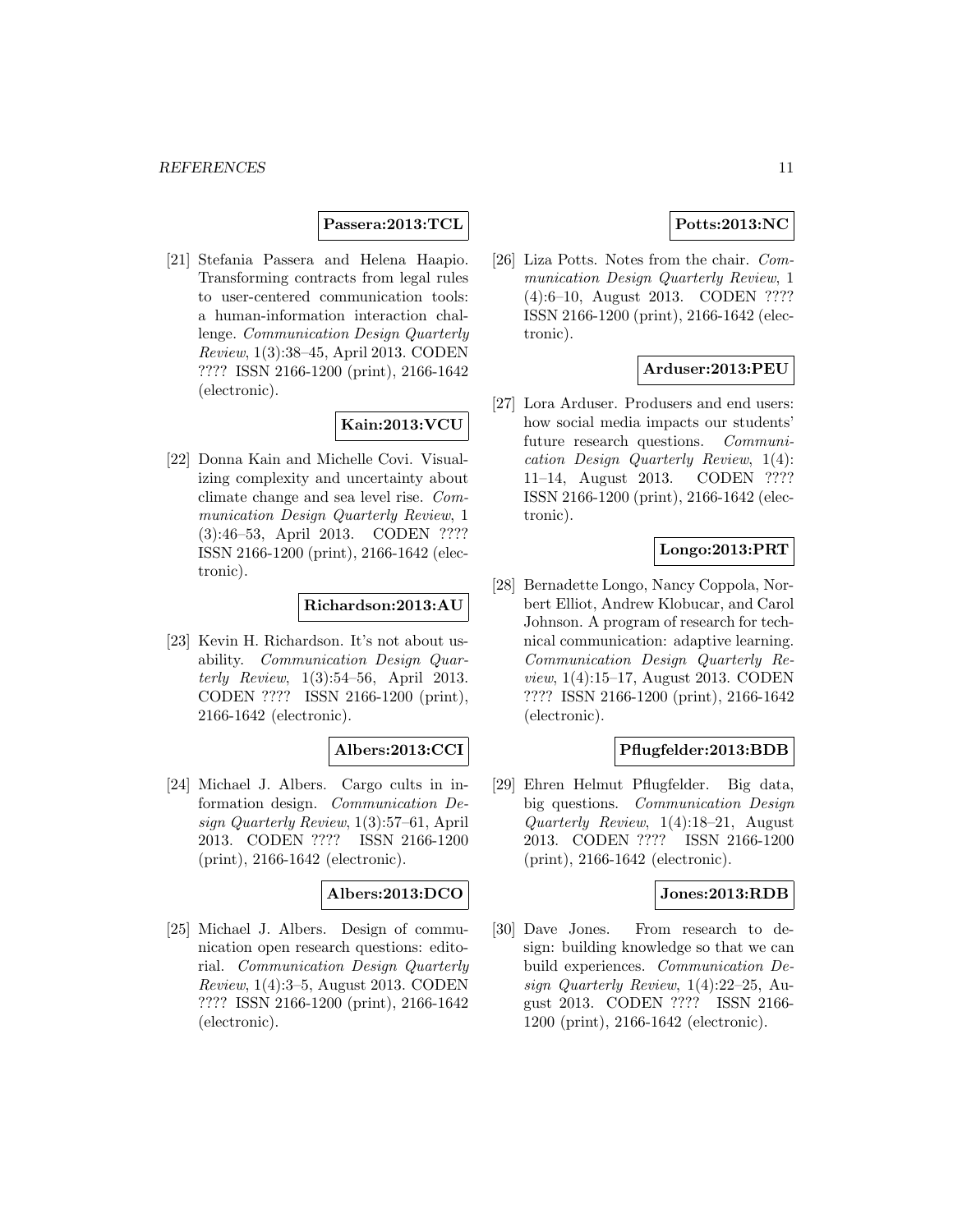**Kalmbach:2013:IWN**

[31] James Kalmbach. The invisible web and the need for new research methodologies. Communication Design Quarterly Review, 1(4):26–28, August 2013. CO-DEN ???? ISSN 2166-1200 (print), 2166-1642 (electronic).

# **Davis:2013:ICP**

[32] Marjorie T. Davis. Identifying core principles and expectations. Communication Design Quarterly Review, 1(4):29–30, August 2013. CODEN ???? ISSN 2166- 1200 (print), 2166-1642 (electronic).

# **Walton:2013:NIC**

[33] Rebecca Walton and Natasha N. Jones. Navigating increasingly crosscultural, cross-disciplinary, and crossorganizational contexts to support social justice. Communication Design Quarterly Review, 1(4):31–35, August 2013. CODEN ???? ISSN 2166-1200 (print), 2166-1642 (electronic).

# **Welhausen:2013:CMG**

[34] Candice A. Welhausen. Chickens, MRIs, and graphics: creating visual information in scientific fields. Communication Design Quarterly Review, 1(4):36–39, August 2013. CODEN ???? ISSN 2166- 1200 (print), 2166-1642 (electronic).

#### **Abel:2013:WMT**

[35] Scott Abel. Writing for machine translation. Communication Design Quarterly Review, 1(4):40–41, August 2013. CODEN ???? ISSN 2166-1200 (print), 2166-1642 (electronic).

# **Andersen:2013:ORQ**

[36] Rebekka Andersen, Sid Benavente, Dave Clark, William Hart-Davidson, Carolyn Rude, and JoAnn Hackos. Open research questions for academics and industry professionals: results of a survey. Communication Design Quarterly Review, 1(4):42–49, August 2013. CO-DEN ???? ISSN 2166-1200 (print), 2166-1642 (electronic).

# **Oswal:2013:EAP**

[37] Sushil K. Oswal. Exploring accessibility as a potential area of research for technical communication: a modest proposal. Communication Design Quarterly Review, 1(4):50–60, August 2013. CO-DEN ???? ISSN 2166-1200 (print), 2166-1642 (electronic).

# **Keller:2013:TDT**

[38] Beth Keller. Tracing digital thyroid culture: poster. Communication Design Quarterly Review, 1(4):61, August 2013. CODEN ???? ISSN 2166-1200 (print), 2166-1642 (electronic).

#### **Editors:2013:IDI**

[39] Editors. Icon design to improve communication of health information to older adults. Communication Design Quarterly Review,  $2(1):6-32$ , November 2013. CODEN ???? ISSN 2166-1200 (print), 2166-1642 (electronic).

#### **Getto:2013:NKS**

[40] Guiseppe Getto. Networked knowledges: student collaborative digital composing as communicative action. Communication Design Quarterly Review, 2(1): 33–58, November 2013. CODEN ???? ISSN 2166-1200 (print), 2166-1642 (electronic).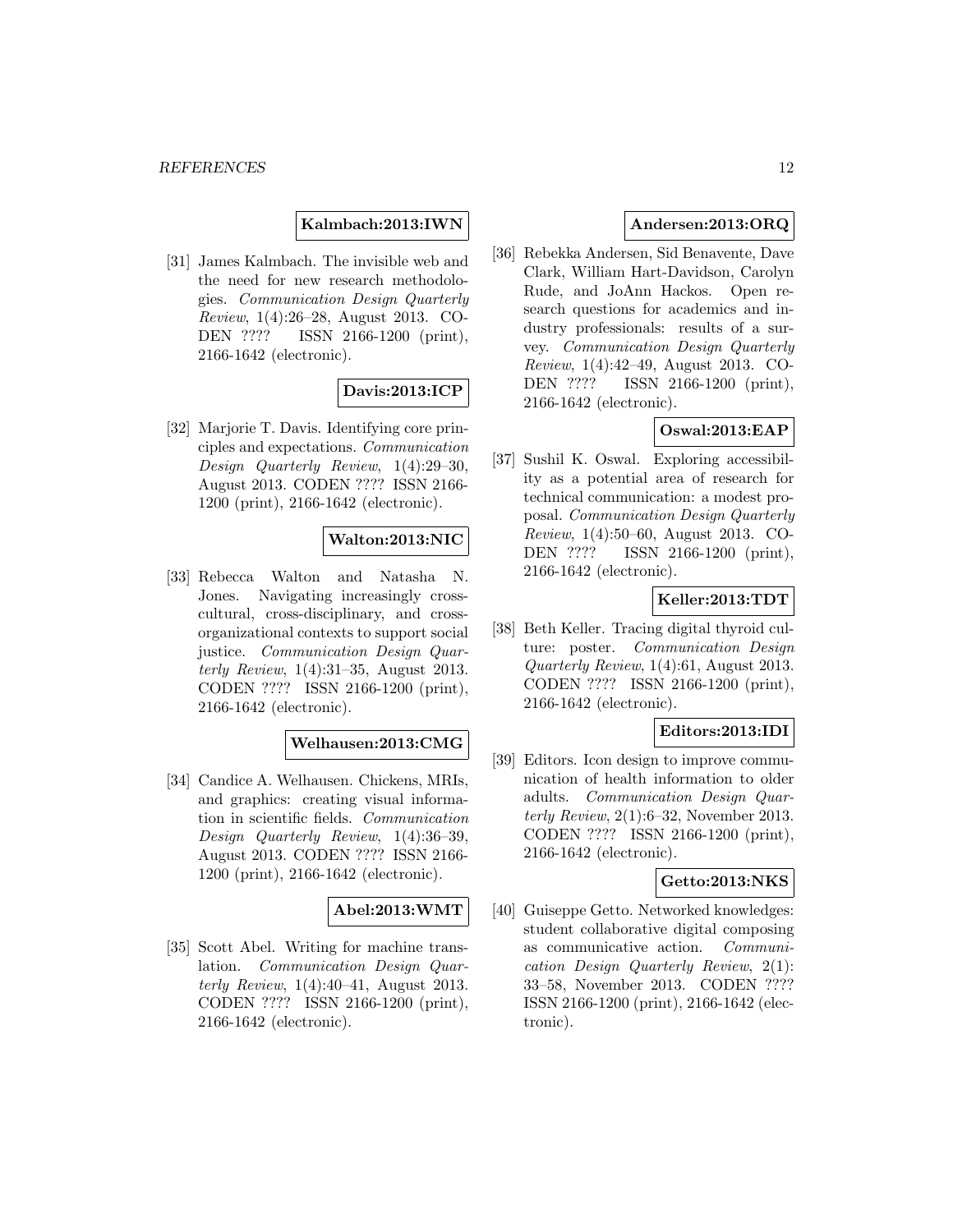# **Aparicio:2013:TWL**

[41] Manuela Aparicio. Technical writers @ Lisbon. Communication Design Quarterly Review, 2(1):59–60, November 2013. CODEN ???? ISSN 2166-1200 (print), 2166-1642 (electronic).

#### **Hennes:2013:BRB**

[42] Jack Hennes. Book review: Rhetorical Accessability: At the Intersection of Technical Communication and Disability Studies, edited by Lisa Meloncon, Amityville, New York: Baywood, 2013. 247 pp. Communication Design Quarterly Review, 2(1):61–66, November 2013. CODEN ???? ISSN 2166-1200 (print), 2166-1642 (electronic).

# **Franklin:2013:BRB**

[43] Nathan Franklin. Book review: The UX book: Process and guidelines for ensuring a quality user experience by Rex Hartson and Pardha A. Pyla, San Diego: Morgan Kaufmann. 2012. Communication Design Quarterly Review, 2(1): 67–72, November 2013. CODEN ???? ISSN 2166-1200 (print), 2166-1642 (electronic).

# **Swarts:2014:MS**

[44] Jason Swarts. The mobile situation. Communication Design Quarterly Review, 2(2):7–9, February 2014. CODEN ???? ISSN 2166-1200 (print), 2166-1642 (electronic).

### **Andersen:2014:TMI**

[45] Rebekka Andersen. Toward a more integrated view of technical communication. Communication Design Quarterly Review, 2(2):10–16, February 2014. CO-DEN ???? ISSN 2166-1200 (print), 2166-1642 (electronic).

#### **Lauer:2014:TCD**

[46] Claire Lauer. Technology and communication design: crossroads and compromises. Communication Design Quarterly Review, 2(2):17–20, February 2014. CODEN ???? ISSN 2166-1200 (print), 2166-1642 (electronic).

# **Zhang:2014:BBH**

[47] Tao Zhang, Ilana R. Barnes, and Marlen Promann. Building better help: user characteristics' effect on library help design. Communication Design Quarterly Review, 2(2):21–27, February 2014. CO-DEN ???? ISSN 2166-1200 (print), 2166-1642 (electronic).

### **Young:2014:RDV**

[48] Justin Young and Charlie Potter. Remediation in data visualization: two examples of learning in real-time data processing environments. Communication Design Quarterly Review, 2(2): 29–37, February 2014. CODEN ???? ISSN 2166-1200 (print), 2166-1642 (electronic).

#### **Keller:2014:BRB**

[49] Beth Keller. Book review: Social media in disaster response: how experience architects can build for participation by L. Potts, (2013). New York, NY: Routledge. Communication Design Quarterly Review, 2(2):39–42, February 2014. CO-DEN ???? ISSN 2166-1200 (print), 2166-1642 (electronic).

#### **Ruszkiewicz:2014:BRB**

[50] Sheryl Ruszkiewicz. Book review: Global UX: design and research in a connected world by W. Quesenbery and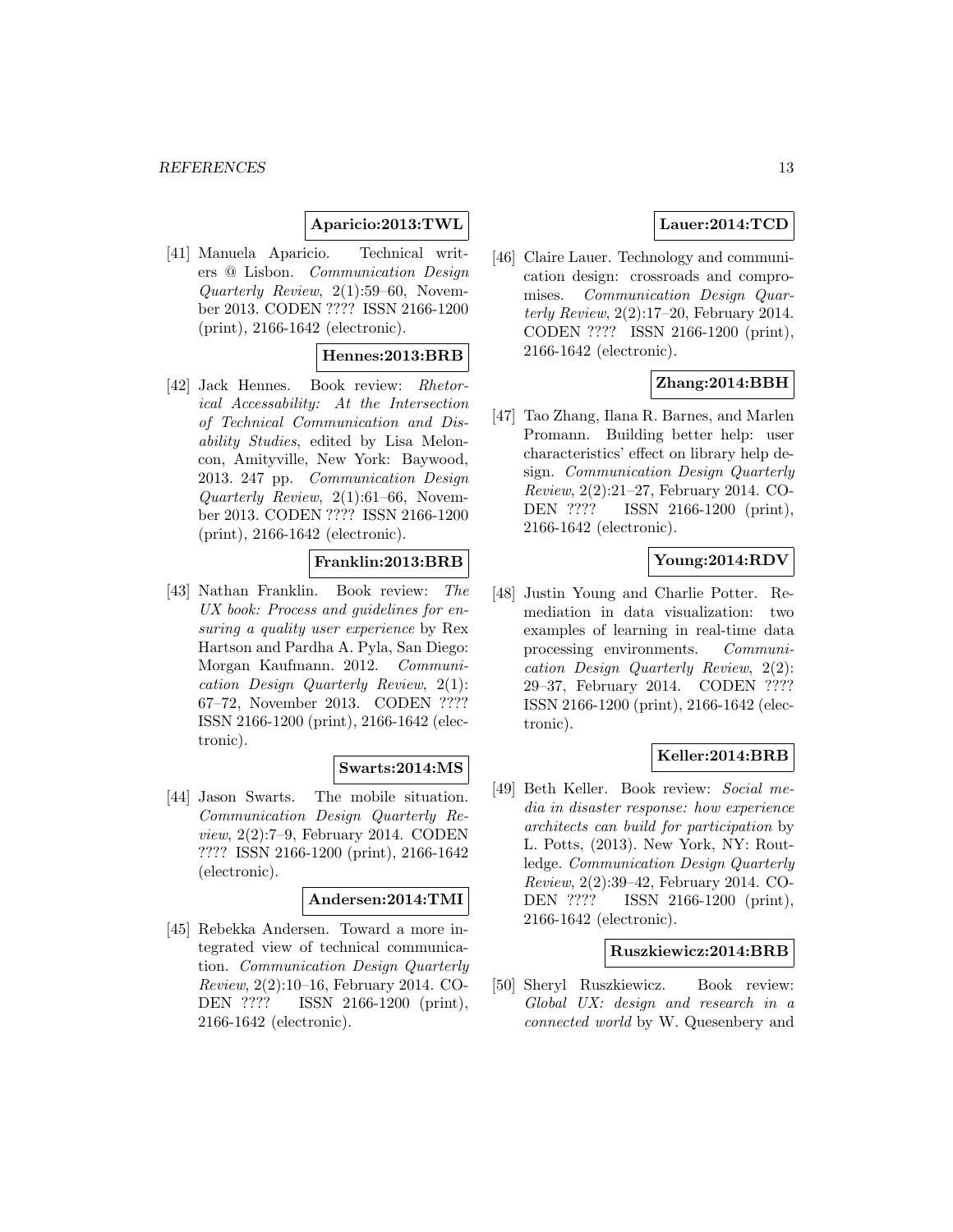D. Szuc; Waltham, MA: Morgan Kaufmann and A web for everyone: designing accessible user experiences by S. Horton and W. Quesenbery; Brooklyn, NY: Rosenfeld media. Communication Design Quarterly Review, 2(2): 43–47, February 2014. CODEN ???? ISSN 2166-1200 (print), 2166-1642 (electronic).

# **Salvo:2014:WNE**

[51] Michael Salvo. What's in a name?: experience architecture rearticulates the humanities. Communication Design Quarterly Review, 2(3):6–9, May 2014. CO-DEN ???? ISSN 2166-1200 (print), 2166-1642 (electronic).

# **Howard:2014:JMB**

[52] Tharon Howard. Journey mapping: a brief overview. Communication Design Quarterly Review, 2(3):10–13, May 2014. CODEN ???? ISSN 2166-1200 (print), 2166-1642 (electronic).

#### **Oswal:2014:PDB**

[53] Sushil K. Oswal. Participatory design: barriers and possibilities. Communication Design Quarterly Review, 2(3):14– 19, May 2014. CODEN ???? ISSN 2166- 1200 (print), 2166-1642 (electronic).

# **Shea:2014:CCT**

[54] Marybeth Shea and Cameron Mozafari. Communicating complexity in transdisciplinary science teams for policy: applied stasis theory for organizing and assembling collaboration. Communication Design Quarterly Review, 2(3):20– 24, May 2014. CODEN ???? ISSN 2166- 1200 (print), 2166-1642 (electronic).

#### **Zhou:2014:UCW**

[55] Quan Zhou. "That usability course": what technical communication programs get wrong about usability and how to fix it. Communication Design Quarterly Review, 2(3):25–27, May 2014. CODEN ???? ISSN 2166-1200 (print), 2166-1642 (electronic).

# **Qian:2014:CAE**

[56] Zhenyu Cheryl Qian, Yingjie Victor Chen, and Yinghuan Patty Peng. A comparative approach to enhance information interaction design of visual analytics systems. Communication Design Quarterly Review, 2(3):28–33, May 2014. CODEN ???? ISSN 2166-1200 (print), 2166-1642 (electronic).

# **Carlson:2014:LCS**

[57] Clinton Carlson, Whitney Peake, and Jeff Joiner. Letting context speak: the use of co-creative, design-led, and usercentered design methods in the design of complex public communications. Communication Design Quarterly Review, 2 (3):34–39, May 2014. CODEN ???? ISSN 2166-1200 (print), 2166-1642 (electronic).

#### **Labriola:2014:RCC**

[58] Jack T. Labriola. Review of Crosscultural technology design: creating culture-sensitive technology for local users by Sun, H. (2012), New York, NY: Oxford University Press, Inc. Communication Design Quarterly Review, 2 (3):40–42, May 2014. CODEN ???? ISSN 2166-1200 (print), 2166-1642 (electronic).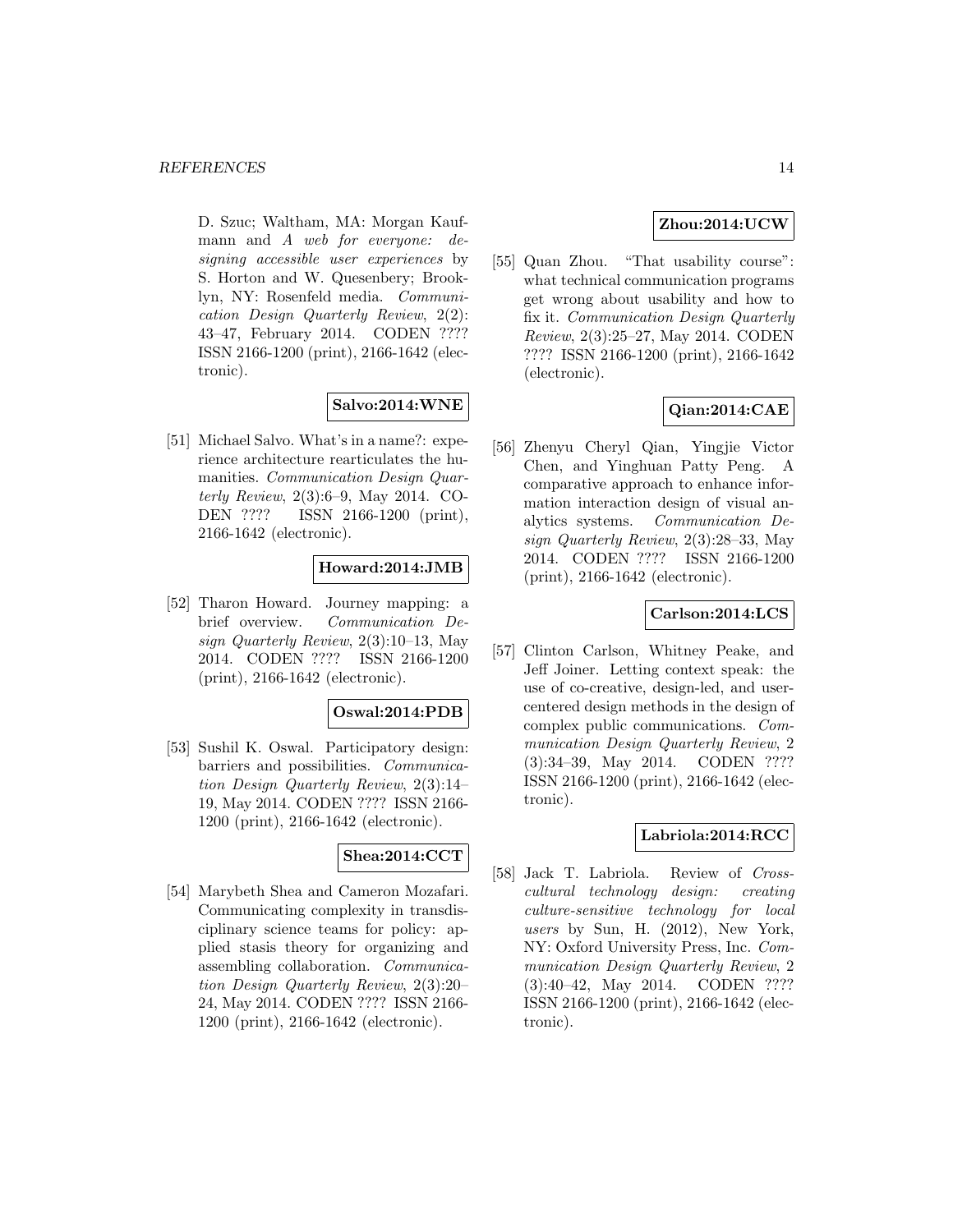#### **StAmant:2014:RCC**

[59] Kirk St. Amant. Review of Crosscultural design for IT products and services by Pei-Luen Patrick Rau, Tom Plocher, & Yee-Yin Choong. (2013), CRC Press. Communication Design Quarterly Review, 2(3):43–45, May 2014. CODEN ???? ISSN 2166-1200 (print), 2166-1642 (electronic).

#### **Andersen:2014:ECS**

[60] Rebekka Andersen. The emergence of content strategy work and recommended resources. Communication Design Quarterly Review, 2(4):6–13, August 2014. CODEN ???? ISSN 2166- 1200 (print), 2166-1642 (electronic).

# **McNely:2014:KWK**

[61] Brian J. McNely. Knowledge work, knowledge play: a heuristic approach to communication design for hybrid spaces. Communication Design Quarterly Review, 2(4):14–51, August 2014. CODEN ???? ISSN 2166-1200 (print), 2166-1642 (electronic).

#### **Moeller:2014:PBN**

[62] Marie Moeller. Pushing boundaries of normalcy: employing critical disability studies in analyzing medical advocacy websites. Communication Design Quarterly Review, 2(4):52–80, August 2014. CODEN ???? ISSN 2166-1200 (print), 2166-1642 (electronic).

#### **Bethel:2014:RTG**

[63] Chris Bethel. Review of "Topsight: a guide to studying, diagnosing, and fixing information flow in organizations" by Clay Spinuzzi, Amazon CreateSpace

2013, 978-1-4819-6006-9. Communication Design Quarterly Review, 2(4): 81–83, August 2014. CODEN ???? ISSN 2166-1200 (print), 2166-1642 (electronic).

# **Keller:2014:RPC**

[64] Beth Keller. Review of "PowerPoint, Communication, and the Knowledge Society" by Hubert Knoblauch, Cambridge University Press 2013. Communication Design Quarterly Review, 2(4):84–86, August 2014. CODEN ???? ISSN 2166- 1200 (print), 2166-1642 (electronic).

# **Wiley:2014:RUE**

[65] Kristi Wiley. Review of "The user experience team of one: a research and design survival guide" by L. Buley Rosenfeld, Media 2013 978-1-933820-18-7. Communication Design Quarterly Review, 2 (4):87–89, August 2014. CODEN ???? ISSN 2166-1200 (print), 2166-1642 (electronic).

#### **Aparicio:2014:DV**

[66] Manuela Aparicio and Carlos J. Costa. Data visualization. Communication Design Quarterly Review, 3(1):7–11, November 2014. CODEN ???? ISSN 2166-1200 (print), 2166-1642 (electronic).

#### **Daer:2014:RFH**

[67] Alice R. Daer, Rebecca F. Hoffman, and Seth Goodman. Rhetorical functions of hashtag forms across social media applications. Communication Design Quarterly Review, 3(1):12–16, November 2014. CODEN ???? ISSN 2166-1200 (print), 2166-1642 (electronic).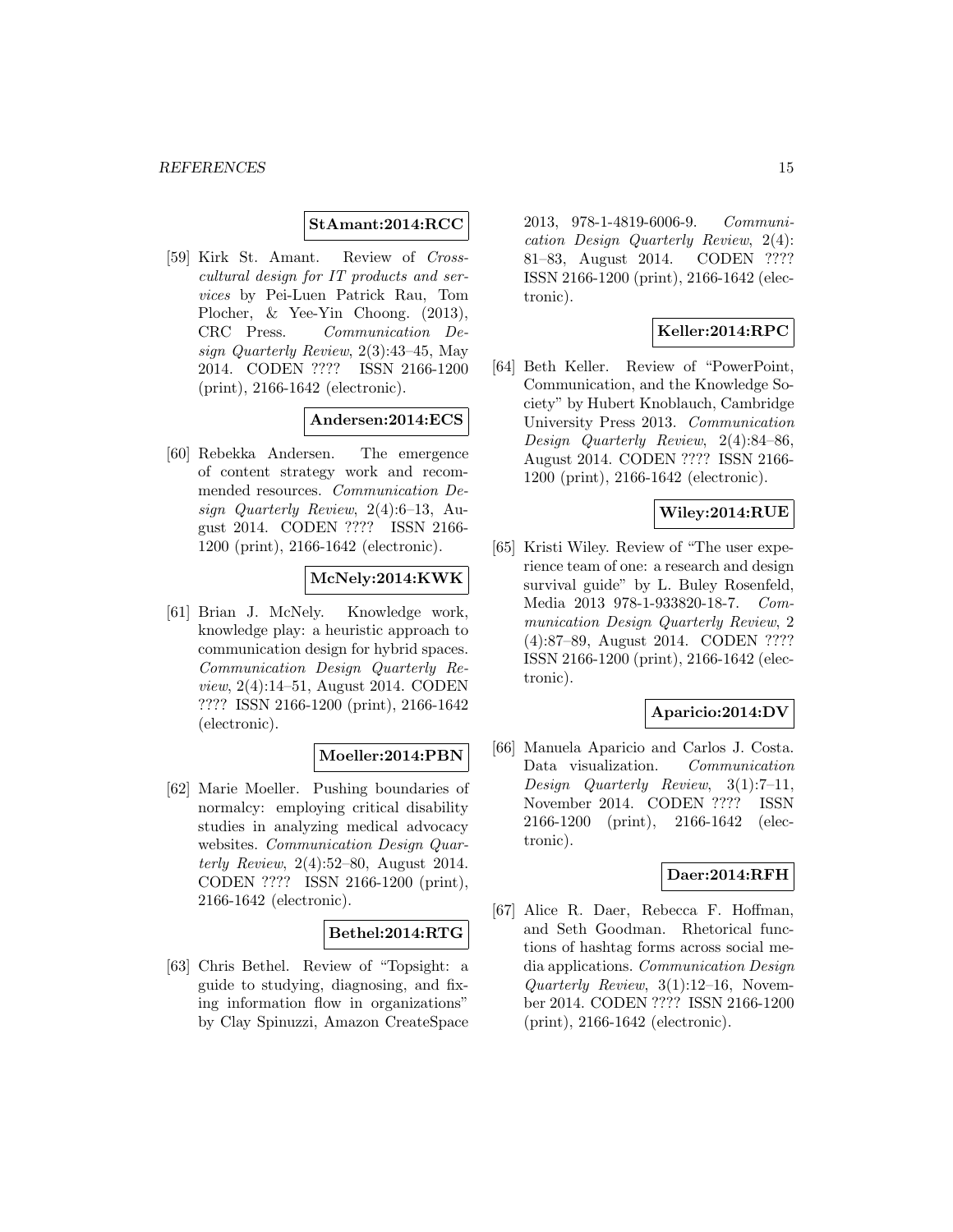# **Smith:2014:PAU**

[68] Allegra W. Smith. Porn architecture: user tagging and filtering in two online pornography communities. Communication Design Quarterly Review, 3(1): 17–23, November 2014. CODEN ???? ISSN 2166-1200 (print), 2166-1642 (electronic).

#### **Getto:2014:DGW**

[69] Guiseppe Getto and Kirk St. Amant. Designing globally, working locally: using personas to develop online communication products for international users. Communication Design Quarterly Review, 3(1):24–46, November 2014. CO-DEN ???? ISSN 2166-1200 (print), 2166-1642 (electronic).

# **Bethel:2014:BRD**

[70] Chris Bethel. Book review: "The Digital Rights Movement: The Role of Technology in Subverting Digital Copyright" by Hector Postigo. The MIT Press, 2012. ISBN 978-0-262-01795-4. Communication Design Quarterly Review, 3(1): 47–48, November 2014. CODEN ???? ISSN 2166-1200 (print), 2166-1642 (electronic).

# **Bethel:2014:BRR**

[71] Chris Bethel. Book review: "Responding to Technology — Resistance through Technology" (12–13), and "User Agency and Technology" (13–14). Communication Design Quarterly Review, 3(1): 49, November 2014. CODEN ???? ISSN 2166-1200 (print), 2166-1642 (electronic).

# **Butler:2014:BRM**

[72] Janine M. Butler. Book review: "Morse, T. A. (2014). Signs and wonders: Religious rhetoric and the preservation of sign language". Washington, DC: Gallaudet University Press. Communication Design Quarterly Review, 3(1): 50–53, November 2014. CODEN ???? ISSN 2166-1200 (print), 2166-1642 (electronic).

# **Hackos:2015:CTC**

[73] JoAnn Hackos. Changing times: changing skills. Communication Design Quarterly Review,  $3(2)$ :7-12, February 2015. CODEN ???? ISSN 2166-1200 (print), 2166-1642 (electronic).

#### **Hailey:2015:WES**

[74] David Hailey. To what extent should we re-examine our teaching? Communication Design Quarterly Review, 3(2): 13–19, February 2015. CODEN ???? ISSN 2166-1200 (print), 2166-1642 (electronic).

# **Howard:2015:PRU**

[75] Tharon W. Howard. Are personas really usable? Communication Design Quarterly Review, 3(2):20–26, February 2015. CODEN ???? ISSN 2166-1200 (print), 2166-1642 (electronic).

# **Spyridakis:2015:INT**

[76] Jan H. Spyridakis. Identifying new topics in TC curricula: preparing students for success in a changing world. Communication Design Quarterly Review, 3 (2):27–37, February 2015. CODEN ???? ISSN 2166-1200 (print), 2166-1642 (electronic).

#### **StAmant:2015:CCC**

[77] Kirk St. Amant. Culture and the contextualization of care: a prototype-based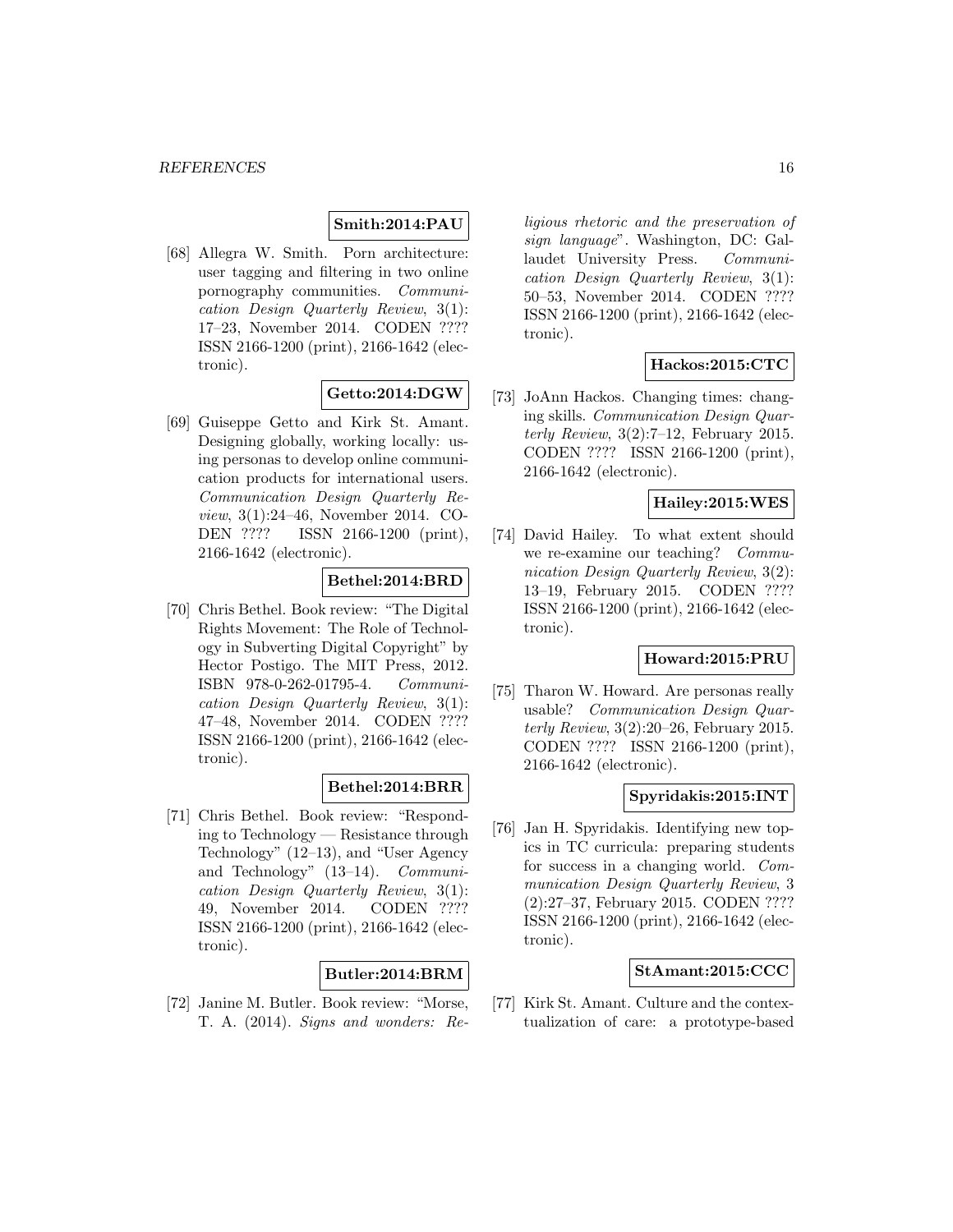approach to developing health and medical visuals for international audiences. Communication Design Quarterly Review, 3(2):38–47, February 2015. CO-DEN ???? ISSN 2166-1200 (print), 2166-1642 (electronic).

#### **McNely:2015:TTS**

[78] Brian McNely. Taking things seriously with visual research. Communication Design Quarterly Review, 3(2): 48–54, February 2015. CODEN ???? ISSN 2166-1200 (print), 2166-1642 (electronic).

# **McDaniel:2015:UMA**

[79] Rudy McDaniel. Understanding microinteractions as applied research opportunities for information designers. Communication Design Quarterly Review, 3(2):55–62, February 2015. CO-DEN ???? ISSN 2166-1200 (print), 2166-1642 (electronic).

#### **Oswal:2015:CUA**

[80] Sushil K. Oswal. A conversation on usability and accessibility with Janice (Ginny) Redish. Communication Design Quarterly Review, 3(2):63–92, February 2015. CODEN ???? ISSN 2166-1200 (print), 2166-1642 (electronic).

# **Hocutt:2015:RBI**

[81] Daniel L. Hocutt. Review of Implementing Responsive Design: Building Sites for an Anywhere, Everywhere Web by Tim Kadlec, New Riders, 2013. ISBN 978-0-321-82168-3. Communication Design Quarterly Review, 3(2): 93–96, February 2015. CODEN ???? ISSN 2166-1200 (print), 2166-1642 (electronic).

# **Warren:2015:RBS**

[82] Donovan Warren. Review of Mining the Social Web by Matthew A. Russell, Second edition. O'Reilly, 2013. ISBN 978- 1-4493-6761-9. Communication Design Quarterly Review, 3(2):97–99, February 2015. CODEN ???? ISSN 2166-1200 (print), 2166-1642 (electronic).

# **Beale:2015:RPD**

[83] Matthew Beale. Review of Playful Design: Creating Game Experiences in Everyday Interfaces. John Ferrara, Brooklyn, NY: Rosenfeld Media. 2012. ISBN: 978-1-933820-14-9. Communication Design Quarterly Review, 3(2): 100–103, February 2015. CODEN ???? ISSN 2166-1200 (print), 2166-1642 (electronic).

### **StAmant:2015:AAC**

[84] Kirk St. Amant. Aspects of access: considerations for creating health and medical content for international audiences. Communication Design Quarterly Review, 3(3):7–11, May 2015. CODEN ???? ISSN 2166-1200 (print), 2166-1642 (electronic).

#### **Walton:2015:ERE**

[85] Rebecca Walton and David Hailey. Evaluating the relevance of eBooks to corporate communication. Communication Design Quarterly Review, 3(3):12– 19, May 2015. CODEN ???? ISSN 2166- 1200 (print), 2166-1642 (electronic).

#### **Richards:2015:TWL**

[86] Daniel Richards. Testing the waters: local users, sea level rise, and the productive usability of interactive geovisualizations. Communication Design Quarterly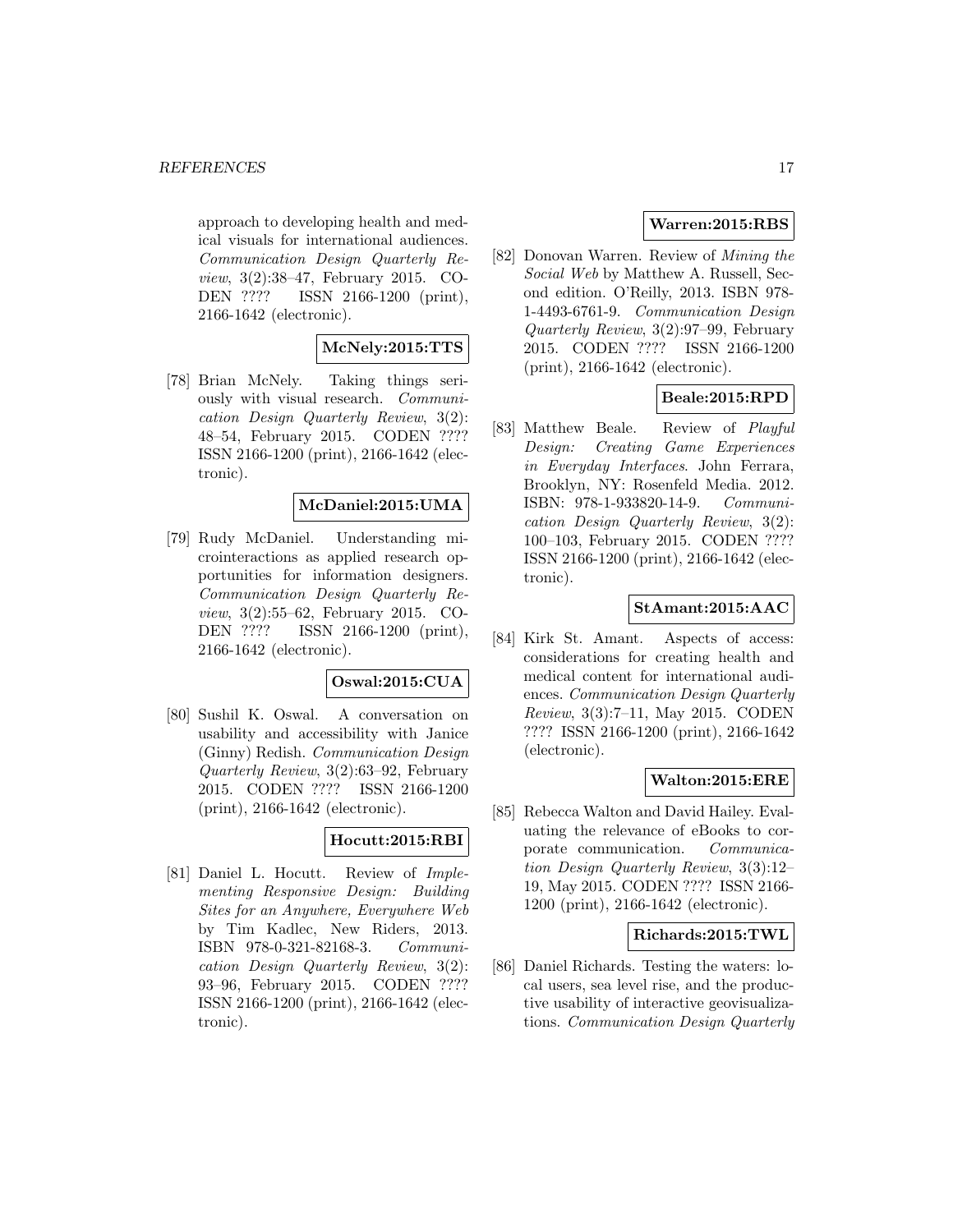Review, 3(3):20–24, May 2015. CODEN ???? ISSN 2166-1200 (print), 2166-1642 (electronic).

# **Khataei:2015:PPB**

[87] Amirsam Khataei and Ali Arya. Personalized presentation builder for persuasive communication. Communication Design Quarterly Review, 3(3):25– 32, May 2015. CODEN ???? ISSN 2166- 1200 (print), 2166-1642 (electronic).

# **Lanier:2015:PSU**

[88] Clinton R. Lanier. Problem solving in user networks: complex communication issues and item-to-item collaborative filtering. Communication Design Quarterly Review, 3(3):33–39, May 2015. CO-DEN ???? ISSN 2166-1200 (print), 2166-1642 (electronic).

# **Qian:2015:CEB**

[89] Zhenyu Cheryl Qian and Yingjie Victor Chen. Communication and exchange between information visualization and industrial design. Communication Design Quarterly Review, 3(3):40–48, May 2015. CODEN ???? ISSN 2166-1200 (print), 2166-1642 (electronic).

#### **Wiley:2015:UWB**

[90] Kristi Wiley and Guiseppe Getto. A UX workflow for building awesome application. Communication Design Quarterly Review, 3(3):49–52, May 2015. CODEN ???? ISSN 2166-1200 (print), 2166-1642 (electronic).

#### **Zhou:2015:SFE**

[91] Quan Zhou. Strategy first, execution second: teaching design strategy in technical communication. Communication Design Quarterly Review, 3(3):53–55,

May 2015. CODEN ???? ISSN 2166- 1200 (print), 2166-1642 (electronic).

#### **Fanfarelli:2015:UDB**

[92] Joseph Fanfarelli, Stephanie Vie, and Rudy McDaniel. Understanding digital badges through feedback, reward, and narrative: a multidisciplinary approach to building better badges in social environments. Communication Design Quarterly Review, 3(3):56–60, May 2015. CODEN ???? ISSN 2166-1200 (print), 2166-1642 (electronic).

# **Meloncon:2015:SII**

[93] Lisa Meloncon and Erin A. Frost. Special issue introduction: Charting an emerging field: the rhetorics of health and medicine and its importance in communication design. Communication Design Quarterly Review, 3(4):7–14, August 2015. CODEN ???? ISSN 2166- 1200 (print), 2166-1642 (electronic).

#### **Connellan:2015:LLH**

[94] Kathleen Connellan, Damien W. Riggs, and Clemence Due. Light lies: how glass speaks. Communication Design Quarterly Review,  $3(4):15-24$ , August 2015. CODEN ???? ISSN 2166-1200 (print), 2166-1642 (electronic).

#### **Lazard:2015:HFI**

[95] Allison J. Lazard and Michael S. Mackert. e-health first impressions and visual evaluations: key design principles for attention and appeal. Communication Design Quarterly Review, 3(4):25–34, August 2015. CODEN ???? ISSN 2166- 1200 (print), 2166-1642 (electronic).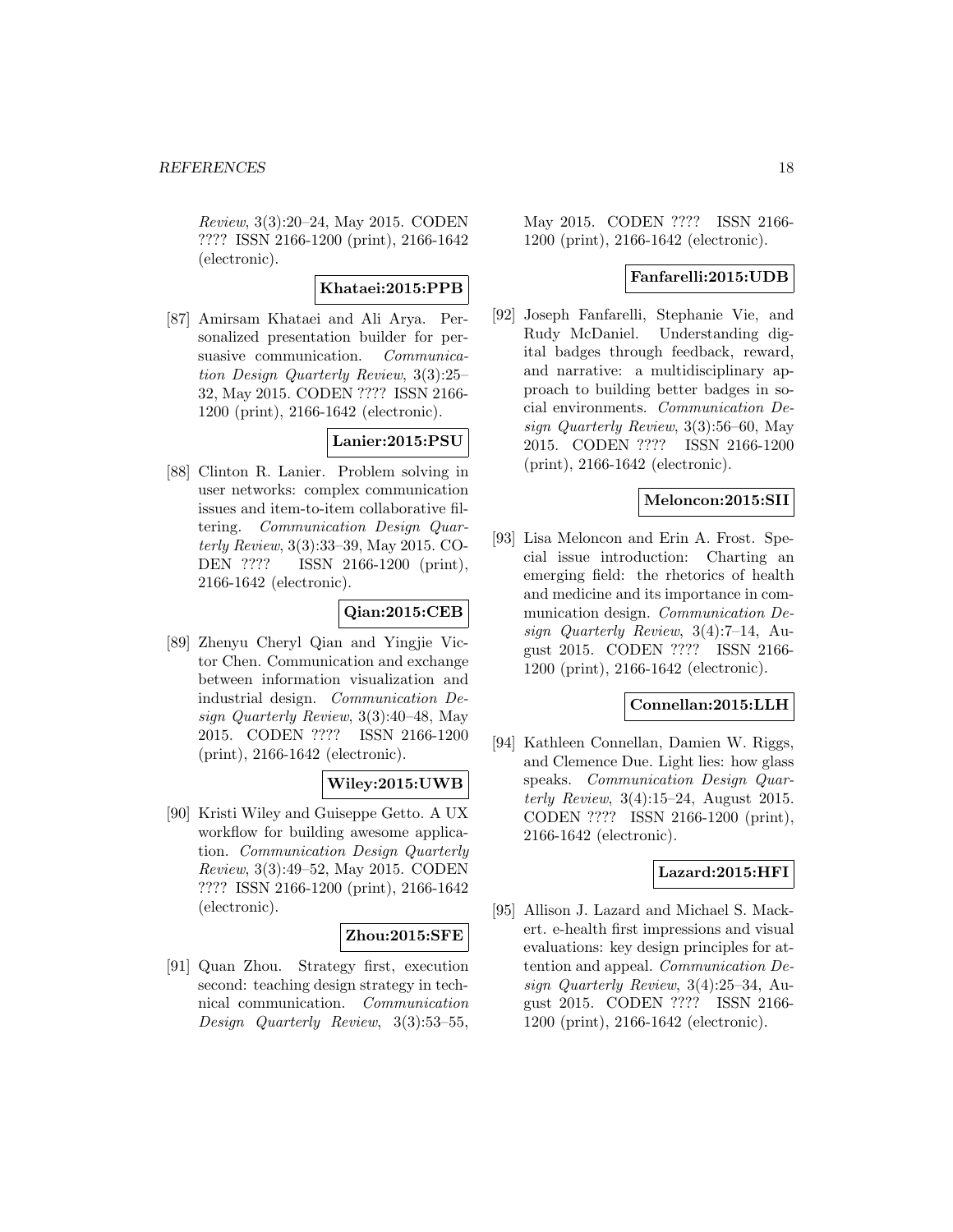### **Mogull:2015:PCW**

[96] Scott A. Mogull and Deborah Balzhiser. Pharmaceutical companies are writing the script for health consumerism. Communication Design Quarterly Review, 3 (4):35–49, August 2015. CODEN ???? ISSN 2166-1200 (print), 2166-1642 (electronic).

# **Burleson:2015:HMH**

[97] Debra Burleson. The hospitalist model: are hospitals informing patients? Communication Design Quarterly Review, 3 (4):50–60, August 2015. CODEN ???? ISSN 2166-1200 (print), 2166-1642 (electronic).

# **Novotny:2015:RGR**

[98] Maria Novotny. reVITALize gynecology: reimagining apparent feminism's methodology in participatory health intervention projects. Communication Design Quarterly Review, 3(4):61–74, August 2015. CODEN ???? ISSN 2166- 1200 (print), 2166-1642 (electronic).

# **Kuehl:2015:DPC**

[99] Rebecca A. Kuehl and Jenn Anderson. Designing public communication about doulas: analyzing presence and absence in promoting a volunteer doula program. Communication Design Quarterly Review, 3(4):75–84, August 2015. CODEN ???? ISSN 2166-1200 (print), 2166-1642 (electronic).

#### **Avtgis:2015:AAT**

[100] Theodore A. Avtgis, David Kappel, E. Phillips Polack, Alison Wilson, and Jennifer Knight. Assessing the accuracy of trauma patient prioritization: communication design of the M.I.S.E.R information system protocol and communication channel during crisis communication exchanges. Communication Design Quarterly Review, 3(4):85–90, August 2015. CODEN ???? ISSN 2166- 1200 (print), 2166-1642 (electronic).

#### **Kessler:2015:RRF**

[101] Molly Kessler. Review of "Rhetoric in the Flesh: Trained Vision, Technical Expertise, and the Gross Anatomy Lab. by T. Kenny Fountain" New York, NY: Routledge, 2014. Communication Design Quarterly Review, 3(4):91–96, August 2015. CODEN ???? ISSN 2166- 1200 (print), 2166-1642 (electronic).

# **StAmant:2015:ISI**

[102] Kirk St. Amant. Introduction to the special issue: Cultural considerations for communication design: integrating ideas of culture, communication, and context into user experience design. Communication Design Quarterly Review, 4(1): 6–22, November 2015. CODEN ???? ISSN 2166-1200 (print), 2166-1642 (electronic).

# **Wang:2015:CDW**

[103] Xiaobo Wang and Baotong Gu. The communication design of WeChat: ideological as well as technical aspects of social media. Communication Design Quarterly Review, 4(1):23–35, November 2015. CODEN ???? ISSN 2166-1200 (print), 2166-1642 (electronic).

#### **Dutta:2015:DDM**

[104] Uttaran Dutta and Swayang Das. The digital divide at the margins: codesigning information solutions to address the needs of indigenous populations of rural India. Communica-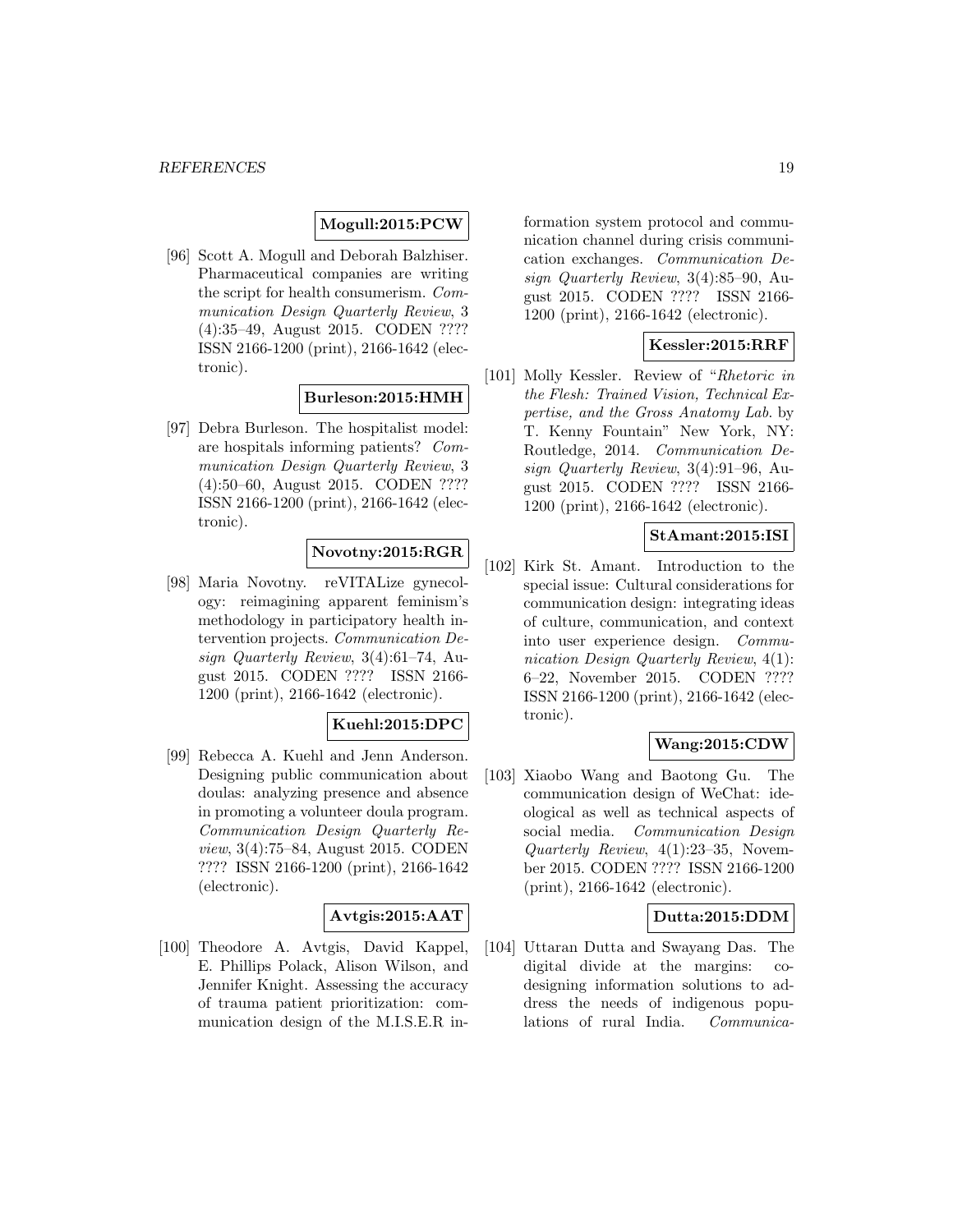tion Design Quarterly Review, 4(1):36– 48, November 2015. CODEN ???? ISSN 2166-1200 (print), 2166-1642 (electronic).

# **McDaniel:2015:CCC**

[105] Rudy McDaniel and Lanlan Kuang. Cross-cultural cinematic communication: learning from the information design process for a Sino–American film competition. Communication Design Quarterly Review, 4(1):49–60, November 2015. CODEN ???? ISSN 2166-1200 (print), 2166-1642 (electronic).

# **Peter:2015:DHD**

[106] Hilary Sarat-St. Peter. Designing with HDR data: what the human development report can tell us about international users. Communication Design Quarterly Review, 4(1):60–72, November 2015. CODEN ???? ISSN 2166-1200 (print), 2166-1642 (electronic).

#### **Getto:2015:RWG**

[107] Guiseppe Getto. Review of "World 3.0: Global prosperity and how to achieve it by P. Ghemawat", Harvard Business Review Press 2011. Communication Design Quarterly Review, 4(1):73–76, November 2015. CODEN ???? ISSN 2166-1200 (print), 2166-1642 (electronic).

#### **Lauren:2015:RRM**

[108] Benjamin Lauren. Review of "Rhetorical memory: a study of technical communication and information management by S. Whittemore", University of Chicago Press 2015. Communication Design Quarterly Review, 4(1):77–80, November 2015. CODEN ???? ISSN 2166-1200 (print), 2166-1642 (electronic).

# **Amant:2016:ONS**

[109] Kirk St. Amant. Online networks, social media, and communication design. Communication Design Quarterly Review, 4(2):10–11, March 2016. CODEN ???? ISSN 2166-1200 (print), 2166-1642 (electronic).

# **Frith:2016:FDC**

[110] Jordan Frith. Forum design and the changing landscape of crowd-sourced help information. Communication Design Quarterly Review, 4(2):12–22, March 2016. CODEN ???? ISSN 2166- 1200 (print), 2166-1642 (electronic).

#### **Petersen:2016:EUD**

[111] Emily January Petersen. Empathetic user design: understanding and living the reality of an audience. Communication Design Quarterly Review, 4 (2):23–36, March 2016. CODEN ???? ISSN 2166-1200 (print), 2166-1642 (electronic).

#### **Lam:2016:SHD**

[112] Chris Lam and Mark A. Hannah. The social help desk: examining how Twitter is used as a technical support tool. Communication Design Quarterly Review, 4 (2):37–51, March 2016. CODEN ???? ISSN 2166-1200 (print), 2166-1642 (electronic).

#### **Faris:2016:ESS**

[113] Michael J. Faris and Kristen R. Moore. Emerging scholars and social media use: a pilot study of risk. Communication Design Quarterly Review, 4(2):52–63, March 2016. CODEN ???? ISSN 2166- 1200 (print), 2166-1642 (electronic).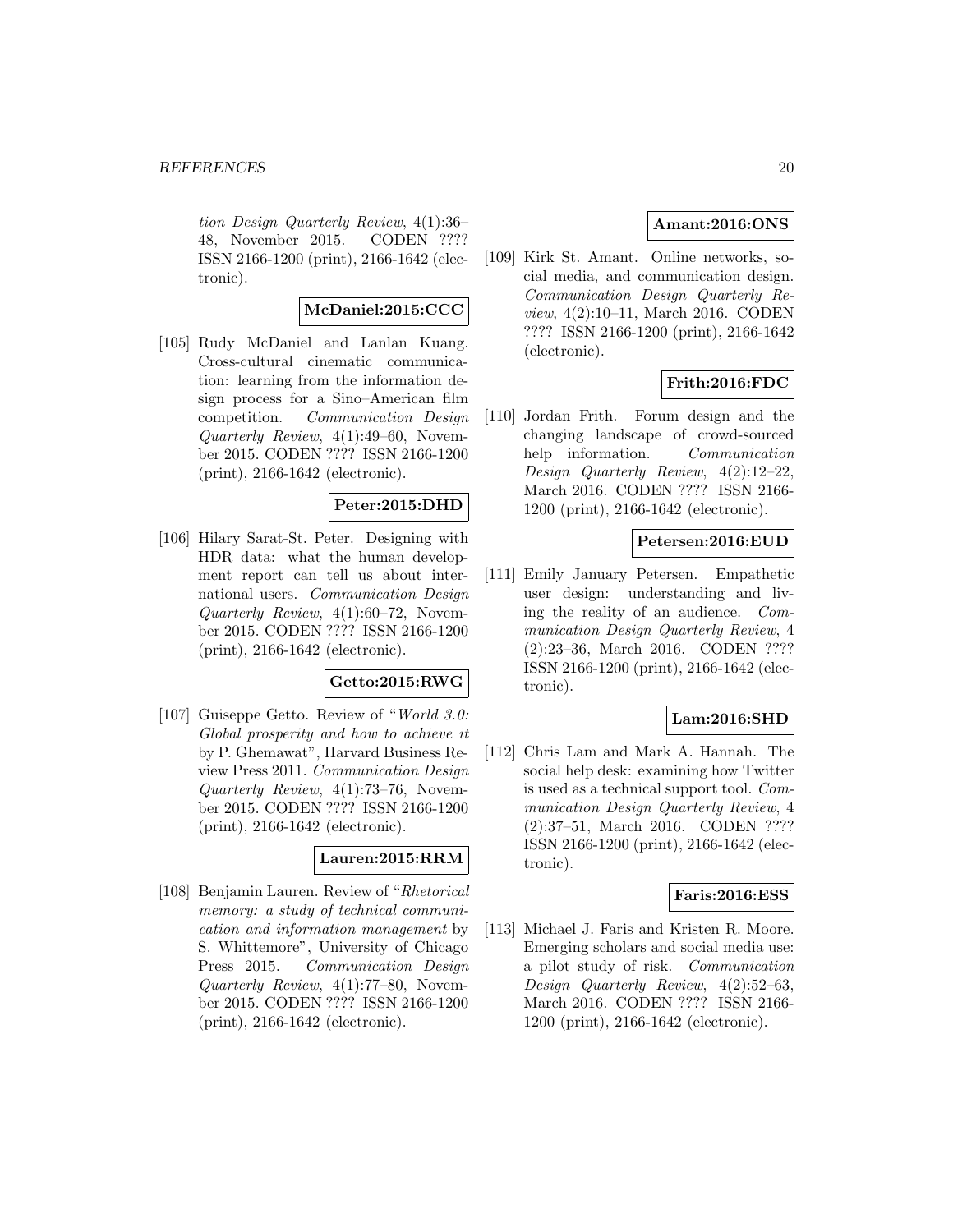# **Gunning:2016:RAE**

[114] Sarah K. Gunning. Review of "All edge: Inside the new workplace networks", by Spinuzzi, C., University of Chicago Press: Chicago (2015). Communication Design Quarterly Review, 4 (2):64–68, March 2016. CODEN ???? ISSN 2166-1200 (print), 2166-1642 (electronic).

# **Pigg:2016:RII**

[115] Stacey L. Pigg. Review of "Intertwingled: Information changes everything", by Morville, P., Semantic Studios, Ann Arbor, MI (2014). Communication Design Quarterly Review, 4 (2):69–72, March 2016. CODEN ???? ISSN 2166-1200 (print), 2166-1642 (electronic).

# **Amant:2016:AAC**

[116] Kirk St. Amant. Aspects of awareness: considerations for social media use in the modern context. Communication Design Quarterly Review, 4(2b):8–10, June 2016. CODEN ???? ISSN 2166-1200 (print), 2166-1642 (electronic).

# **West:2016:YYK**

[117] Sara West. Yik Yak and the knowledge community. Communication Design Quarterly Review, 4(2b):11–21, June 2016. CODEN ???? ISSN 2166-1200 (print), 2166-1642 (electronic).

# **Hinson:2016:FIT**

[118] Katrina L. Hinson. Framing illness through Facebook enabled online support groups. Communication Design Quarterly Review, 4(2b):22–31, June 2016. CODEN ???? ISSN 2166-1200 (print), 2166-1642 (electronic).

# **Hopton:2016:SSS**

[119] Sarah-Beth Hopton and R. Mitchell Parry. Saving the sea, socially: measuring the relationship between content and gesture on Facebook. Communication Design Quarterly Review, 4(2b):32– 43, June 2016. CODEN ???? ISSN 2166- 1200 (print), 2166-1642 (electronic).

# **Jones:2016:RME**

[120] Dave Jones. Review of "Mapping Experiences: A Guide to Creating Value through Journeys, Blueprints, and Diagrams, by Kalbach, J.," Sebastopol, CA: O'Reilly Media (2016). Communication Design Quarterly Review, 4(2b):44–48, June 2016. CODEN ???? ISSN 2166- 1200 (print), 2166-1642 (electronic).

#### **Andrews:2016:RMC**

[121] Christopher Andrews. Review of "Managing Chaos: Digital Governance by Design", by Welchman, L., New York: Rosenfeld Media (2015). Communication Design Quarterly Review, 4(2b):49– 53, June 2016. CODEN ???? ISSN 2166- 1200 (print), 2166-1642 (electronic).

# **StAmant:2016:RCN**

[122] Kirk St. Amant. Re-considering the nature of value in communication design. Communication Design Quarterly Review, 4(3):4–8, September 2016. CO-DEN ???? ISSN 2166-1200 (print), 2166-1642 (electronic).

#### **Oberg:2016:ECT**

 $[123]$  Lena-Maria Oberg. Examining the context of technical information use: special section introduction. Communication Design Quarterly Review, 4(3): 9–11, September 2016. CODEN ????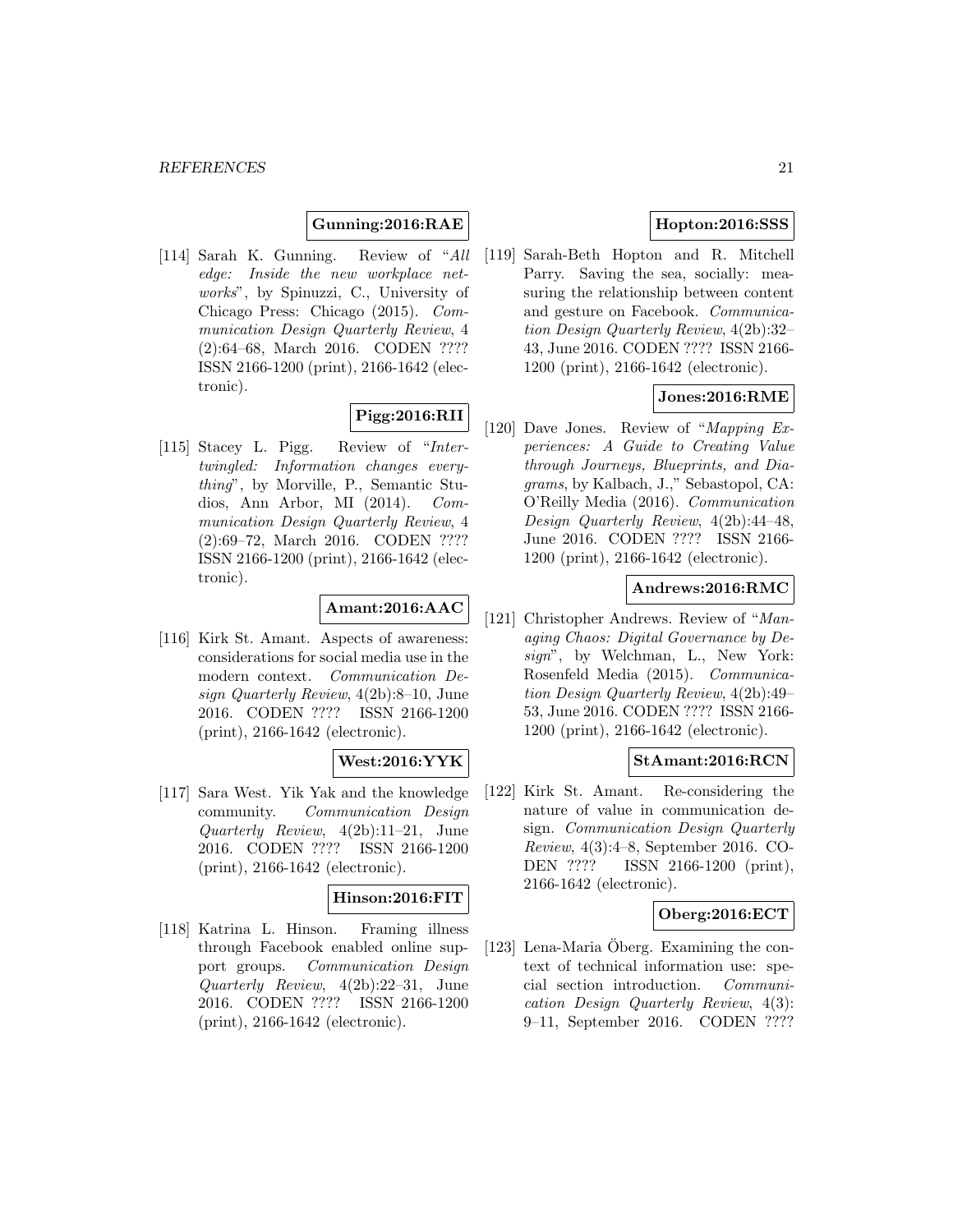ISSN 2166-1200 (print), 2166-1642 (electronic).

#### **Soderlund:2016:WIS**

[124] C. Söderlund and J. Lundin. What is an information source?: information design based on information source selection behavior. Communication Design Quarterly Review, 4(3):12–19, September 2016. CODEN ???? ISSN 2166-1200 (print), 2166-1642 (electronic).

# **Lowgren:2016:TCP**

[125] Jonas Löwgren. Technical communication practices in the collaborative mediascape: a case study in media structure transformation. Communication Design Quarterly Review, 4(3):20–25, September 2016. CODEN ???? ISSN 2166-1200 (print), 2166-1642 (electronic).

# **Acharya:2016:UVU**

[126] Keshab R. Acharya. User value and usability in technical communication: a value-proposition design model. Communication Design Quarterly Review, 4 (3):26–34, September 2016. CODEN ???? ISSN 2166-1200 (print), 2166-1642 (electronic).

# **Opel:2016:DOR**

[127] Dawn Opel. Designing online resources for safety net healthcare providers: users' needs and the evidence-based medicine paradigm. Communication Design Quarterly Review, 4(3):35–45, September 2016. CODEN ???? ISSN 2166-1200 (print), 2166-1642 (electronic).

#### **Lauer:2016:ERC**

[128] Claire Lauer. Editorial re-considering research: why we need to adopt a mixedmethods approach to our work. Communication Design Quarterly Review, 4(3): 46–50, September 2016. CODEN ???? ISSN 2166-1200 (print), 2166-1642 (electronic).

# **Moxley-Kelly:2016:RLT**

[129] Sean Moxley-Kelly. Review of "The Language of Technical Communication," by Gallon, R. (2016). Laguna Hills, CA: XML Press. Communication Design Quarterly Review, 4(3):51–55, September 2016. CODEN ???? ISSN 2166-1200 (print), 2166-1642 (electronic).

#### **Strantz:2016:RMS**

[130] Adam Strantz. Review of "The Mobile Story: Narrative Practices with Locative Technologies," by Farman, J. (Ed.). (2014). New York, NY: Routledge. Communication Design Quarterly Review, 4 (3):56–61, September 2016. CODEN ???? ISSN 2166-1200 (print), 2166-1642 (electronic).

#### **StAmant:2016:FCU**

[131] Kirk St. Amant. Of form, context, and use. Communication Design Quarterly Review, 4(4):4–6, December 2016. CO-DEN ???? ISSN 2166-1200 (print), 2166-1642 (electronic).

### **Hepworth:2016:BDV**

[132] Katherine Hepworth. Big data visualization: promises & pitfalls. Communication Design Quarterly Review, 4(4): 7–19, December 2016. CODEN ???? ISSN 2166-1200 (print), 2166-1642 (electronic).

#### **Hewett:2016:RWD**

[133] Beth L. Hewett. Reading, writing, and digital composition: reintegrating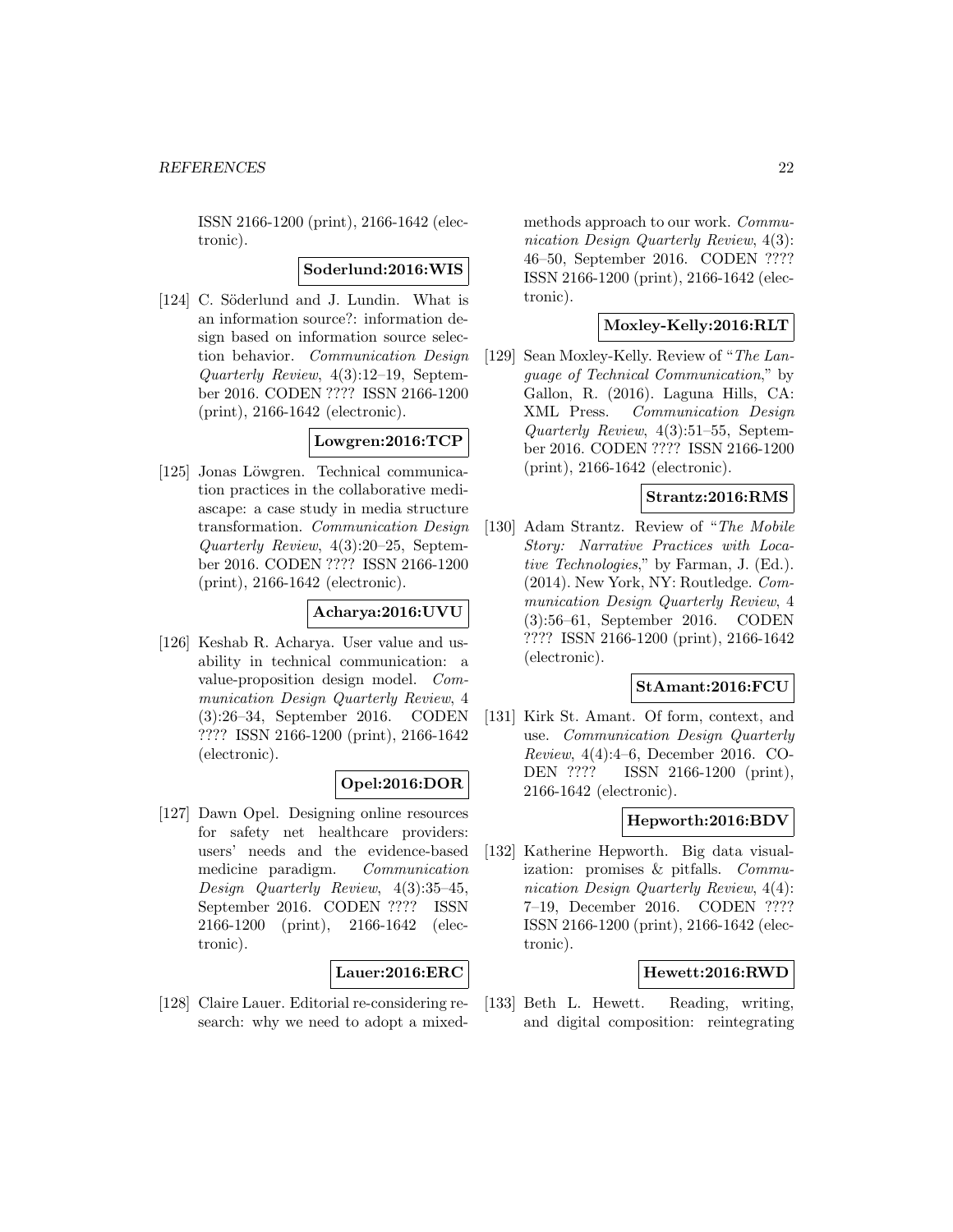constituent literacies in online settings. Communication Design Quarterly Review, 4(4):20–35, December 2016. CO-DEN ???? ISSN 2166-1200 (print), 2166-1642 (electronic).

# **deWinter:2016:MCM**

[134] Jennifer deWinter, Carly A. Kocurek, and Stephanie Vie. Managing community managers: social labor, feminized skills, and professionalization. Communication Design Quarterly Review,  $4(4)$ : 36–45, December 2016. CODEN ???? ISSN 2166-1200 (print), 2166-1642 (electronic).

# **Harris:2016:UTD**

[135] Heidi Skurat Harris and Michael Greer. Over, under, or through: design strategies to supplement the LMS and enhance interaction in online writing courses. Communication Design Quarterly Review, 4(4):46–54, December 2016. CO-DEN ???? ISSN 2166-1200 (print), 2166-1642 (electronic).

#### **Licastro:2016:PMW**

[136] Amanda M. Licastro. The problem of multimodality: what data-driven research can tell us about online writing practices. Communication Design Quarterly Review, 4(4):55–73, December 2016. CODEN ???? ISSN 2166-1200 (print), 2166-1642 (electronic).

#### **Kiwanuka-Tondo:2016:LCS**

[137] James Kiwanuka-Tondo and Keon Mandell Pettiway. Localizing complex scientific communication: a SWOT analysis and multi-sectoral approach of communicating climate change. Communication Design Quarterly Review, 4(4): 74–85, December 2016. CODEN ????

ISSN 2166-1200 (print), 2166-1642 (electronic).

### **Hocutt:2016:RCM**

[138] Daniel L. Hocutt. Review of "Communicating Mobility and Technology: A Material Rhetoric for Persuasive Transportation," by Pflugfelder, E. H. (2017). New York: Routledge, 2017. Communication Design Quarterly Review, 4(4): 86–92, December 2016. CODEN ???? ISSN 2166-1200 (print), 2166-1642 (electronic).

### **Shivers-McNair:2016:RRC**

[139] Ann Shivers-McNair. Review of "Risk Communication and Miscommunication: Case Studies in Science, Technology, Engineering, Government, and Community Organizations," by Boiarsky, C. (2016). Boulder, CO: University of Colorado Press. Communication Design Quarterly Review, 4(4): 93–98, December 2016. CODEN ???? ISSN 2166-1200 (print), 2166-1642 (electronic).

#### **StAmant:2017:CCCa**

[140] Kirk St. Amant. Of content, context, and conveyance: editorial. Communication Design Quarterly Review, 5(1):4–7, April 2017. CODEN ???? ISSN 2166- 1200 (print), 2166-1642 (electronic).

#### **Graham:2017:DLT**

[141] S. Scott Graham. Data and lore in technical communication research: guest editorial. Communication Design Quarterly Review, 5(1):8–25, April 2017. CO-DEN ???? ISSN 2166-1200 (print), 2166-1642 (electronic).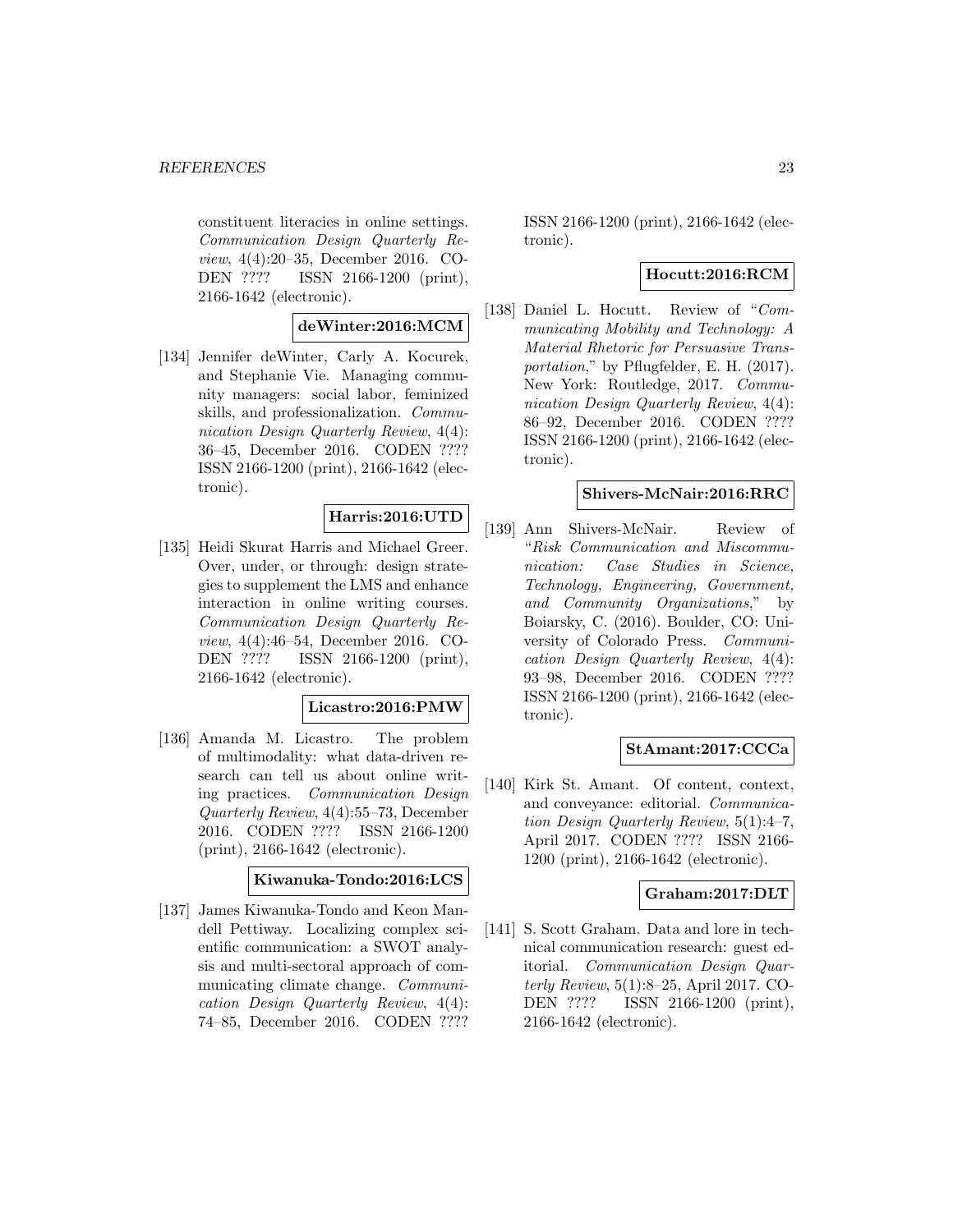# **Zaad:2017:AIC**

[142] Lambert Zaad, Dick Lenior, Thea van der Geest, and Els van der Pool. Analyzing information in complex collaborative tasks. Communication Design Quarterly Review, 5(1):26–42, April 2017. CODEN ???? ISSN 2166-1200 (print), 2166-1642 (electronic).

# **Li:2017:CID**

[143] Mingran Li, Ruimin Gao, Xinghe Hu, and Yingjie Chen. Comparing Info-Vis designs with different information architecture for communicating complex information. Communication Design Quarterly Review, 5(1):43–56, April 2017. CODEN ???? ISSN 2166-1200 (print), 2166-1642 (electronic).

# **Flanagan:2017:HCT**

[144] Suzan Flanagan and Guiseppe Getto. Helping content: a three-part approach to content strategy with nonprofits. Communication Design Quarterly Review, 5(1):57–70, April 2017. CODEN ???? ISSN 2166-1200 (print), 2166-1642 (electronic).

# **King:2017:DSC**

[145] Abigail Selzer King, Kristen R. Moore, Ashley Hardage Edlin, and Sophie Frankel. Drawing strategies for communication planning: a rationale and exemplar of the geometric page form (GPF) approach. Communication Design Quarterly Review, 5(1):71–79, April 2017. CODEN ???? ISSN 2166-1200 (print), 2166-1642 (electronic).

#### **Bourelle:2017:DOW**

[146] Tiffany Bourelle, Angela Clark-Oates, and Andrew Bourelle. Designing online

writing classes to promote multimodal literacies: five practices for course design. Communication Design Quarterly Review, 5(1):80–88, April 2017. CODEN ???? ISSN 2166-1200 (print), 2166-1642 (electronic).

# **Rose:2017:MPL**

[147] Emma Rose and Josh Tenenberg. Making practice-level struggles visible: researching UX practice to inform pedagogy. Communication Design Quarterly Review, 5(1):89–97, April 2017. CODEN ???? ISSN 2166-1200 (print), 2166-1642 (electronic).

# **Deaton:2017:RSC**

[148] Phillip J. Deaton. Reading sounds: closed-captioned media and popular culture: book review. Communication Design Quarterly Review, 5(1):98–101, April 2017. CODEN ???? ISSN 2166- 1200 (print), 2166-1642 (electronic).

# **Keller:2017:WVM**

[149] Beth Keller. Women's voices in management: identifying innovative and responsible solutions: book review. Communication Design Quarterly Review, 5 (1):102–105, April 2017. CODEN ???? ISSN 2166-1200 (print), 2166-1642 (electronic).

#### **Heifferon:2017:NTP**

[150] Barbara Heifferon. New technologies, patient experience, theoretical approaches and heuristics in RHM: guest editorial. Communication Design Quarterly Review, 5(2):4–18, July 2017. CO-DEN ???? ISSN 2166-1200 (print), 2166-1642 (electronic).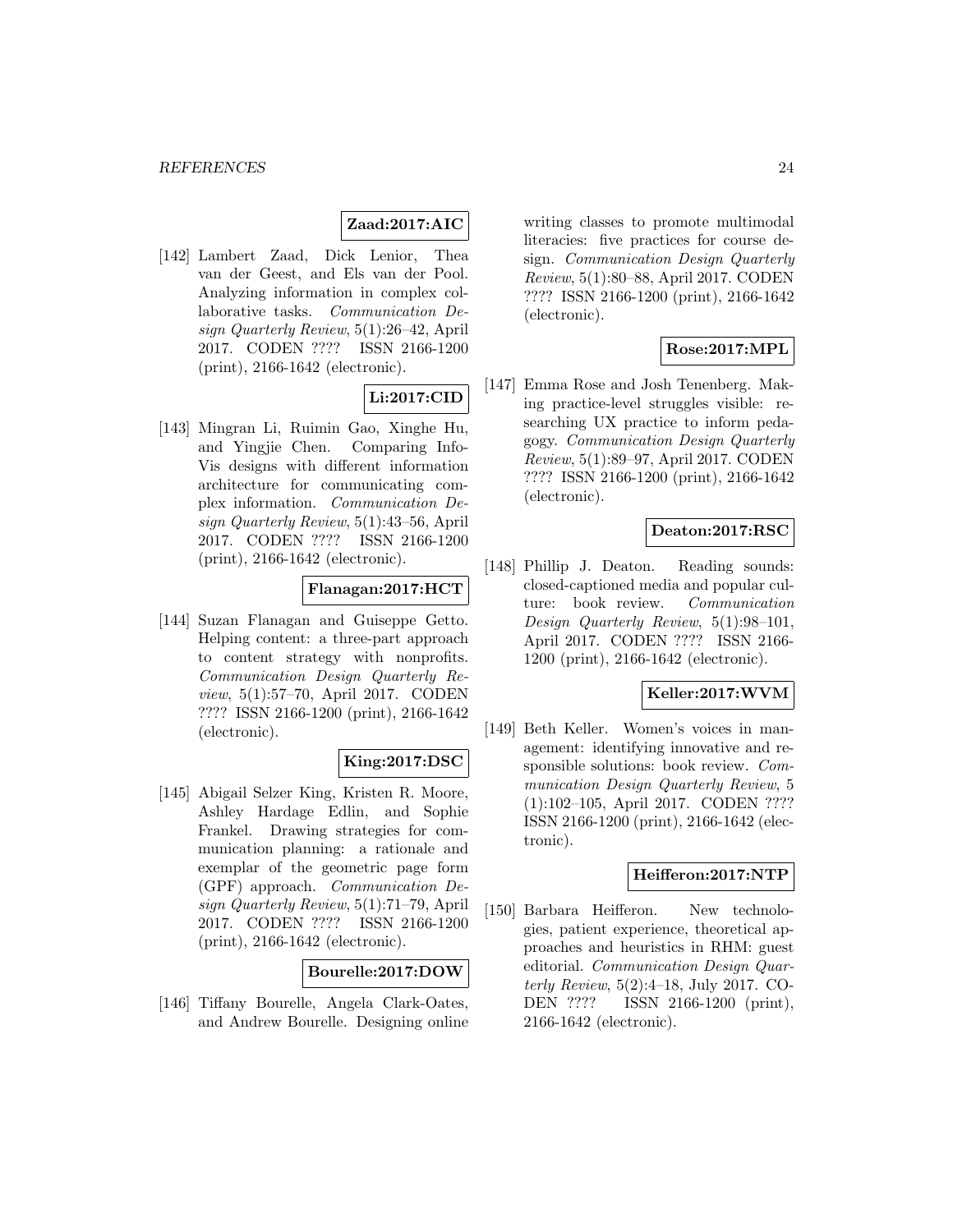#### **Meloncon:2017:PED**

[151] Lisa K. Meloncon. Patient experience design: expanding usability methodologies for healthcare. Communication Design Quarterly Review, 5(2):19–28, July 2017. CODEN ???? ISSN 2166-1200 (print), 2166-1642 (electronic).

# **Angeli:2017:RPH**

[152] Elizabeth L. Angeli and Christina D. Norwood. Responding to public health crises: bridging collective mindfulness and user experience to create communication interventions. Communication Design Quarterly Review, 5(2):29–39, July 2017. CODEN ???? ISSN 2166- 1200 (print), 2166-1642 (electronic).

# **Jones:2017:DPH**

[153] John Jones, Catherine Gouge, and Mariah Crilley. Design principles for health wearables. Communication Design Quarterly Review, 5(2):40–50, July 2017. CODEN ???? ISSN 2166-1200 (print), 2166-1642 (electronic).

#### **Welhausen:2017:YOR**

[154] Candice A. Welhausen. At your own risk: user-contributed flu maps, participatory surveillance, and an emergent DIY risk assessment ethic. Communication Design Quarterly Review, 5(2):51– 61, July 2017. CODEN ???? ISSN 2166- 1200 (print), 2166-1642 (electronic).

# **StAmant:2017:CCCb**

[155] Kirk St. Amant. The cultural context of care in international communication design: a heuristic for addressing usability in international health and medical communication. Communication Design Quarterly Review, 5(2):62–70, July 2017. CODEN ???? ISSN 2166-1200 (print), 2166-1642 (electronic).

#### **StAmant:2017:EIR**

[156] Kirk St. Amant. Editor's introduction: Reflecting on and re-thinking usability and user experience design. Communication Design Quarterly Review, 5(3): 4–9, November 2017. CODEN ???? ISSN 2166-1200 (print), 2166-1642 (electronic).

#### **Robinson:2017:PPF**

[157] Joy Robinson, Candice Lanius, and Ryan Weber. The past, present, and future of UX empirical research. Communication Design Quarterly Review, 5(3): 10–23, November 2017. CODEN ???? ISSN 2166-1200 (print), 2166-1642 (electronic).

# **Applen:2017:DHM**

[158] J. D. Applen and Sonia H. Stephens. Digital humanities, middleware, and user experience design for public health applications. Communication Design Quarterly Review, 5(3):24–34, November 2017. CODEN ???? ISSN 2166-1200 (print), 2166-1642 (electronic).

# **Williamson:2017:CRA**

[159] Bill Williamson and Scott J. Kowalewski. Cultivating a rhetoric of advocacy for usability studies and user-centered design. Communication Design Quarterly Review, 5(3):35–47, November 2017. CO-DEN ???? ISSN 2166-1200 (print), 2166-1642 (electronic).

#### **Mara:2017:FNU**

[160] Andrew Mara. Framework negotiation and UX design. Communication Design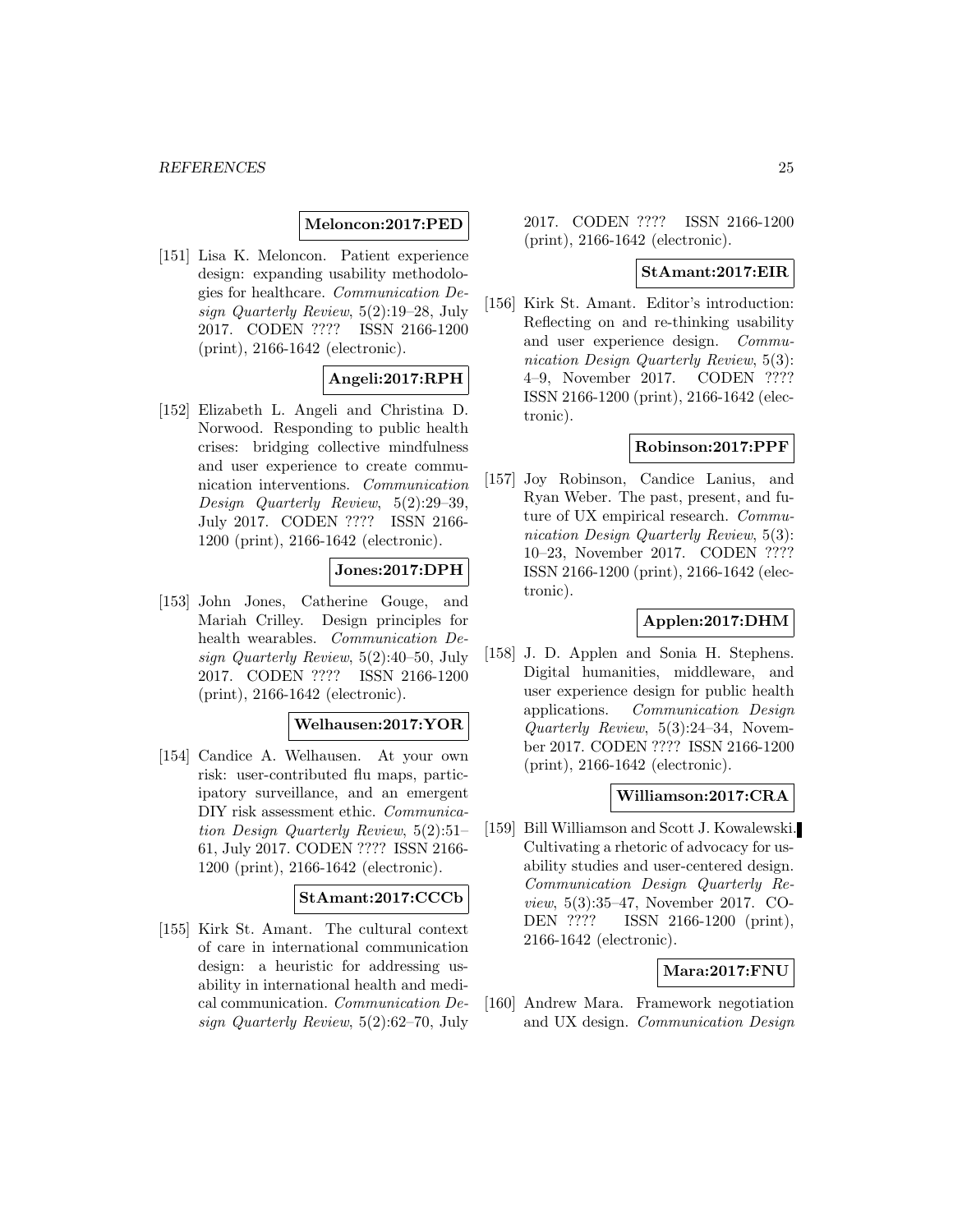Quarterly Review, 5(3):48–54, November 2017. CODEN ???? ISSN 2166-1200 (print), 2166-1642 (electronic).

# **Verhulsdonck:2017:DGM**

[161] Gustav Verhulsdonck. Designing for global mobile: considering user experience mapping with infrastructure, global openness, local user contexts and local cultural beliefs of technology use. Communication Design Quarterly Review, 5 (3):55–62, November 2017. CODEN ???? ISSN 2166-1200 (print), 2166-1642 (electronic).

# **Bartolotta:2017:EOD**

[162] Joseph Bartolotta, Julianne Newmark, and Tiffany Bourelle. Engaging with online design: undergraduate userparticipants and the practice-level struggles of usability learning. Communication Design Quarterly Review, 5(3): 63–72, November 2017. CODEN ???? ISSN 2166-1200 (print), 2166-1642 (electronic).

### **Cosgrove:2017:RFU**

[163] Samantha Cosgrove. Review of "Fundamentals of User-Centered Design: A Practical Approach," by Still, B., & Crane, K. (2017). Boca Raton, FL: CRC Press. Communication Design Quarterly Review, 5(3):74–77, November 2017. CODEN ???? ISSN 2166-1200 (print), 2166-1642 (electronic).

# **Rowan:2017:REP**

[164] Robert M. Rowan. Review of "Exploratory Programming for the Arts and Humanities," by Montfort, N. (2016). Cambridge, MA: MIT Press. Communication Design Quarterly Review, 5(3): 78–82, November 2017. CODEN ????

ISSN 2166-1200 (print), 2166-1642 (electronic).

#### **Jones:2017:GEI**

[165] John Jones and Catherine C. Gouge. Guest editors' introduction wearable technologies and communication design. Communication Design Quarterly Review, 5(4):4–14, December 2017. CO-DEN ???? ISSN 2166-1200 (print), 2166-1642 (electronic).

# **Amidon:2017:SGD**

[166] Timothy R. Amidon, Elizabeth A. Williams, Tiffany Lipsey, Randy Callahan, Gary Nuckols, and Spencer Rice. Sensors and gizmos and data, oh my: informating firefighters' personal protective equipment. Communication Design Quarterly Review, 5(4):15–30, December 2017. CODEN ???? ISSN 2166-1200 (print), 2166-1642 (electronic).

#### **Arduser:2017:IPD**

[167] Lora Arduser. Impatient patients: a DIY usability approach in diabetes wearable technologies. Communication Design Quarterly Review, 5(4):31– 39, December 2017. CODEN ???? ISSN 2166-1200 (print), 2166-1642 (electronic).

# **Kennedy:2017:DHM**

[168] Krista Kennedy. Designing for humanmachine collaboration: smart hearing aids as wearable technologies. Communication Design Quarterly Review, 5(4): 40–51, December 2017. CODEN ???? ISSN 2166-1200 (print), 2166-1642 (electronic).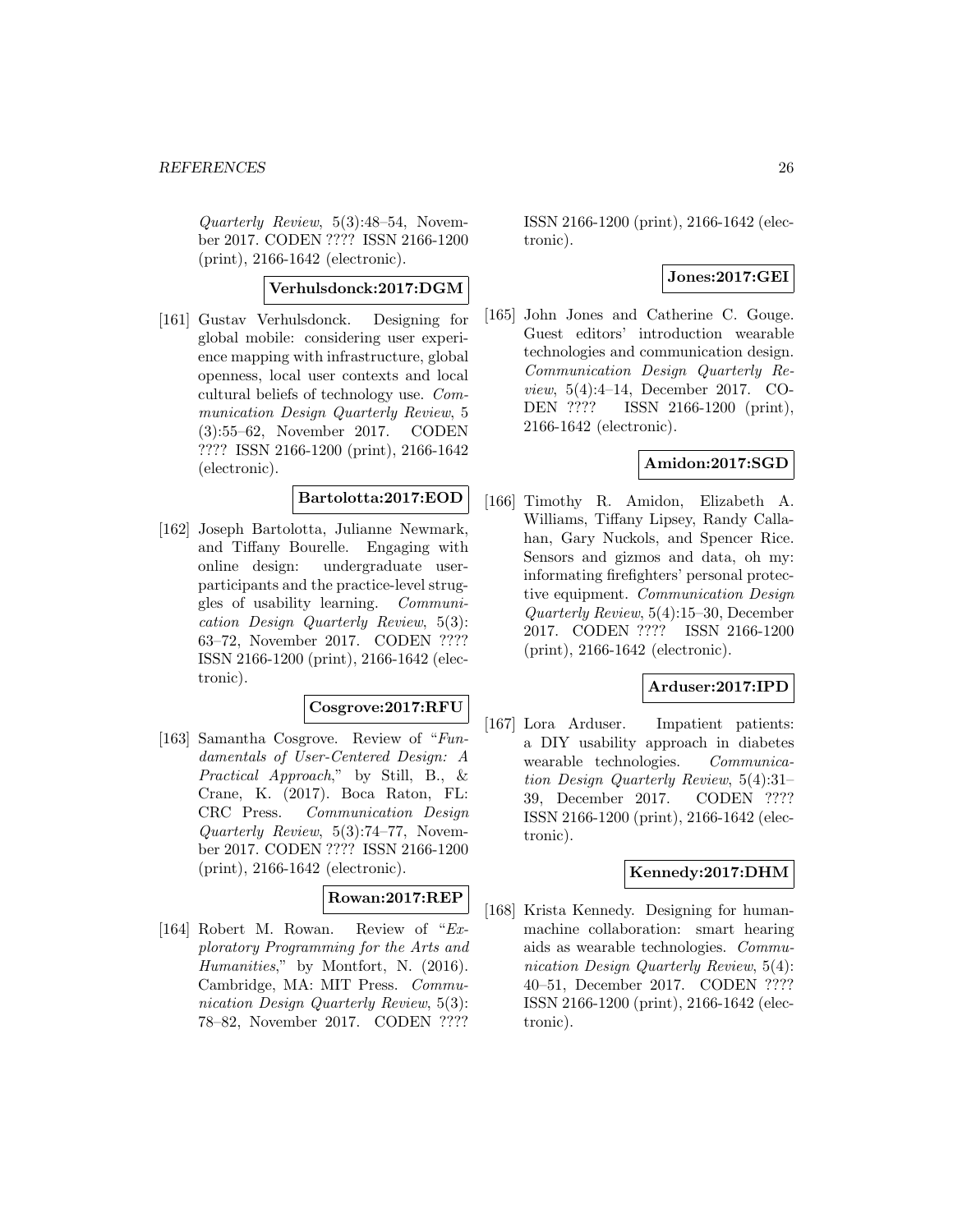# **Moore:2017:CSH**

[169] Kristen R. Moore, Natasha Jones, Bailey S. Cundiff, and Leah Heilig. Contested sites of health risks: using wearable technologies to intervene in racial oppression. Communication Design Quarterly Review, 5(4):52–60, December 2017. CODEN ???? ISSN 2166-1200 (print), 2166-1642 (electronic).

# **Welhausen:2017:QMF**

[170] Candice A. Welhausen. Quantifiable me: fitness and health trackers and the trope of holisticism. Communication Design Quarterly Review, 5(4):61–71, December 2017. CODEN ???? ISSN 2166-1200 (print), 2166-1642 (electronic).

# **Richards:2018:PFP**

[171] Daniel Richards. Proceedings from and future plans for the Symposium for Communicating Complex Information (SCCI): Guest Editor's introduction. Communication Design Quarterly Review, 6(1):4–8, March 2018. CODEN ???? ISSN 2166-1200 (print), 2166-1642 (electronic).

#### **Youngblood:2018:SIA**

[172] Susan A. Youngblood. Site identity, artifact duplication, and disambiguation in Alabama Local Emergency Management Agencies (LEMAs). Communication Design Quarterly Review, 6 (1):9–15, March 2018. CODEN ???? ISSN 2166-1200 (print), 2166-1642 (electronic).

#### **Opel:2018:WOH**

[173] Dawn S. Opel. What is "Obamacare"?: health literacy, e-commerce, and the Affordable Care Act's online content.

Communication Design Quarterly Review, 6(1):16–25, March 2018. CODEN ???? ISSN 2166-1200 (print), 2166-1642 (electronic).

### **DeTora:2018:PTC**

[174] Lisa DeTora. Principles of technical communication and design can enrich writing practice in regulated contexts. Communication Design Quarterly Review, 6(1):26–34, March 2018. CODEN ???? ISSN 2166-1200 (print), 2166-1642 (electronic).

# **Ding:2018:CCW**

[175] Huiling Ding. Cross-cultural whistleblowing in an emerging outbreak: revealing health risks through tactic communication and rhetorical hijacking. Communication Design Quarterly Review, 6(1):35–44, March 2018. CODEN ???? ISSN 2166-1200 (print), 2166-1642 (electronic).

#### **StAmant:2018:RRU**

[176] Kirk St. Amant. Reflexes, reactions, and usability: examining how prototypes of place can enhance UXD practices. Communication Design Quarterly Review, 6 (1):45–53, March 2018. CODEN ???? ISSN 2166-1200 (print), 2166-1642 (electronic).

# **Amant:2018:MCC**

[177] Kirk St. Amant. Mapping the complex context(s) of use: editorial. Communication Design Quarterly Review, 6(2):4–8, Summer 2018. CODEN ???? ISSN 2166- 1200 (print), 2166-1642 (electronic).

#### **Rose:2018:PVM**

[178] Emma Rose and Alison Cardinal. Participatory video methods in UX: shar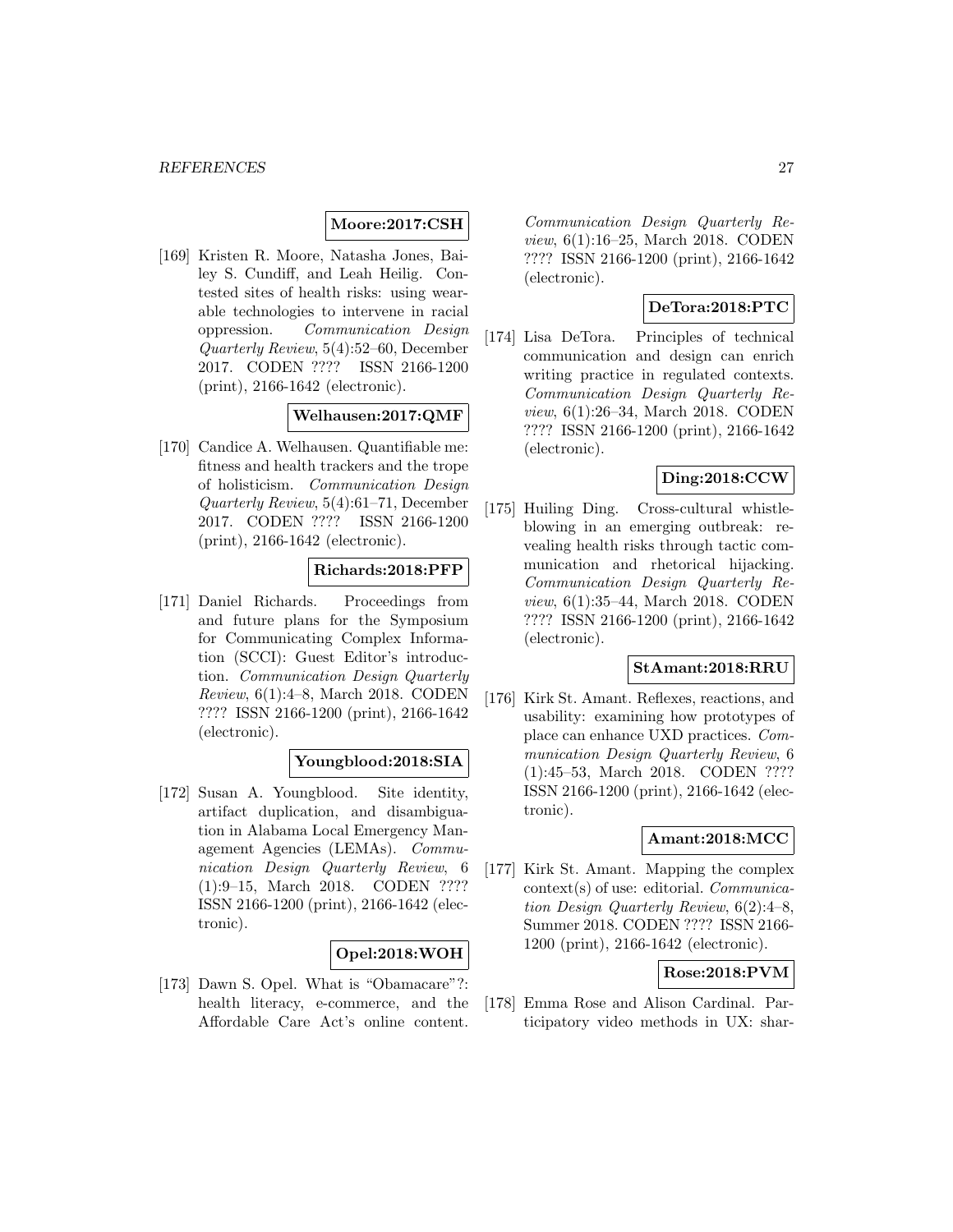ing power with users to gain insights into everyday life. Communication Design Quarterly Review, 6(2):9–20, Summer 2018. CODEN ???? ISSN 2166- 1200 (print), 2166-1642 (electronic).

# **Hutter:2018:PIA**

[179] Liz Hutter and Halcyon M. Lawrence. Promoting inclusive and accessible design in usability testing: a teaching case with users who are deaf. *Communi*cation Design Quarterly Review, 6(2): 21–30, Summer 2018. CODEN ???? ISSN 2166-1200 (print), 2166-1642 (electronic).

# **Walkup:2018:CYP**

[180] Katie Lynn Walkup. Connect with your patients, not the screen: usability claims in electronic health records. Communication Design Quarterly Review, 6(2): 31–40, Summer 2018. CODEN ???? ISSN 2166-1200 (print), 2166-1642 (electronic).

#### **Everett:2018:GEG**

[181] Heidi L. Everett. Is good enough good enough?: negotiating web user value judgments of small businesses based on poorly designed websites. Communication Design Quarterly Review, 6(2): 41–56, Summer 2018. CODEN ???? ISSN 2166-1200 (print), 2166-1642 (electronic).

#### **Richards:2018:CLP**

[182] Daniel P. Richards. Not a cape, but a life preserver: the importance of designer localization in interactive sea level rise viewers. Communication Design Quarterly Review, 6(2):57–69, Summer 2018. CODEN ???? ISSN 2166-1200 (print), 2166-1642 (electronic).

# **Thominet:2018:HOU**

[183] Luke Thominet. How to be open: user experience and technical communication in an emerging game development methodology. Communication Design Quarterly Review, 6(2):70–82, Summer 2018. CODEN ???? ISSN 2166-1200 (print), 2166-1642 (electronic).

# **Reimer:2018:CCC**

[184] Cody Reimer. Contextual cropping, collateral data: screenshot methods for UX research. Communication Design Quarterly Review, 6(2):83–92, Summer 2018. CODEN ???? ISSN 2166-1200 (print), 2166-1642 (electronic).

#### **Cosgrove:2018:EUU**

[185] Samantha Cosgrove. Exploring usability and user-centered design through emergency management websites: advocating responsive web design. Communication Design Quarterly Review, 6(2): 93–102, Summer 2018. CODEN ???? ISSN 2166-1200 (print), 2166-1642 (electronic).

#### **Clinkenbeard:2018:MCA**

[186] Mary Clinkenbeard. Multimodal conversation analysis and usability studies: exploring human-technology interactions in multiparty contexts. Communication Design Quarterly Review, 6(2): 103–113, Summer 2018. CODEN ???? ISSN 2166-1200 (print), 2166-1642 (electronic).

#### **Rubens:2018:BR**

[187] Amy Rubens. Book review. Communication Design Quarterly Review, 6(2): 114–118, Summer 2018. CODEN ???? ISSN 2166-1200 (print), 2166-1642 (electronic).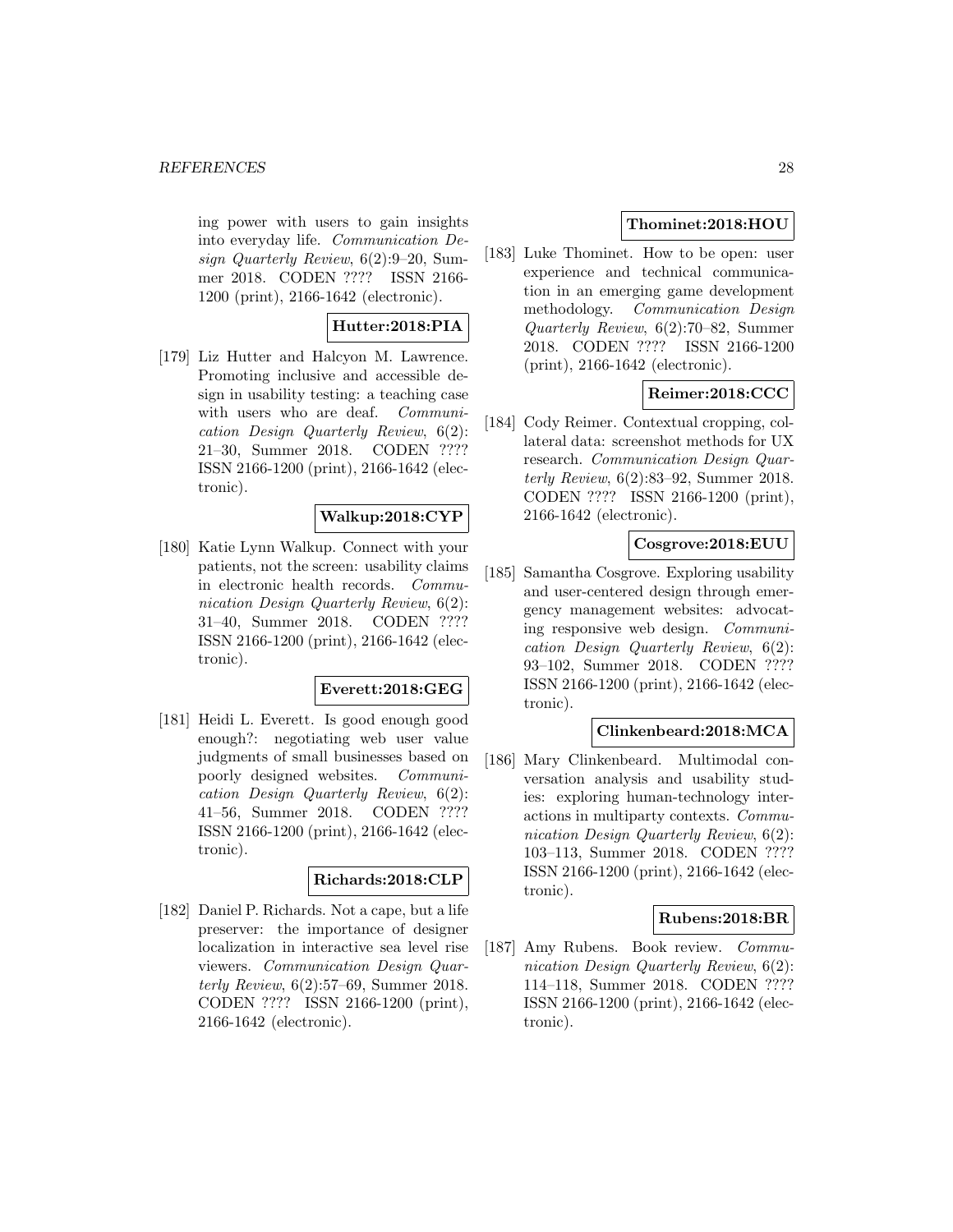### **Walwema:2018:BR**

[188] Josephine Walwema. Book review. Communication Design Quarterly Review, 6 (2):119–123, Summer 2018. CODEN ???? ISSN 2166-1200 (print), 2166-1642 (electronic).

#### **Andersen:2018:EPP**

[189] Rebekka Andersen and Carlos Evia. Editorial: perspectives on preparing technical communication professionals for today and the future. Communication Design Quarterly Review, 6(3):4– 13, September 2018. CODEN ???? ISSN 2166-1200 (print), 2166-1642 (electronic).

#### **Shalamova:2018:ESS**

[190] Nadya Shalamova, Tammy Rice-Bailey, and Katherine Wikoff. Evolving skill sets and job pathways of technical communicators. Communication Design Quarterly Review, 6(3):14–24, September 2018. CODEN ???? ISSN 2166-1200 (print), 2166-1642 (electronic).

#### **Carnegie:2018:RCC**

[191] Teena A. M. Carnegie and Kate Crane. Responsive curriculum change: going beyond occupation demands. Communication Design Quarterly Review, 6(3): 25–31, September 2018. CODEN ???? ISSN 2166-1200 (print), 2166-1642 (electronic).

# **Swope:2018:IAW**

[192] Amber Swope. Information architects: what they do and how to become one. Communication Design Quarterly Review, 6(3):32–43, September 2018. CO-DEN ???? ISSN 2166-1200 (print), 2166-1642 (electronic).

# **Duin:2018:CCL**

[193] Ann Hill Duin and Jason Chew Kit Tham. Cultivating code literacy: course redesign through advisory board engagement. Communication Design Quarterly Review, 6(3):44–58, September 2018. CODEN ???? ISSN 2166-1200 (print), 2166-1642 (electronic).

# **Lauren:2018:PCD**

[194] Benjamin Lauren. Preparing communication design students as facilitators: a primer for rethinking coursework in project management. Communication Design Quarterly Review, 6(3): 59–65, September 2018. CODEN ???? ISSN 2166-1200 (print), 2166-1642 (electronic).

# **Atkins:2018:PSI**

[195] Anthony T. Atkins and Colleen A. Reilly. Pedagogical strategies for integrating SEO into technical communication curricula. Communication Design Quarterly Review, 6(3):66–73, September 2018. CODEN ???? ISSN 2166-1200 (print), 2166-1642 (electronic).

# **Mallette:2018:TPN**

[196] Jennifer C. Mallette and Megan Gehrke. Theory to practice: negotiating expertise for new technical communicators. Communication Design Quarterly Review, 6(3):74–83, September 2018. CO-DEN ???? ISSN 2166-1200 (print), 2166-1642 (electronic).

#### **Martin:2018:BR**

[197] Dan Martin. Book review. Communication Design Quarterly Review, 6(3): 84–88, September 2018. CODEN ???? ISSN 2166-1200 (print), 2166-1642 (electronic).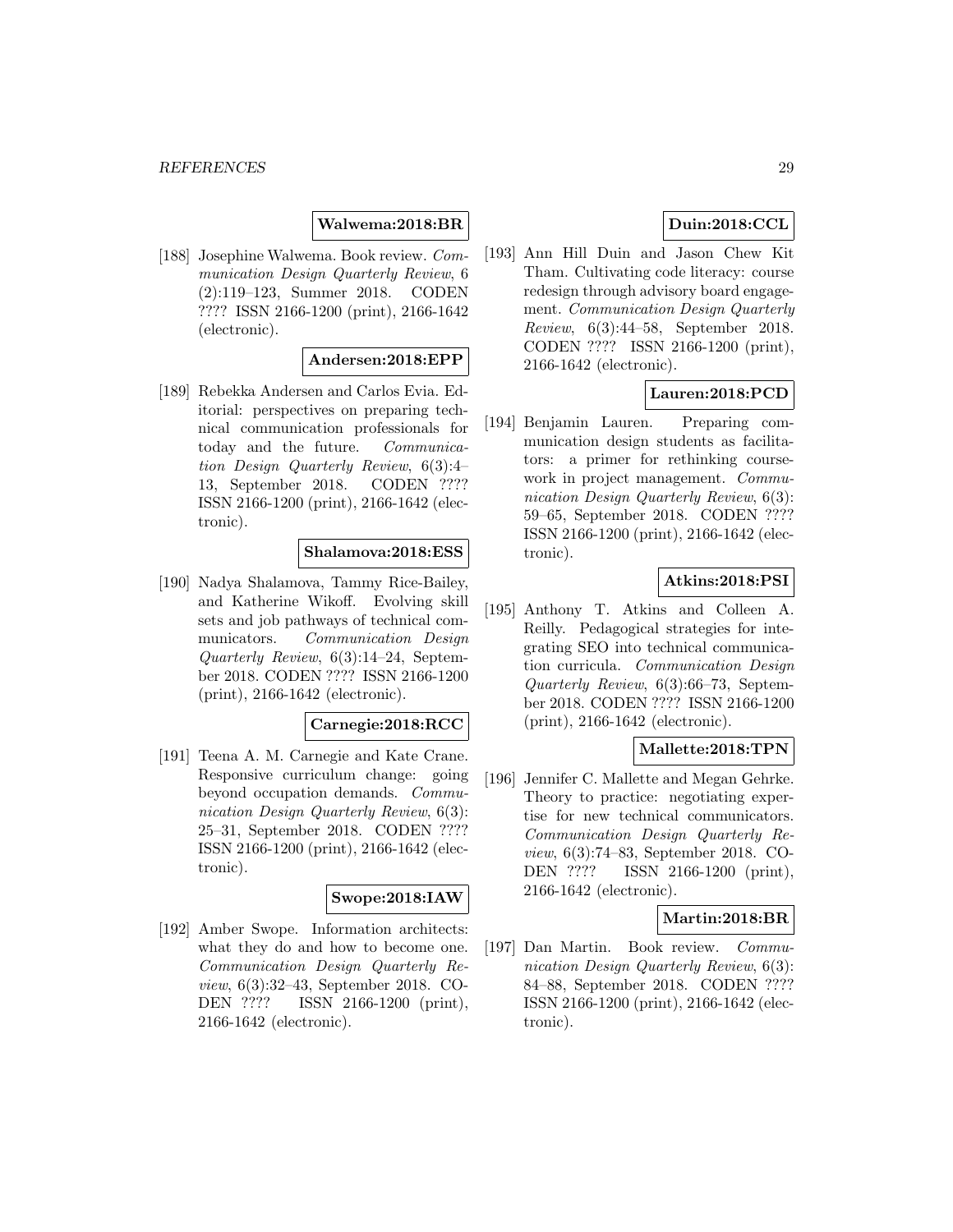### **Wisniewski:2018:BR**

[198] Elaine Wisniewski. Book review. Communication Design Quarterly Review, 6 (3):89–93, September 2018. CODEN ???? ISSN 2166-1200 (print), 2166-1642 (electronic).

#### **Zdenek:2018:GEI**

[199] Sean Zdenek. Guest Editor's introduction: reimagining disability and accessibility in technical and professional communication. Communication Design Quarterly Review, 6(4):4–11, December 2018. CODEN ???? ISSN 2166-1200 (print), 2166-1642 (electronic).

#### **Huntsman:2018:CVC**

[200] Sherena Huntsman, Jared S. Colton, and Christopher Phillips. Cultivating virtuous course designers: using technical communication to reimagine accessibility in higher education. Communication Design Quarterly Review, 6(4): 12–23, December 2018. CODEN ???? ISSN 2166-1200 (print), 2166-1642 (electronic).

#### **Garrison:2018:TLR**

[201] Kevin Garrison. Theorizing lip reading as interface design: the gadfly of the gaps. Communication Design Quarterly Review, 6(4):24–34, December 2018. CODEN ???? ISSN 2166-1200 (print), 2166-1642 (electronic).

#### **Gonzales:2018:DII**

[202] Laura Gonzales. Designing for intersectional, interdependent accessibility: a case study of multilingual technical content creation. Communication Design Quarterly Review, 6(4):35–45, December 2018. CODEN ???? ISSN 2166-1200 (print), 2166-1642 (electronic).

# **Hopton:2019:GEI**

[203] Sarah Beth Hopton. Guest editor's introduction: the revenge of Plato's pigs. Communication Design Quarterly Review, 7(1):4–8, April 2019. CODEN ???? ISSN 2166-1200 (print), 2166-1642 (electronic).

#### **Eichberger:2019:MSS**

[204] Ryan Eichberger. Maps, silence, and Standing Rock: seeking a visuality for the age of environmental crisis. Communication Design Quarterly Review, 7 (1):9–21, April 2019. CODEN ???? ISSN 2166-1200 (print), 2166-1642 (electronic).

# **Cagle:2019:SDD**

[205] Lauren E. Cagle and Carl Herndl. Shades of denialism: discovering possibilities for a more nuanced deliberation about climate change in online discussion forums. Communication Design Quarterly Review, 7(1):22–39, April 2019. CODEN ???? ISSN 2166-1200 (print), 2166-1642 (electronic).

### **George:2019:CAR**

[206] Barbara George. Communicating activist roles and tools in complex energy deliberation. Communication Design Quarterly Review, 7(1):40–53, April 2019. CODEN ???? ISSN 2166-1200 (print), 2166-1642 (electronic).

#### **Ballentine:2019:RRH**

[207] Brian Ballentine. Rhetoric, risk, and hydraulic fracturing: one landowner's perspective. *Communication Design Quar*terly Review, 7(1):54–63, April 2019. CODEN ???? ISSN 2166-1200 (print), 2166-1642 (electronic).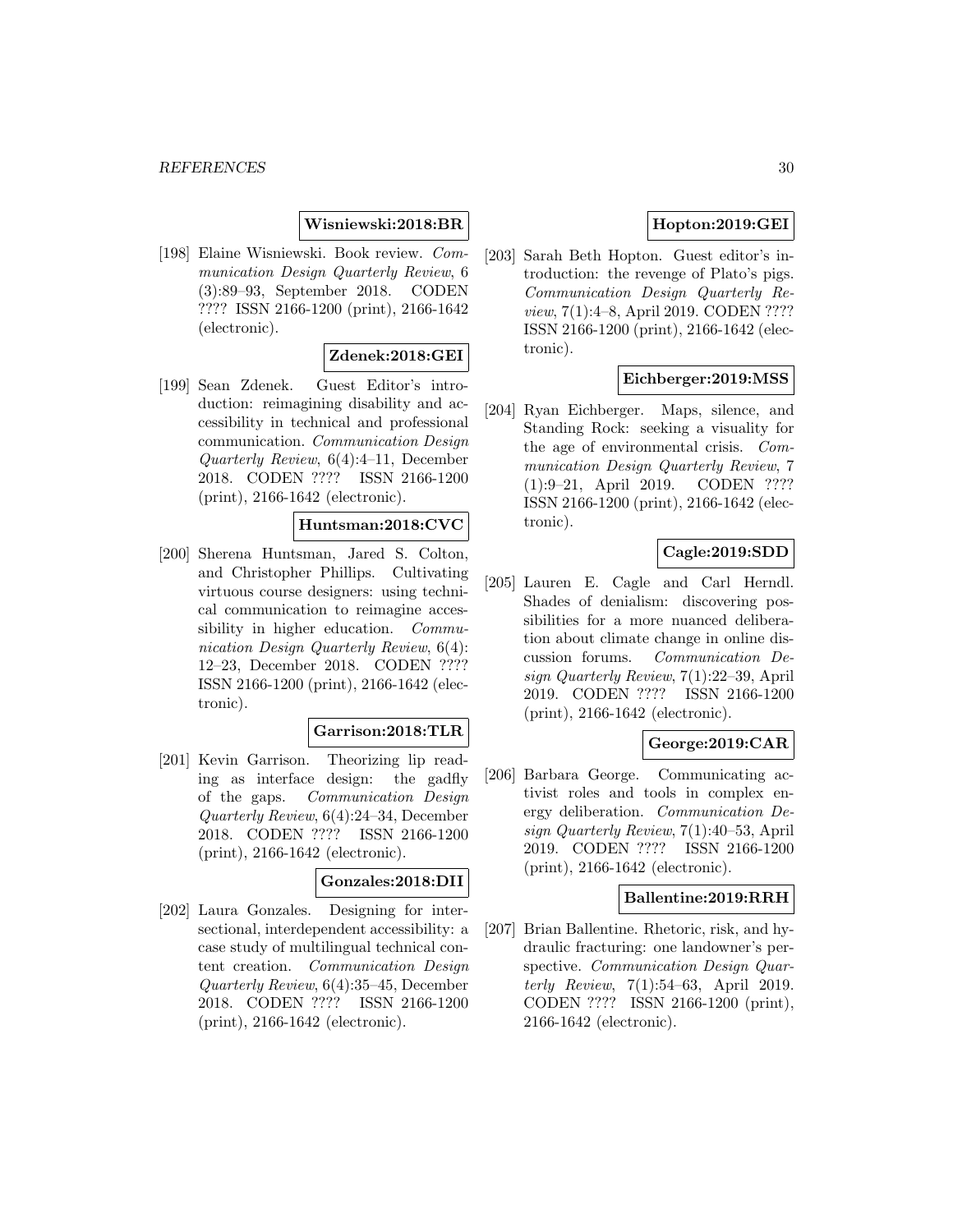# **Vernon:2019:CPB**

[208] Laura Vernon. Crossing political borders: how a grassroots environmental group influenced a change in public policy. Communication Design Quarterly Review, 7(1):64–72, April 2019. CODEN ???? ISSN 2166-1200 (print), 2166-1642 (electronic).

#### **Pflugfelder:2019:RSN**

[209] Ehren Helmut Pflugfelder. Risk selfies and nonrational environmental communication. Communication Design Quarterly Review, 7(1):73–84, April 2019. CODEN ???? ISSN 2166-1200 (print), 2166-1642 (electronic).

# **Dong:2019:EDC**

[210] Lin Dong. Earth discourses: constructing risks and responsibilities in Chinese state and social media. Communication Design Quarterly Review, 7(1):85–99, April 2019. CODEN ???? ISSN 2166- 1200 (print), 2166-1642 (electronic).

#### **Ross:2019:EI**

[211] Derek G. Ross. Editor's introduction. Communication Design Quarterly Review, 7(2):4–5, July 2019. ISSN 2166- 1200 (print), 2166-1642 (electronic).

#### **Albers:2019:E**

[212] Michael Albers. Editorial. Communication Design Quarterly Review, 7(2):6, July 2019. ISSN 2166-1200 (print), 2166- 1642 (electronic).

#### **Rogers:2019:TDB**

[213] Ryan Rogers and Laura Dunlow. Testing the difference between appearance and ability customization. Communication Design Quarterly Review, 7(2):7–

16, July 2019. ISSN 2166-1200 (print), 2166-1642 (electronic).

### **Bivens:2019:RHD**

[214] Kristin Marie Bivens. Reducing harm by designing discourse and digital tools for opioid users' contexts: the Chicago Recovery Alliance's community-based context of use and PwrdBy's technologybased context of use. Communication Design Quarterly Review, 7(2):17–27, July 2019. ISSN 2166-1200 (print), 2166- 1642 (electronic).

#### **Hierro:2019:DPC**

[215] Victor Del Hierro. DJs, playlists, and community: imagining communication design through hip hop. *Communica*tion Design Quarterly Review, 7(2):28– 39, July 2019. ISSN 2166-1200 (print), 2166-1642 (electronic).

# **Meng:2019:HDU**

[216] Michael Meng, Stephanie Steinhardt, and Andreas Schubert. How developers use API documentation: an observation study. Communication Design Quarterly Review, 7(2):40–49, July 2019. ISSN 2166-1200 (print), 2166-1642 (electronic).

#### **Edenfield:2019:QCD**

[217] Avery C. Edenfield. Queering consent: design and sexual consent messaging. Communication Design Quarterly Review, 7(2):50–63, July 2019. ISSN 2166- 1200 (print), 2166-1642 (electronic).

#### **Potts:2019:RRE**

[218] L. Potts, M. J. Salvo, and Leslie Hankey. Review of "Rhetoric and experience architecture", Parlor Press: Liza Potts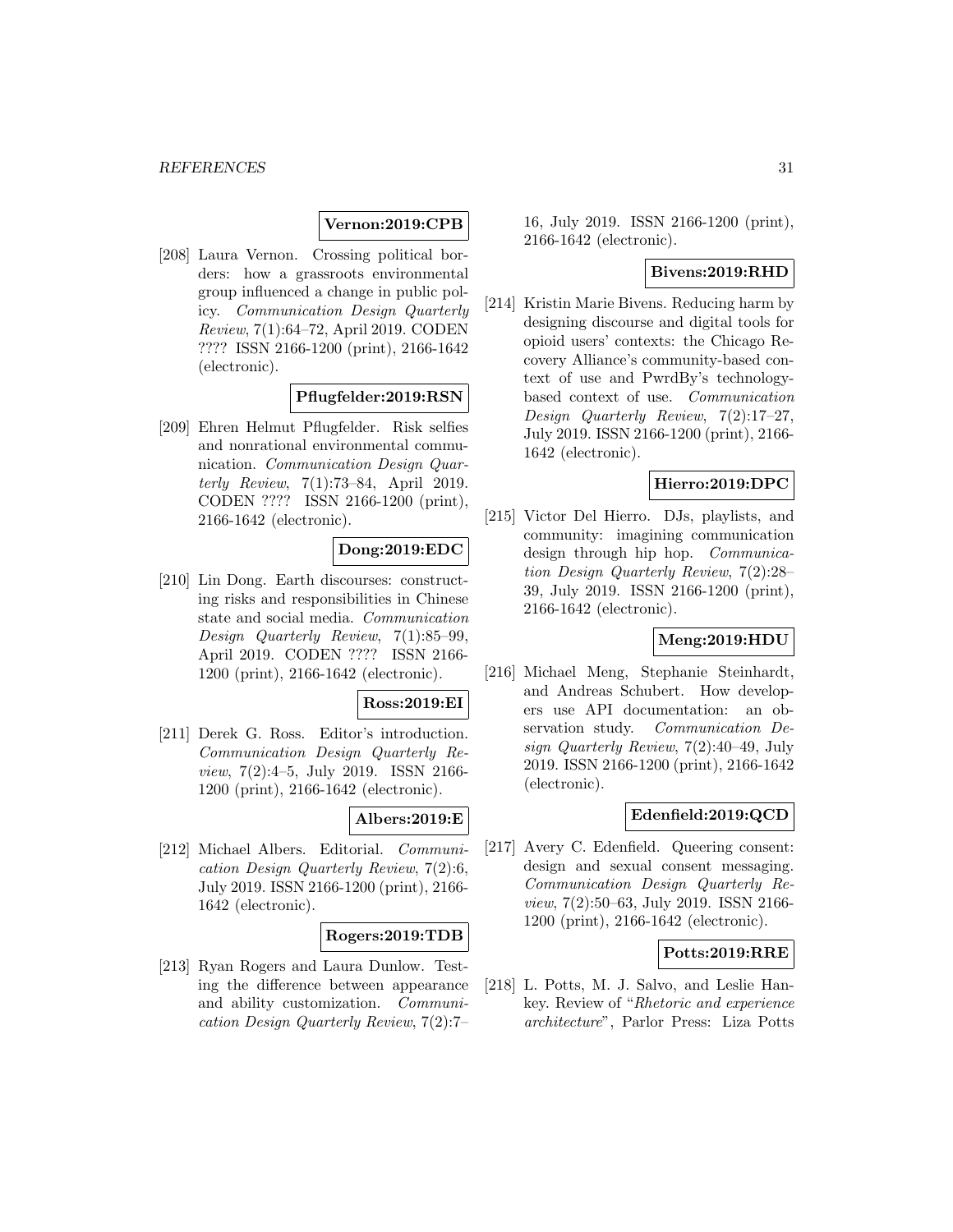and Michael Salvo. Communication Design Quarterly Review, 7(2):64–65, July 2019. ISSN 2166-1200 (print), 2166-1642 (electronic).

# **Edenfield:2019:BRE**

[219] Avery Edenfield. From the book review editor. Communication Design Quarterly Review, 7(3):4, September 2019. ISSN 2166-1200 (print), 2166-1642 (electronic).

# **Colby:2019:GDD**

[220] Richard Colby and Rebekah Shultz Colby. Game design documentation: four perspectives from independent game studios. Communication Design Quarterly Review, 7(3):5– 15, September 2019. ISSN 2166-1200 (print), 2166-1642 (electronic).

# **Bartolotta:2019:UTO**

[221] Joseph Bartolotta. Usability testing for oppression. Communication Design Quarterly Review, 7(3):16–29, September 2019. ISSN 2166-1200 (print), 2166- 1642 (electronic).

# **Zobel:2019:RAO**

[222] Gregory Zobel. Review of "Algorithms of oppression: how search engines reinforce racism," by Noble, S. U. (2018). New York, New York: NYU Press. Communication Design Quarterly Review, 7 (3):30–31, September 2019. ISSN 2166- 1200 (print), 2166-1642 (electronic).

# **Zobel:2019:RNS**

[223] Gregory Zobel. Review of "Network sense: methods for visualizing a discipline," by Mueller, D. N. (2017). Fort Collins, Colorado: WAC Clearinghouse. Communication Design Quarterly Review, 7(3):32–33, September 2019. ISSN 2166-1200 (print), 2166-1642 (electronic).

#### **Richards:2020:USC**

[224] Daniel P. Richards and Derek G. Ross. Updates from SIGDOC and CDQ: editorial. Communication Design Quarterly Review, 8(1):4, May 2020. CODEN ???? ISSN 2166-1200 (print), 2166-1642 (electronic). URL https://dl.acm.org/ doi/abs/10.1145/3375134.3375139.

# **Stephens:2020:SMS**

[225] Sonia H. Stephens and Daniel P. Richards. Story mapping and sea level rise: listening to global risks at street level. Communication Design Quarterly Review, 8(1):5–18, May 2020. CODEN ???? ISSN 2166-1200 (print), 2166- 1642 (electronic). URL https://dl. acm.org/doi/abs/10.1145/3375134. 3375135.

#### **Miller:2020:SMP**

[226] Jennifer Roth Miller, Brandy Dieterle, Jennifer deWinter, and Stephanie Vie. Social media in professional, technical, and scientific communication programs: a heuristic to guide future use. Communication Design Quarterly Review, 8 (1):19–34, May 2020. CODEN ???? ISSN 2166-1200 (print), 2166-1642 (electronic). URL https://dl.acm.org/ doi/abs/10.1145/3375134.3375136.

# **Cheek:2020:BRD**

[227] Ryan Cheek. Book review of "Design, ecology, politics: towards the ecocene" by Joanna Boehnert (2018). Bloomsbury Academic. Communication Design Quarterly Review, 8(1): 35–36, May 2020. CODEN ????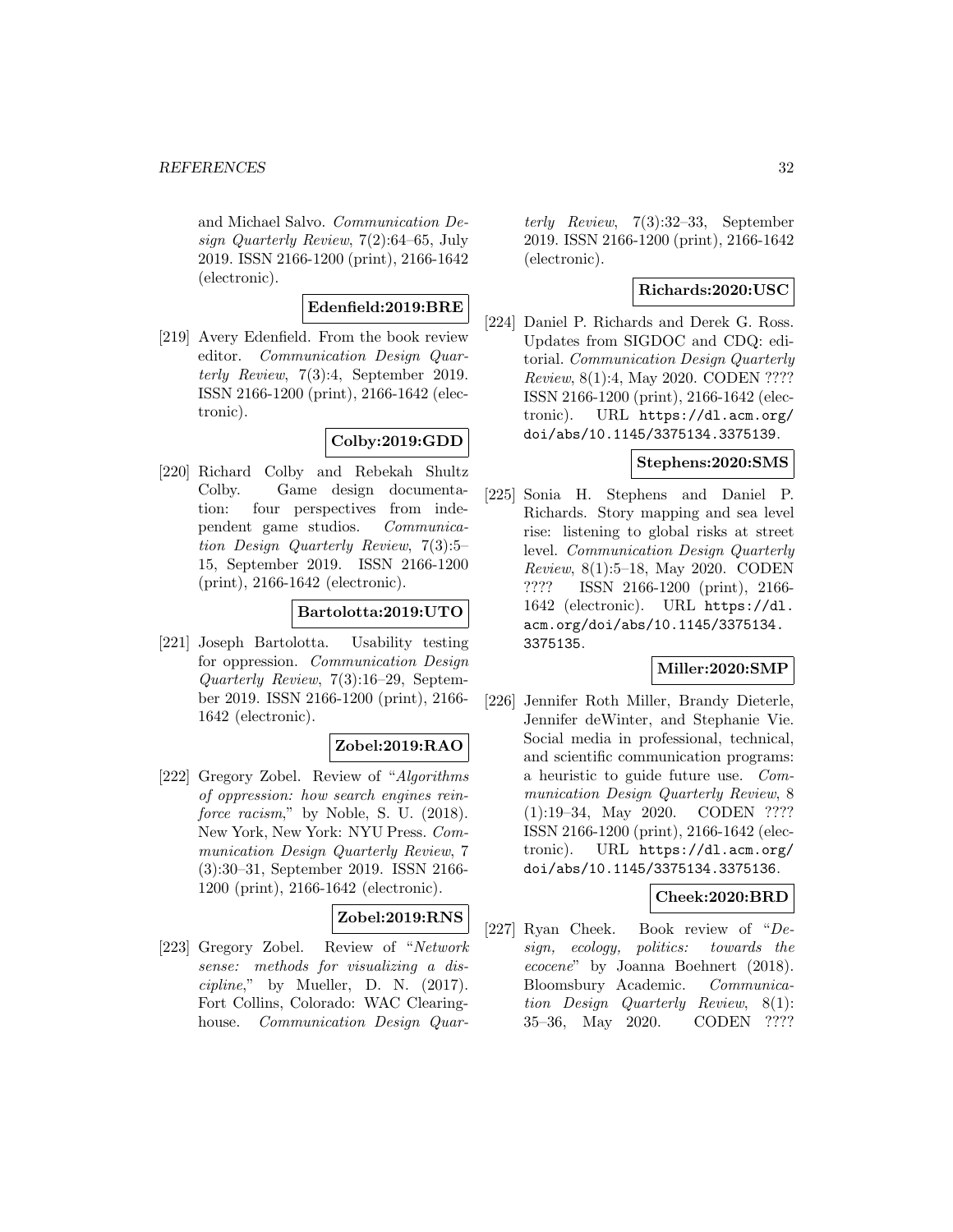ISSN 2166-1200 (print), 2166-1642 (electronic). URL https://dl.acm.org/ doi/abs/10.1145/3375134.3375137.

### **Browning:2020:BRB**

[228] Ella R. Browning. Book review of "Bodies in flux: scientific methods for negotiating medical uncertainty" by Christa Teston (2017). University of Chicago Press. Communication Design Quarterly Review, 8(1): 37–39, May 2020. CODEN ???? ISSN 2166-1200 (print), 2166-1642 (electronic). URL https://dl.acm.org/ doi/abs/10.1145/3375134.3375138.

#### **Richards:2020:OSS**

[229] Dan Richards, Sarah Read, Susan Youngblood, Emma Rose, and Derek G. Ross. Official statement from SIG-DOC: a response to injustice. *Com*munication Design Quarterly Review, 8 (2):4–5, August 2020. CODEN ???? ISSN 2166-1200 (print), 2166-1642 (electronic). URL https://dl.acm.org/ doi/abs/10.1145/3394264.3394267.

#### **Applen:2020:UBI**

[230] J. D. Applen. Using Bayesian induction methods in risk assessment and communication. Communication Design Quarterly Review, 8(2): 6–15, August 2020. CODEN ???? ISSN 2166-1200 (print), 2166-1642 (electronic). URL https://dl.acm.org/ doi/abs/10.1145/3394264.3394265.

#### **Oppegaard:2020:PPA**

[231] Brett Oppegaard. Prototyping and public art: design and field studies in locative media. Communication Design Quarterly Review, 8(2): 16–27, August 2020. CODEN ????

ISSN 2166-1200 (print), 2166-1642 (electronic). URL https://dl.acm.org/ doi/abs/10.1145/3394264.3394266.

# **Clark:2020:RTP**

[232] Tracy Clark. Review of "Teaching Professional and Technical Communication: A Practicum in a Book" by Tracy Bridgeford, Bridgeford, T. (2018). Teaching professional and technical communication: a practicum in a book. Utah State University Press. Communication Design Quarterly Review, 8 (2):28–29, August 2020. CODEN ???? ISSN 2166-1200 (print), 2166-1642 (electronic). URL https://dl.acm.org/ doi/abs/10.1145/3394264.3394268.

#### **McPherson:2020:RIG**

[233] Cynthia McPherson. Review of "The IEEE Guide to Writing in the Engineering and Technical Fields" by David Kmiec and Bernadette Longo, Kmiec, D.  $&$  Longo, B. (2017). The IEEE guide to writing in the engineering and technical fields. John Wiley & Sons, Inc. Communication Design Quarterly Review, 8 (2):30–31, August 2020. CODEN ???? ISSN 2166-1200 (print), 2166-1642 (electronic). URL https://dl.acm.org/ doi/abs/10.1145/3394264.3394269.

# **Mitchell:2020:RKT**

[234] Claudia Mitchell. Review of "Key Theoretical Frameworks: Teaching Technical Communication in the Twenty-First Century" by Angela M. Haas and Michelle F. Eble, Haas, A. M., & Eble, M. F. (2018). Key theoretical frameworks: Teaching technical communication in the twenty-first century. Utah State University. Communication Design Quarterly Review, 8(2): 32–33, August 2020. CODEN ????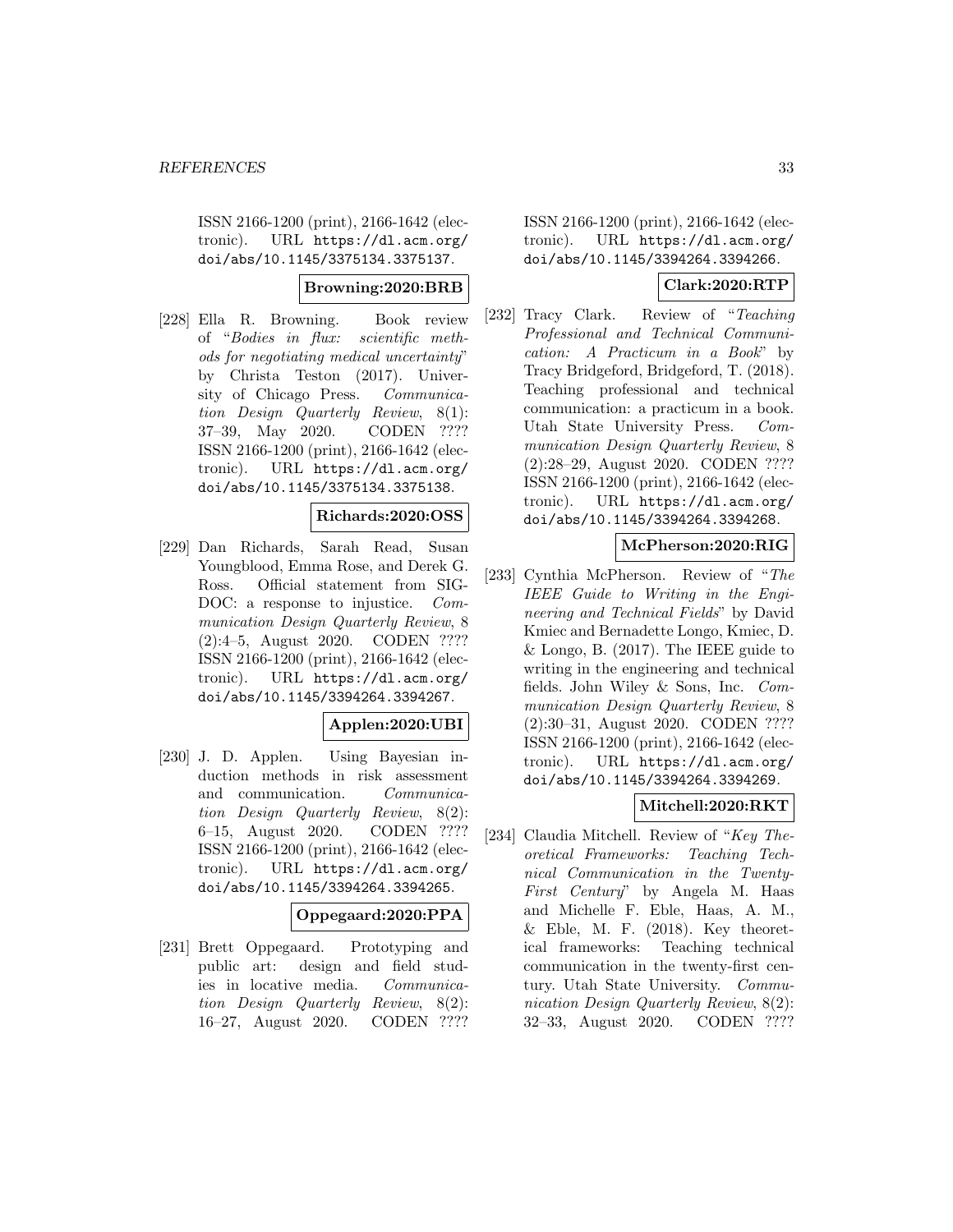ISSN 2166-1200 (print), 2166-1642 (electronic). URL https://dl.acm.org/ doi/abs/10.1145/3394264.3394270.

# **Lauer:2020:ITD**

[235] Claire Lauer. Implementing a transactional design model to ensure the mindful development of public-facing science communication projects. Communication Design Quarterly Review, 8(3):4– 15, November 2020. CODEN ???? ISSN 2166-1200 (print), 2166-1642 (electronic). URL https://dl.acm.org/ doi/10.1145/3410430.3436988.

#### **Slotkin:2020:ACP**

[236] Alexander Slotkin. Along the cow path: technical communication within a Jewish Cemetery. Communication Design Quarterly Review, 8(3):16– 25, November 2020. CODEN ???? ISSN 2166-1200 (print), 2166-1642 (electronic). URL https://dl.acm.org/ doi/10.1145/3410430.3436989.

#### **Berger:2020:RWI**

[237] Arthur Berger. Review of "Wicked, Incomplete, and Uncertain: User Support in the Wild and the Role of Technical Communication by Jason Swarts (2018)," Utah State University Press. Communication Design Quarterly Review, 8(3):26–27, November 2020. CO-DEN ???? ISSN 2166-1200 (print), 2166-1642 (electronic). URL https: //dl.acm.org/doi/10.1145/3410430. 3436990.

#### **Pfannenstiel:2020:RCS**

[238] A. Nicole Pfannenstiel. Review of "Content Strategy in Technical Communication by Guiseppe Getto, Jack T. Labriola, and Sheryl Ruszkiewicz (Eds.). (2020)," Content strategy in technical

communication. Routledge. Communication Design Quarterly Review, 8(3): 28–29, November 2020. CODEN ???? ISSN 2166-1200 (print), 2166-1642 (electronic). URL https://dl.acm.org/ doi/10.1145/3410430.3436991.

# **Cheek:2020:PTC**

[239] Ryan Cheek. Political technical communication and ideographic communication design in a pre-digital congressional campaign. Communication Design Quarterly Review, 8(4):4– 14, December 2020. CODEN ???? ISSN 2166-1200 (print), 2166-1642 (electronic). URL https://dl.acm.org/ doi/10.1145/3431932.3431933.

# **Olman:2020:HCH**

[240] Lynda Olman and Danielle DeVasto. Hybrid collectivity: hacking environmental risk visualization for the anthropocene. Communication Design Quarterly Review, 8(4):15–28, December 2020. CODEN ???? ISSN 2166-1200 (print), 2166-1642 (electronic). URL https://dl.acm.org/ doi/10.1145/3431932.3431934.

#### **Vance:2020:RRT**

[241] Bremen Vance and Lauren Malone. Review of "Rhetoric technology and the virtues by Jared S. Colton and Steve Holmes,"[ Colton, J. S., & Holmes, S. (2018). Rhetoric, technology, and the virtues. Utah State University Press]. Communication Design Quarterly Review, 8(4):29–30, December 2020. CO-DEN ???? ISSN 2166-1200 (print), 2166-1642 (electronic). URL https: //dl.acm.org/doi/10.1145/3431932. 3431935.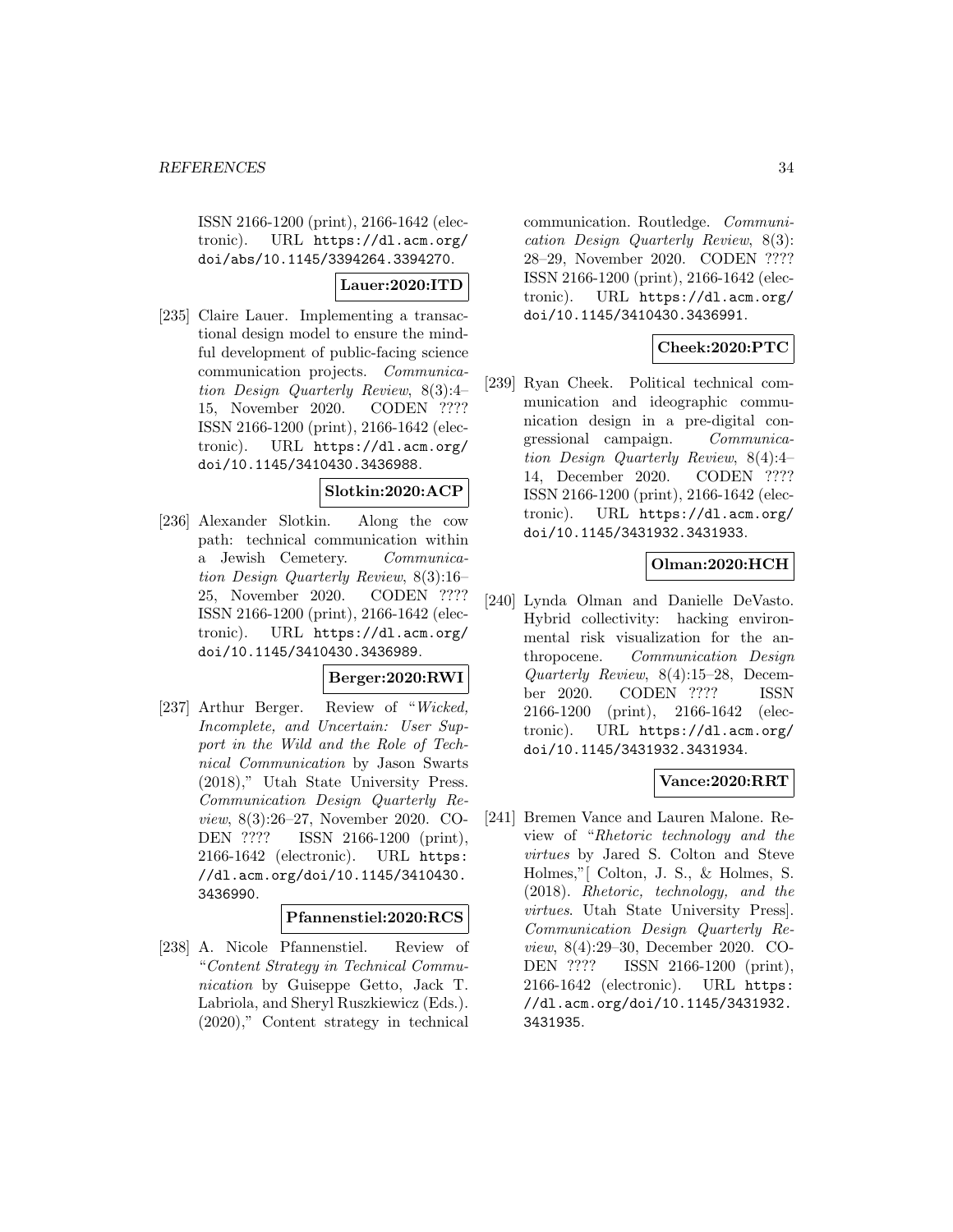# **Butts:2021:DME**

[242] Shannon Butts and Madison Jones. Deep mapping for environmental communication design. Communication Design Quarterly Review, 9(1):4–19, March 2021. CODEN ???? ISSN 2166-1200 (print), 2166-1642 (electronic). URL https://dl.acm.org/ doi/10.1145/3437000.3437001.

### **Itchuaqiyaq:2021:DDC**

[243] Cana Uluak Itchuaqiyaq and Breeanne Matheson. Decolonizing decoloniality: considering the (mis)use of decolonial frameworks in TPC scholarship. Communication Design Quarterly Review, 9 (1):20–31, March 2021. CODEN ???? ISSN 2166-1200 (print), 2166-1642 (electronic). URL https://dl.acm.org/ doi/10.1145/3437000.3437002.

# **Ibrahim:2021:RNT**

[244] Mai Ibrahim. Review of "Nihilism and technology by Nolen Gertz," [Gertz, N. (2018). Nihilism and technology. Rowman & Littlefield]. Communication Design Quarterly Review, 9(1): 32–34, March 2021. CODEN ???? ISSN 2166-1200 (print), 2166-1642 (electronic). URL https://dl.acm.org/ doi/10.1145/3437000.3437003.

# **West:2021:RRH**

[245] Temple West. Review of "Rhetoric of health and medicine as/is: Theories and approaches for the field by Lisa Melonçon, S. Scott Graham, Jenell Johnson, John A. Lynch, and Cynthia Ryan," [Melonçon, L. Graham, S.S, Johnson, J., Lynch, J., & Ryan, S. (Eds). (2020). Rhetoric of health and medicine as/is: Theories and approaches for the field.

The Ohio State University Press. https://doi.org/10.26818/9780814214466]. Communication Design Quarterly Review, 9(1):35–36, March 2021. CODEN ???? ISSN 2166-1200 (print), 2166-1642 (electronic). URL https://dl.acm. org/doi/10.1145/3437000.3437004.

# **Cogbill-Seiders:2021:RSC**

[246] Elisa Cogbill-Seiders. Review of "The science of communicating science by Craig Cormick," [Cormick, C. (2019). The science of communicating science. CSIRO publishing]. Communication Design Quarterly Review, 9(1): 37–38, March 2021. CODEN ???? ISSN 2166-1200 (print), 2166-1642 (electronic). URL https://dl.acm.org/ doi/10.1145/3437000.3437005.

# **Weems:2021:RRW**

[247] Elizabeth E. Weems. Review of "Rhetorical work in emergency medical services: Communicating in the unpredictable workplace by Elizabeth Angeli," [Angeli, E. L. (2019). Rhetorical work in emergency medical services: communicating in the unpredictable workplace. Routledge]. Communication Design Quarterly Review, 9 (1):39–41, March 2021. CODEN ???? ISSN 2166-1200 (print), 2166-1642 (electronic). URL https://dl.acm.org/ doi/10.1145/3437000.3437006.

#### **Zhu:2021:MLA**

[248] Junzhe Zhu, Elizabeth Wickes, and John R. Gallagher. A machine learning algorithm for sorting online comments via topic modeling. Communication Design Quarterly Review, 9 (2):4–14, July 2021. CODEN ???? ISSN 2166-1200 (print), 2166-1642 (elec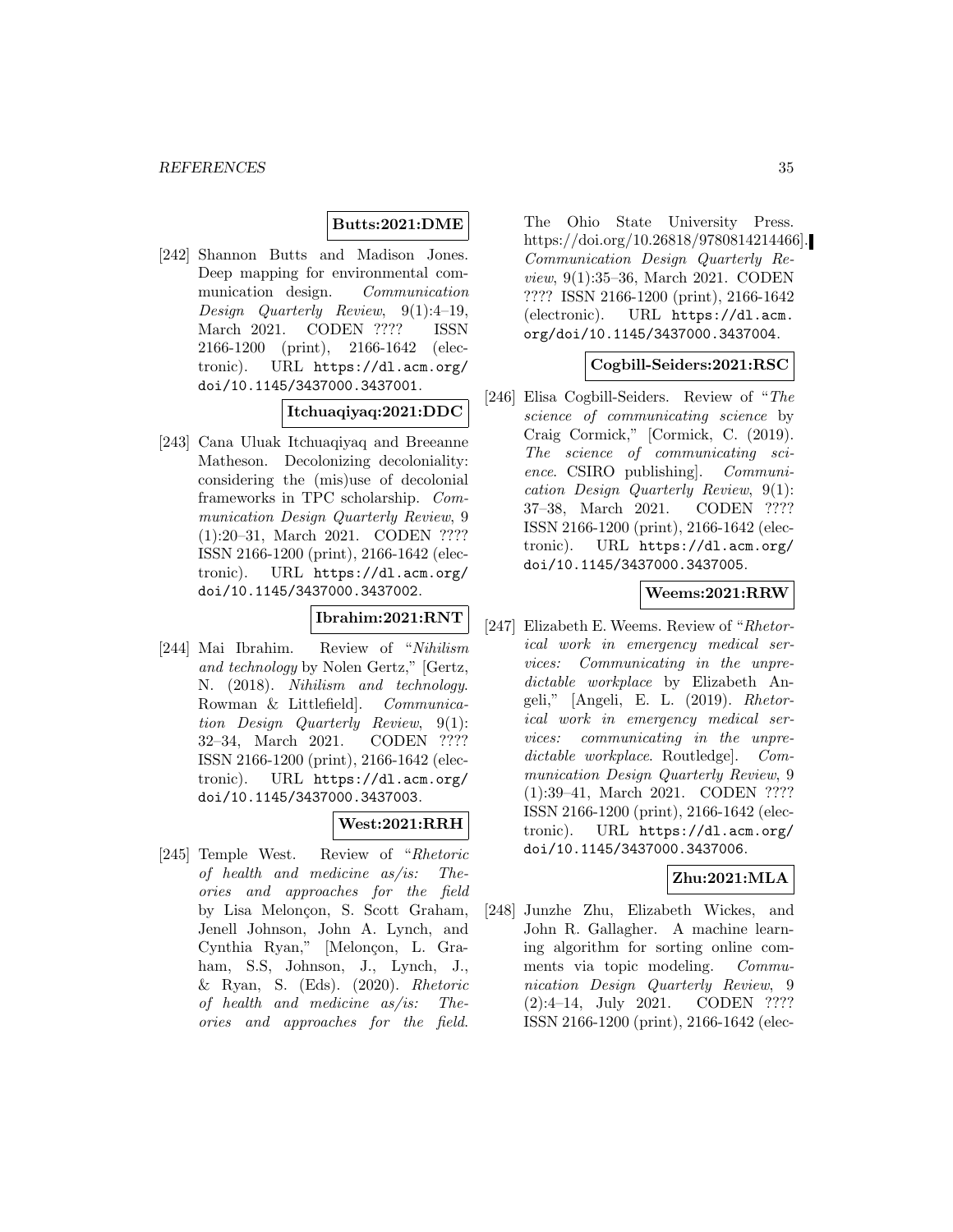tronic). URL https://dl.acm.org/ doi/10.1145/3453460.3453462.

**Butts:2021:RHG**

[249] Jimmy Butts and Josephine Walwema. Rhetorical hedonism and gray genres. Communication Design Quarterly Review, 9(2):15–26, July 2021. CODEN ???? ISSN 2166-1200 (print), 2166-1642 (electronic). URL https://dl.acm. org/doi/10.1145/3453460.3453461.

# **Mogull:2021:TCM**

[250] Scott A. Mogull. Technical content marketing along the technology adoption lifecycle: experience report. Communication Design Quarterly Review, 9 (2):27–35, July 2021. CODEN ???? ISSN 2166-1200 (print), 2166-1642 (electronic). URL https://dl.acm.org/ doi/10.1145/3453460.3453463.

#### **Bivens:2021:UHC**

[251] Kristin Marie Bivens and Candice A. Welhausen. Using a hybrid card sortingaffinity diagramming method to teach content analysis: experience report. Communication Design Quarterly Review, 9(3):4–13, September 2021. CO-DEN ???? ISSN 2166-1200 (print), 2166-1642 (electronic). URL https: //dl.acm.org/doi/10.1145/3468859. 3468860.

# **Wright:2021:OTS**

[252] David Wright, Daniel B. Shank, and Thomas Yarbrough. Outcomes of training in smart home technology adoption: a living laboratory study. Communication Design Quarterly Review, 9(3): 14–26, September 2021. CODEN ???? ISSN 2166-1200 (print), 2166-1642 (electronic). URL https://dl.acm.org/ doi/10.1145/3468859.3468861.

# **Myers:2021:RSV**

[253] Angela Myers. Rewriting sexual violence prevention: a comparative rhetorical analysis of online prevention courses in the United States and New Zealand. Communication Design Quarterly Review, 9(3):27–36, September 2021. CO-DEN ???? ISSN 2166-1200 (print), 2166-1642 (electronic). URL https: //dl.acm.org/doi/10.1145/3468859. 3468862.

# **Edenfield:2021:UAP**

[254] Avery Edenfield, Hailey Judd, Emmalee Fishburn, and Felicia Gallegos. Unlikely allies in preventing sexual misconduct: Student led prevention efforts in a technical communication classroom: experience report. Communication Design Quarterly Review, 9(4): 4–12, December 2021. CODEN ???? ISSN 2166-1200 (print), 2166-1642 (electronic). URL https://dl.acm.org/ doi/10.1145/3487213.3487214.

# **Shafer:2021:RAA**

[255] Luana Shafer. Review of "Awful archives: Conspiracy theory, rhetoric, and acts of evidence by Jenny Rice," Rice, J. (2020). The Ohio State University Press. Communication Design Quarterly Review, 9(4):13–14, December 2021. CODEN ???? ISSN 2166-1200 (print), 2166-1642 (electronic). URL https://dl.acm.org/ doi/10.1145/3487213.3487215.

# **Tang:2021:RET**

[256] Yingying Tang. Review of "Equipping technical communicators for social justice work: Theories, methodologies, and pedagogies," by Rebecca Walton & Godwin Y. Agboka; Walton, R., & Agboka,